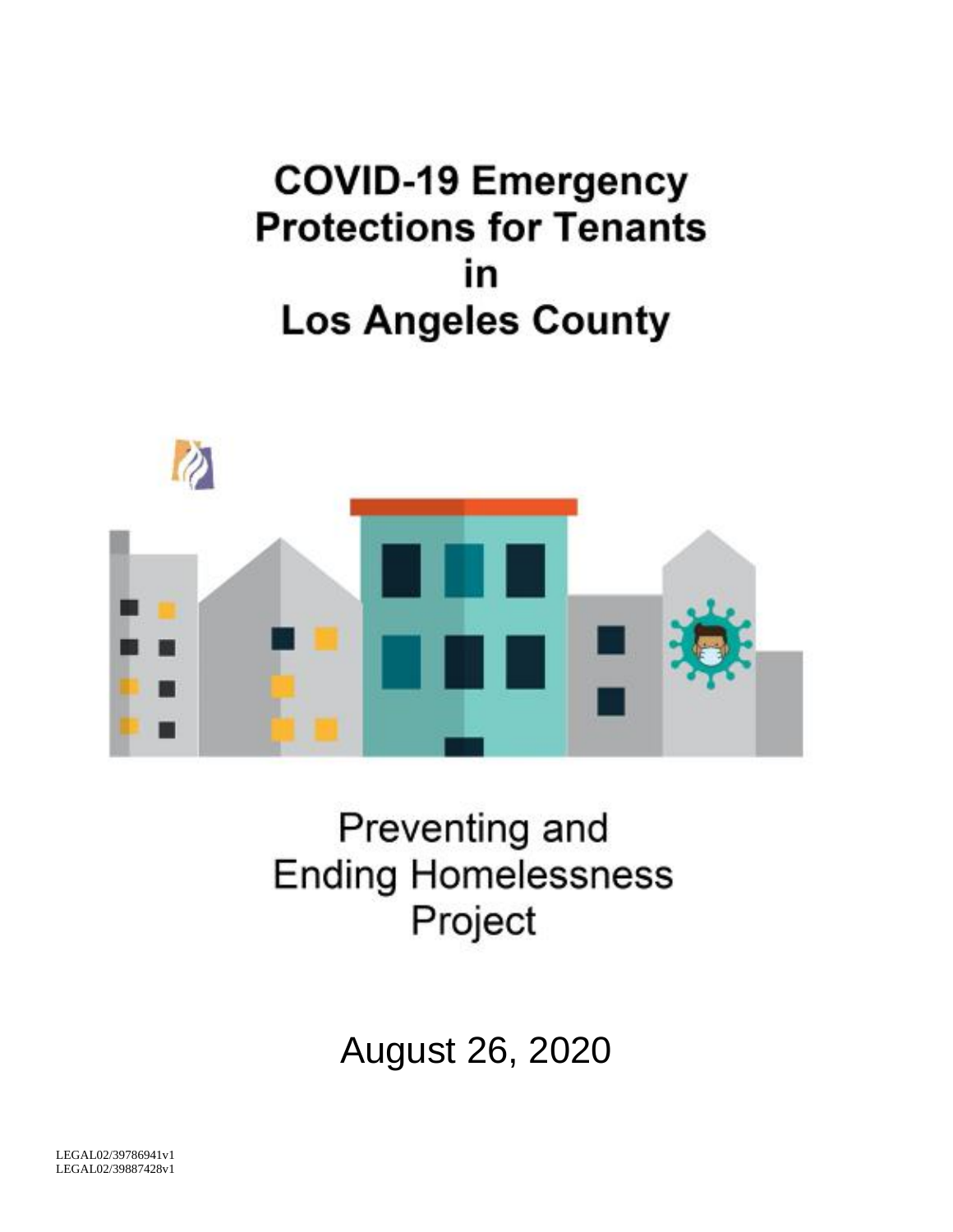# **COVID-19 Emergency Protections: What You Need to Know**



Since early March, numerous jurisdictions (city, county, and state) have passed emergency protections for residential tenants who have been hurt by the global health pandemic of COVID-19. All emergency protections make it very clear that tenants are still obligated to pay rent. However, tenants may have additional time to pay the rent if they meet certain requirements.

Since early April 2020, unlawful detainer (eviction) lawsuits were frozen and were not moving forward unless a "public health and safety" exception applied. **Beginning on September 2, 2020, unlawful detainer lawsuits will be moving forward again, although we expect some backlog in the courts.** It is important that you understand your rights. We urge you to seek legal advice as soon as possible if you receive an eviction notice from your landlord or legal documents from the court. Also, stay up to date on what is happening in your community, as things are changing rapidly.

In this guide, you will find general information to help you understand your tenancy rights during the pandemic emergency:

- [Expiration of Statewide Emergency Eviction Rule](#page-3-0) (Sept. 1, 2020)
- [Court Schedule for Unlawful Detainer \(Eviction\) Cases in Los Angeles County](#page-4-0)
- [Sheriff Lockouts](#page-4-1)
- Los Angeles COVID-19 Rent Relief
- [Getting Free Legal Help](#page-5-0)
- [Frequently Asked Questions: General Information for Tenants](#page-6-0)
- [COVID-19 Emergency Eviction Protections: Know Your Rights](#page-11-0)
	- o [State of California \(Judicial Council\)](#page-12-0)
	- o [County of Los Angeles](#page-13-0)
	- o [Beverly Hills](#page-15-0)
	- o [Culver City](#page-17-0)
	- o [City of Los Angeles](#page-21-0)
	- o [Santa Monica](#page-23-0)
	- o [West Hollywood](#page-26-0)
	- o [Cheat Sheet](#page-28-0)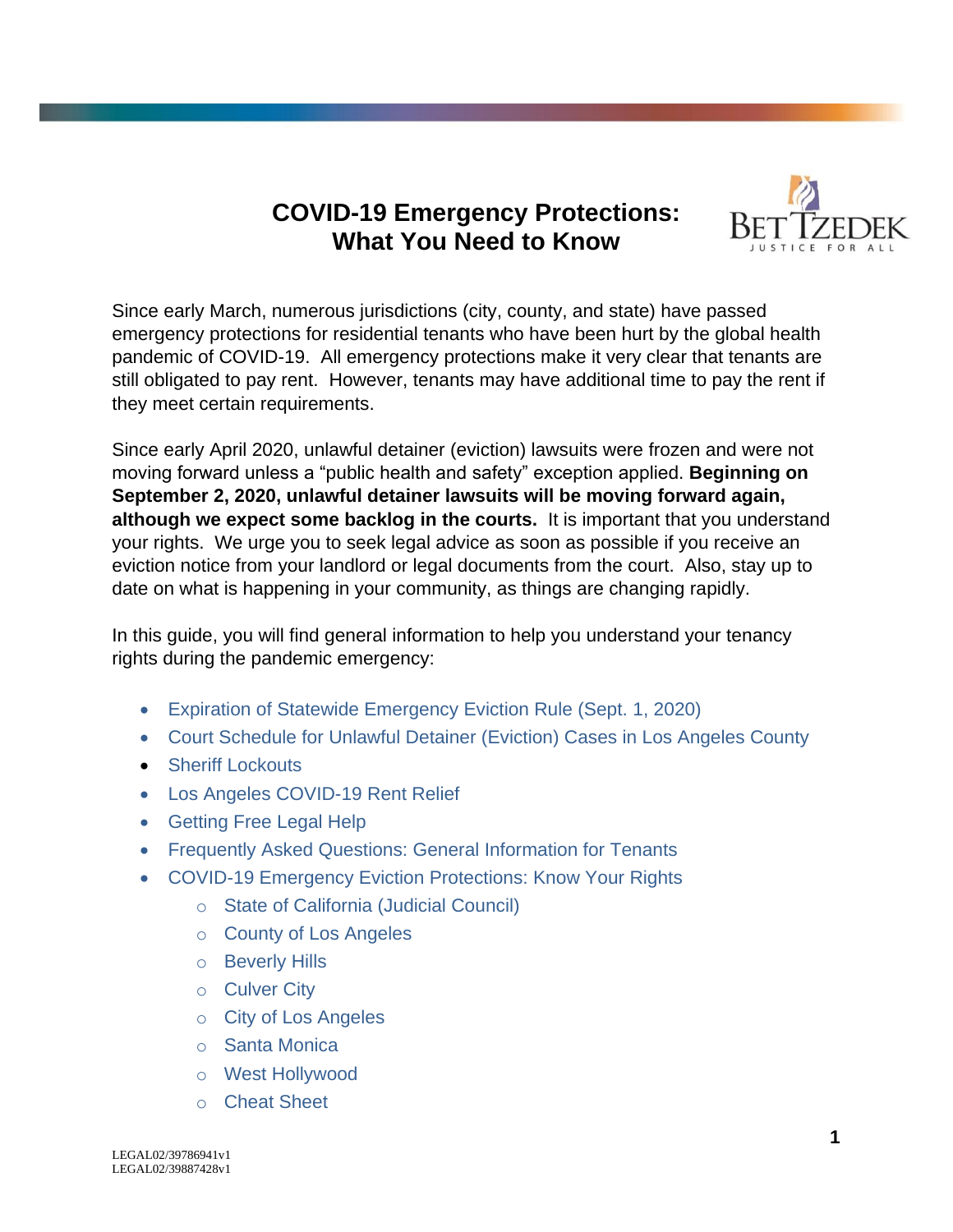

- [Cities in the County of Los Angeles That Have Issued](#page-29-0) Emergency Tenant **[Protections](#page-29-0)**
- [Resources and Tools:](#page-30-0)
	- o [Flowchart: COVID-19 Unlawful Detainer Process in Los Angeles County](#page-31-0)
	- o Sample Letters to Landlord
		- Sample Letter A (Notice of Inability to Pay Rent due to COVID-19)
			- [English](#page-32-0)
			- [Spanish](#page-33-0)
		- Sample Letter B (Documentation of Inability to Pay Rent due to COVID-19)
			- [English](#page-34-0)
			- [Spanish](#page-35-0)
		- Sample Letter C (Illegal Lockout)
			- [English](#page-36-0)
			- [Spanish](#page-37-0)

This guide is for general informational purposes only and applies only to residential tenancies in the County of Los Angeles. For specific advice on how the COVID-19 emergency protections may apply to you, seek legal assistance from a qualified attorney.

*Updated August 26, 2020. Content may change pending new information. Visit the [resources](http://www.bettzedek.org/our-services/resources/) page of our website [\(www.bettzedek.org\)](file:///E:/ELSNER%20FILES/Ed) for updates.*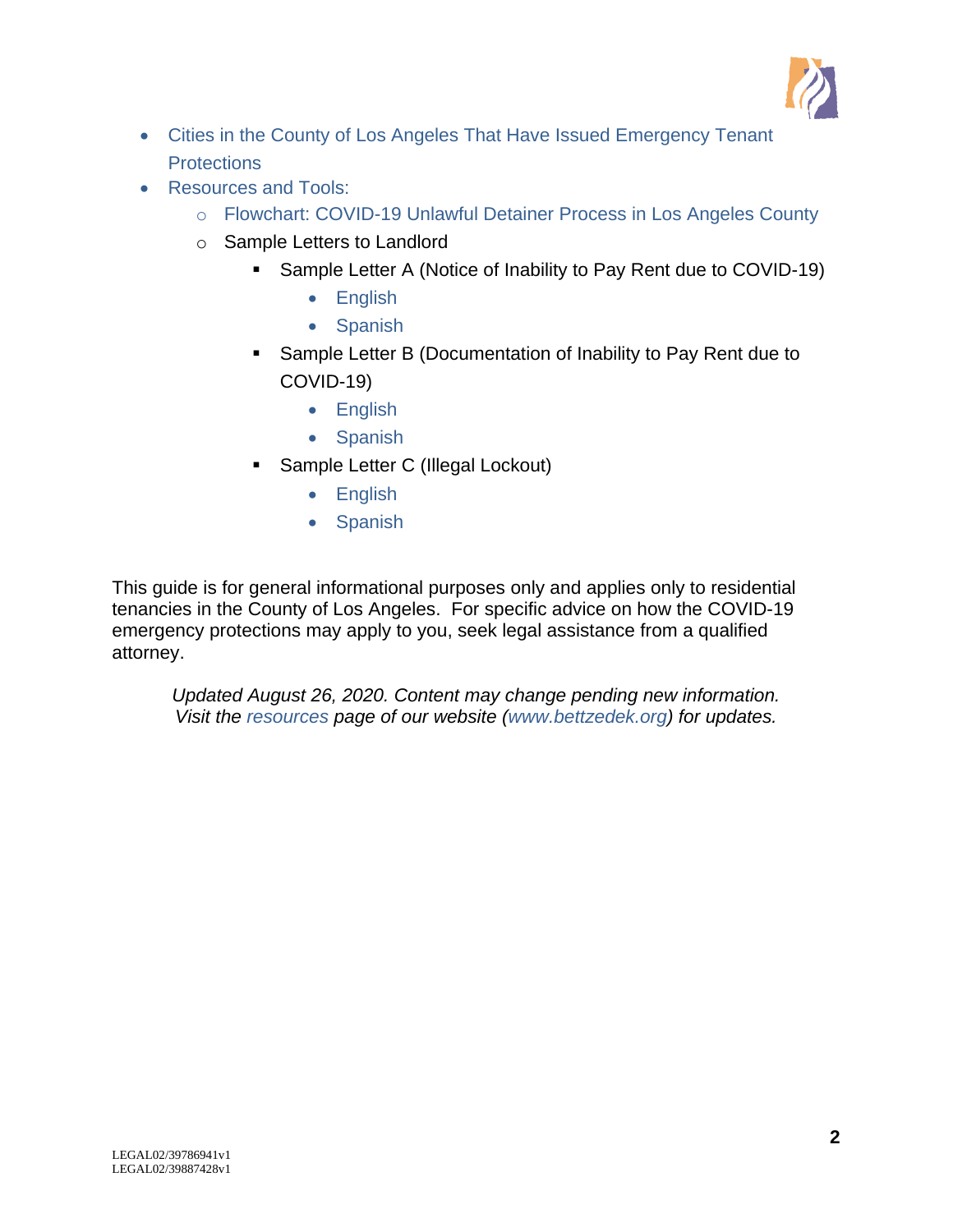

# <span id="page-3-0"></span>*Expiration of Statewide Emergency Eviction Rule (Sept. 1, 2020):*

On April 6, 2020, a statewide emergency rule **stopped** new eviction cases ("unlawful detainer actions") from moving forward and delayed pending eviction cases. The emergency rule applied to all eviction cases, unless the court found the case necessary to protect public health and safety.

**The statewide emergency rule will expire on September 1, 2020. Cases will be moving forward starting on September 2, 2020.**

#### **Eviction Cases filed on or after April 6, 2020:**

After the statewide emergency rule expires on September 1, 2020, courts will begin issuing the legal document ("summons") allowing the landlord to serve court papers on the tenant in an eviction case. Starting on September 2, 2020, we expect that courts will begin to issue summonses for eviction cases filed between April 6, 2020 and September 1, 2020, as well as for new eviction cases filed on or after September 2, 2020.

If a summons and complaint is served on a tenant, the tenant should seek legal assistance immediately, and must respond within **5 days** to avoid an automatic default judgment. Weekends and judicial holidays do not count toward the 5-day timeline. Also, in Los Angeles County, all days from August 10 through September 8 (inclusive) are considered judicial holidays that do not count towards the 5-day timeline.

#### **Pending Eviction Cases (filed before April 6, 2020):**

Tenants should receive notice of the trial date for their eviction case in the mail. While some eviction cases may be delayed due to the court's backlog, **trials in eviction cases may begin as early as October 5, 2020.**

#### **Default Judgments:**

A default judgment happens when a landlord asks the court to enter an automatic judgment against a tenant who has not filed a timely response in an eviction case.

When the emergency rule expires on September 1, 2020, courts will be able to issue default judgments when a tenant does not file a timely response to their eviction case. **This means that if a tenant is served with a summons and complaint for an eviction case, the tenant must file a response within 5 days to avoid a default judgment.**

Again, weekends and judicial holidays do not count toward the 5-day timeline. Also, August 10 through September 8 (inclusive) are considered judicial holidays that do not count towards the 5-day timeline.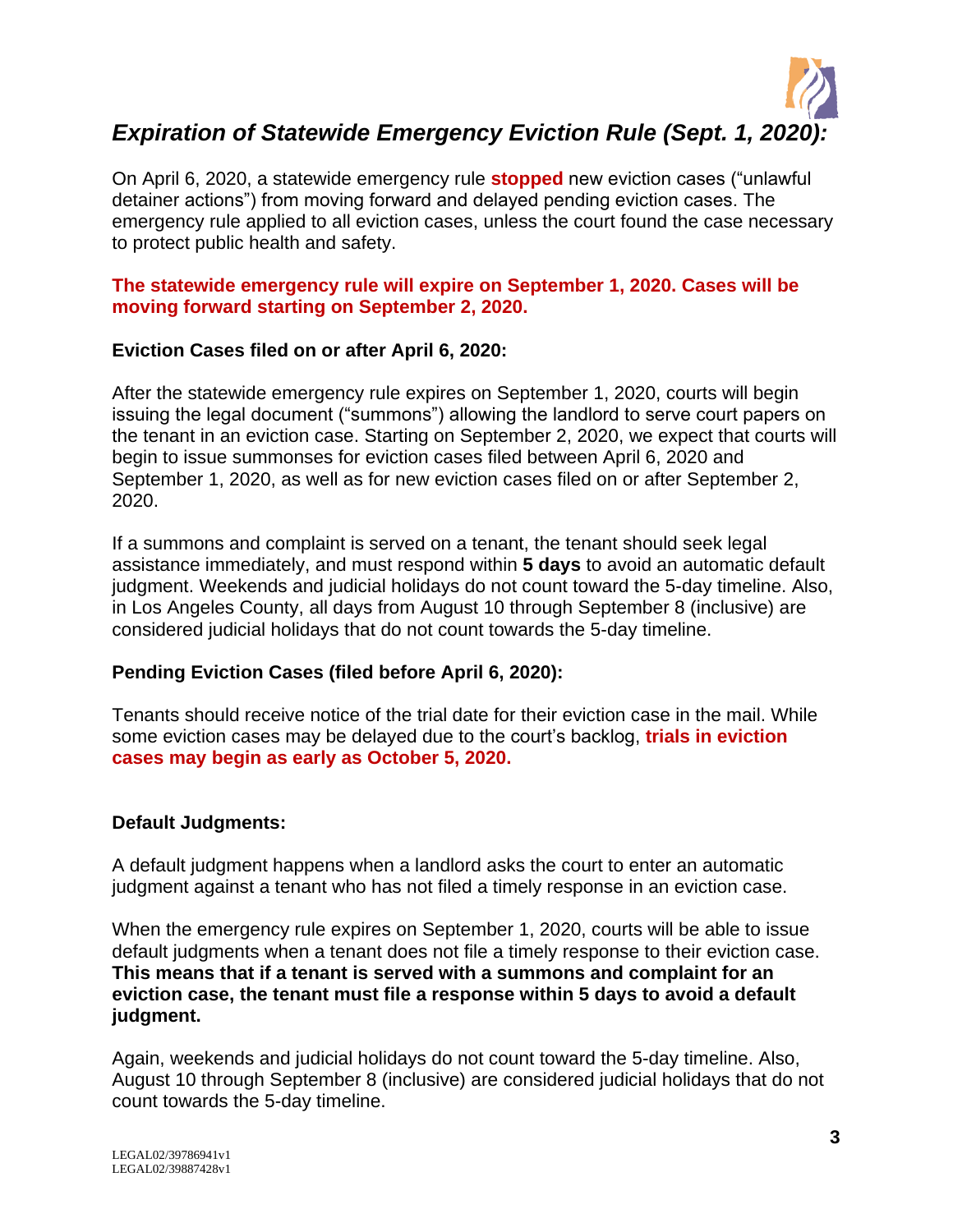

# <span id="page-4-0"></span>*Court Schedule for Unlawful Detainer (Eviction) Cases in Los Angeles County:*

In Los Angeles County, many court services have been suspended or reduced. Unlawful detainer (eviction) lawsuits may still be filed.

#### **What if you get an eviction notice or court papers?**

Tenants who receive an eviction notice from the landlord, a notice in the mail from the court about an eviction case, or a "summons and complaint" in an eviction case should seek legal advice immediately.

Tenants who are served with a summons and complaint must file a response in **5 days** to prevent an automatic default judgment.

### <span id="page-4-1"></span>*Sheriff Lockouts:*

#### **The Los Angeles County Sheriff's Department is now conducting lockouts in eviction cases in which a "writ of possession" has been issued.**

Tenants who receive a Notice to Vacate from the Sheriff's Department should seek legal assistance **immediately.** Tenants who have lost an eviction case or did not meet the terms of their settlement agreement should also seek legal assistance.

Tenants who may be facing lockouts should also consider contacting a tenant union, such as Los Angeles Tenant Union (LATU). Tenants can contact LATU's Solidarity Network Hotline at (213) 986-8266 and can find more information at [https://latenantsunion.org/en/locals/.](https://latenantsunion.org/en/locals/)

### *Los Angeles County COVID-19 Rent Relief:*

The County of Los Angeles is currently accepting applications from residential tenants for its COVID-19 Rent Relief program. Assistance will be provided to income-eligible households financially impacted by COVID-19. Tenants throughout Los Angeles County may apply, but certain zip codes will be prioritized and residents of the City of Los Angeles are not eligible for the program.

The application period is from August 17th to August 31st. Tenants may submit applications by visiting [https://211la.org/lacounty/rentrelief,](https://211la.org/lacounty/rentrelief) or by calling 2-1-1. Tenants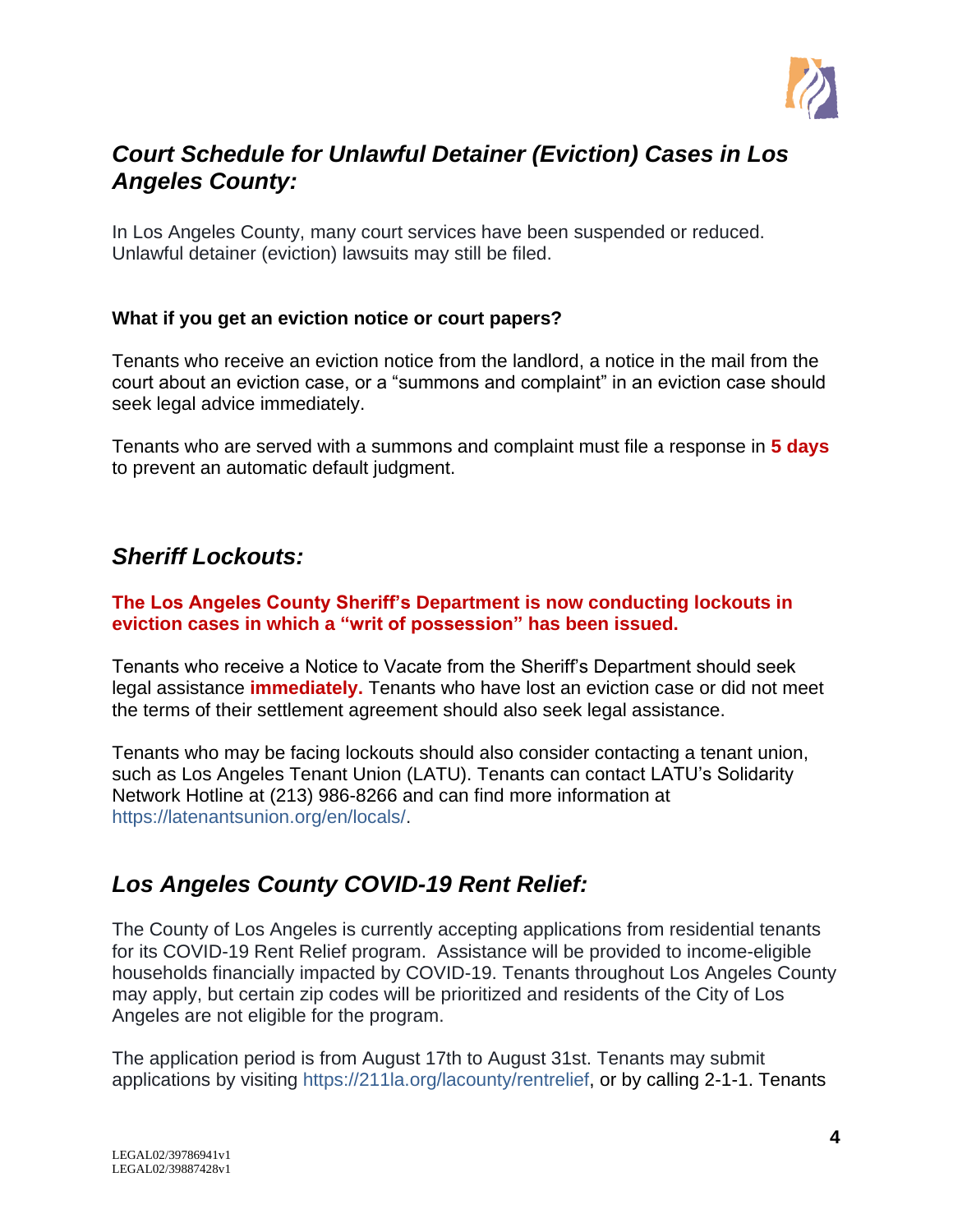

can receive assistance with their applications by calling 2-1-1 between the hours of 8:00 AM and 8:00 PM during the application period.

# <span id="page-5-0"></span>*Getting Free Legal Help:*

Bet Tzedek's housing team hosts a "rapid response housing clinic" to provide free legal services to income eligible tenants in Los Angeles County on the following matters:

- Tenancy termination notices;
- Unlawful detainer (eviction) lawsuits
- Emergency protections for tenants;
- Rent obligations and repayment plans;
- Illegal lockouts and utility shut offs; and
- Landlord harassment.

#### The Clinic takes place every **Monday, Wednesday, and Friday** from **10:00 a.m. to 12:00 p.m.** and **3:00 p.m. to 5:00 p.m.**

Please call our office, (323) 939-0506, or email [housinghelp@bettzedek.org](mailto:housinghelp@bettzedek.org) to schedule an appointment. Urgent matters will be addressed on the same day based on capacity. Callers must meet income eligibility guidelines for services.

Residents of Beverly Hills, Culver City, and West Hollywood should use the following telephone numbers to request legal assistance:

- Beverly Hills residents only: (323) 939-0506, ext. 499
- Culver City residents only: (323) 549-5891
- West Hollywood residents only: (323) 549-5841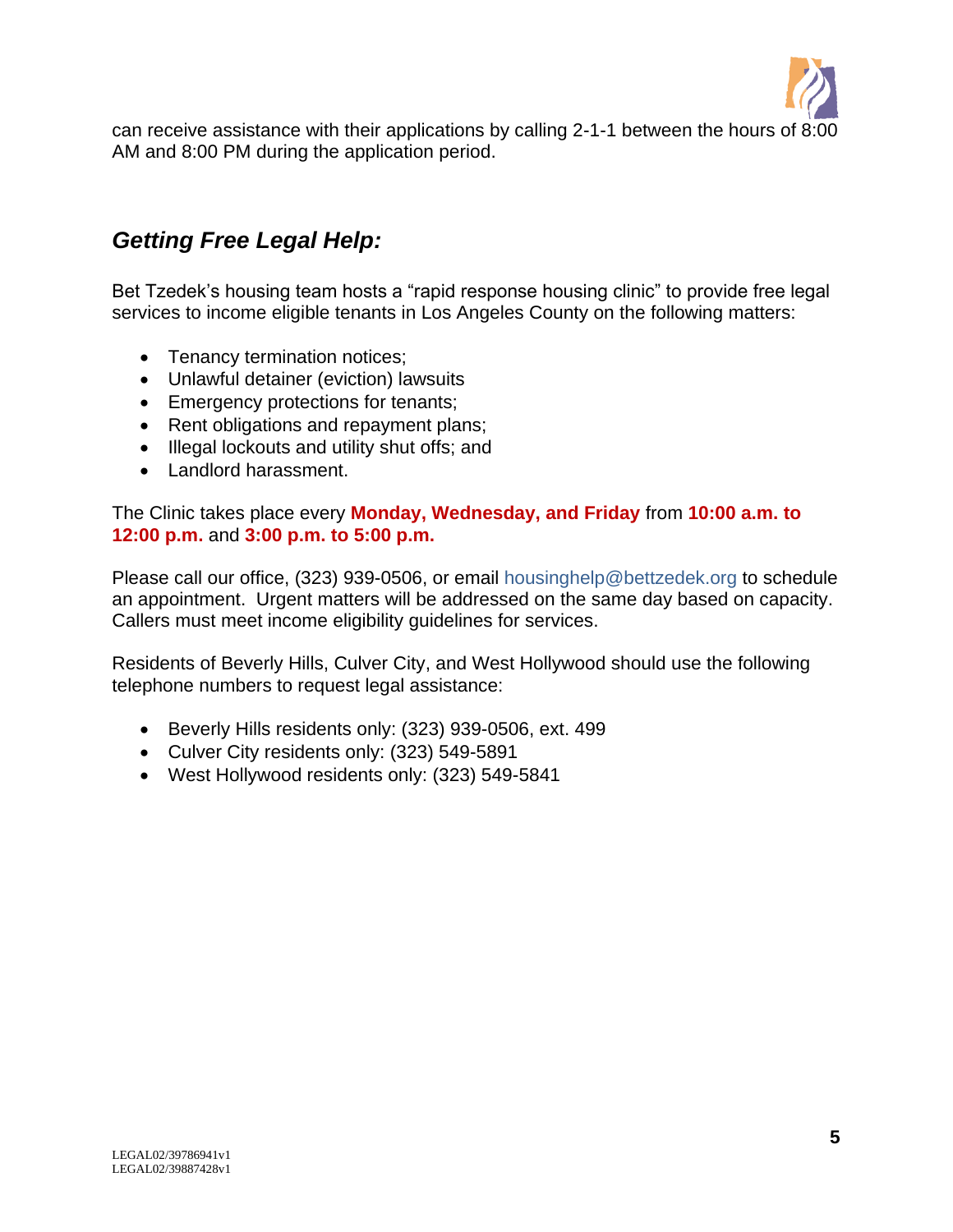

# <span id="page-6-0"></span>*Frequently Asked Questions: General Information for Tenants*

- **1. [Is there a moratorium on evictions?](#page-6-1)**
- **2. [Do I have to pay the rent now?](#page-7-0)**
- **3. [What should I do if I am not able to pay the rent?](#page-7-1)**
- **4. [Do I have to show the landlord that I am unable to pay the rent because of](#page-7-2)  [COVID-19?](#page-7-2)**
- **5. [What if I cannot show a loss of income due to COVID-19 because I do not](#page-7-3)  [receive pay stubs or do not have a bank account?](#page-7-3)**
- **6. [Am I obligated to pay the rent back?](#page-8-0)**
- **7. [How much time will I have to pay the rent back?](#page-8-1)**
- **8. [What if my landlord asks me to sign a payment plan?](#page-8-2)**
- **9. [What if I can pay the rent but I'm afraid that I won't have enough money to](#page-8-3)  [eat?](#page-8-3)**
- **10. [What should I do if I receive a 3-day notice to pay rent or quit from the](#page-8-4)  [landlord?](#page-8-4)**
- **11. [Can my landlord evict me for reasons other than non-payment of rent?](#page-9-0)**
- **12. [What should I do if I receive a notice in the mail from the court telling me that](#page-9-1)  [the landlord has filed an unlawful detainer \(eviction\) lawsuit against me?](#page-9-1)**
- **13. [What should I do if I have been given an "ex parte" notice telling me that the](#page-9-1)  [landlord will be asking the court to issue a summons in an eviction lawsuit?](#page-9-1)**
- **14. [What should I do if I have been served with a summons in an eviction lawsuit](#page-10-0)  [but have not filed an answer with the court?](#page-10-0)**
- **15. [Can my landlord lock me out of my rental unit?](#page-10-1)**

#### <span id="page-6-1"></span>**1. Is there a moratorium on evictions?**

No. There is no moratorium on evictions. However, there are emergency tenant protections in place everywhere in Los Angeles County. These protections give residential tenants additional rights, but they do not prevent landlords from starting the eviction process.

In other words, a tenant can still be served with an eviction notice, and the landlord can still file an unlawful detainer (eviction) lawsuit against the tenant when the notice expires.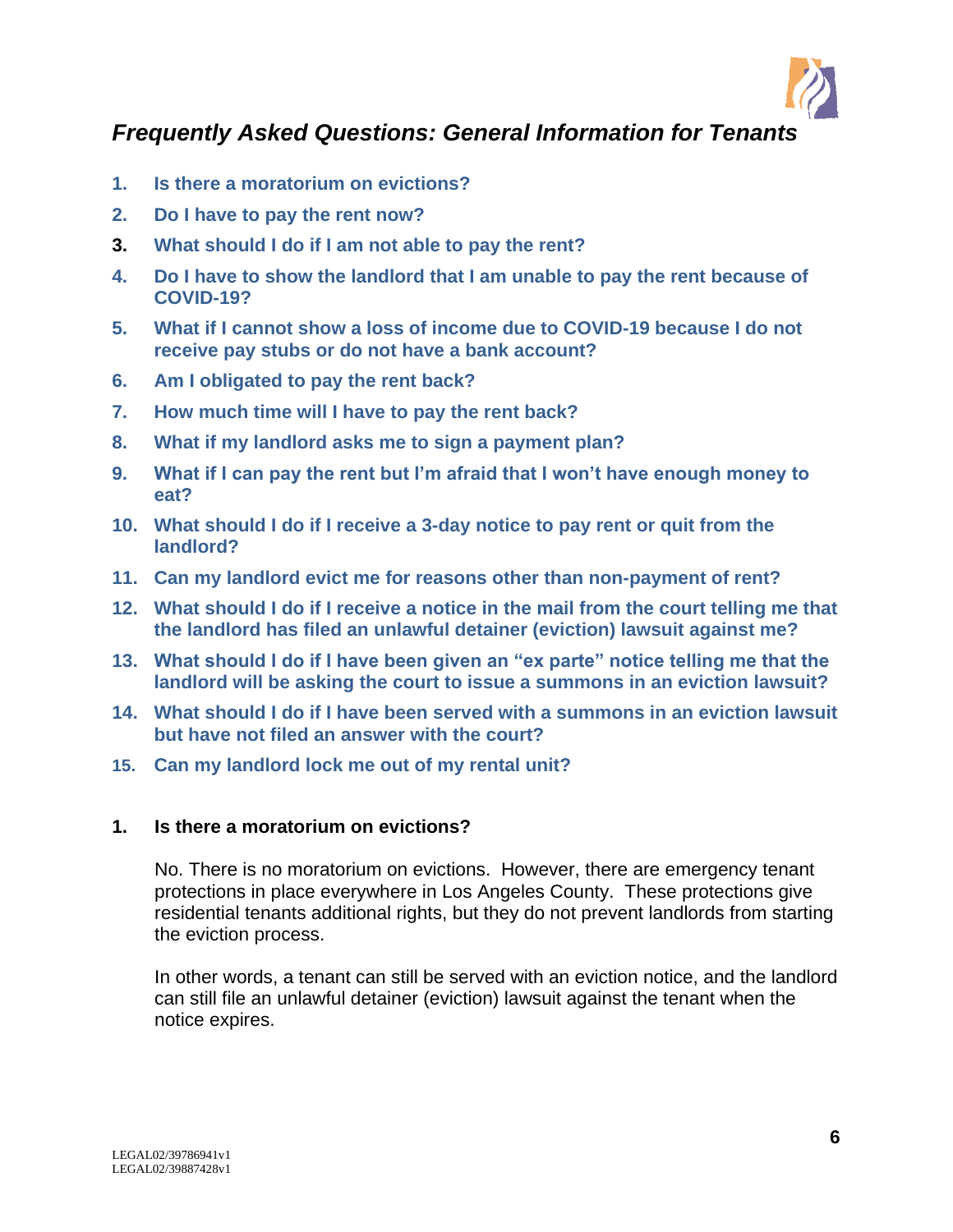

#### <span id="page-7-0"></span>**2. Do I have to pay the rent now?**

It depends. Tenants are legally obligated to pay the rent when it comes due, unless the tenant is unable to pay the rent for reasons related to COVID-19 and the tenant is protected by an emergency law that gives the tenant additional time to pay. To be protected, tenants may be required to provide notice and documentation of inability to pay the rent due to COVID-19. You should get legal advice about how these emergency laws apply to you.

#### <span id="page-7-1"></span>**3. What should I do if I am not able to pay the rent?**

If you are not able to pay the rent due to a loss of income or increase in expenses caused by the COVID-19 crisis, notify your landlord **in writing** as soon as possible, and explain why you are not able to pay the rent. This guide has a [sample notice](#page-32-0) you can use to notify the landlord that you are unable to pay the rent. Also, some cities have sample letters that may be downloaded from their websites.

Keep records and copies of all communications between you and the landlord. Document how you contact your landlord. For example, if you mail the written notice, take a picture or a video of yourself putting the envelope in the mailbox. If you are unable to go to the post office, you may send a text or email to the landlord.

#### <span id="page-7-2"></span>**4. Do I have to show the landlord that I am unable to pay the rent because of COVID-19?**

It depends on where you live. Some cities have passed emergency protections that give you more time to pay your rent if you are impacted by COVID-19, but you must have documentation which you may need to provide to the landlord within a certain time. You should get legal advice to find out how these emergency laws apply to you.

This guide has a [sample documentation letter](#page-34-0) that may be used. (Note: tenants residing in the City of Beverly Hills must use that city's approved form.)

#### <span id="page-7-3"></span>**5. What if I cannot show a loss of income due to COVID-19 because I do not receive pay stubs or do not have a bank account?**

You should still write a letter to your landlord about your inability to pay due to loss of income caused by the COVID-19 crisis. If you are self-employed and do not receive pay stubs, make sure you write that in your letter. Be as specific as possible about why you are unable to pay the rent. Again, if you are unable to provide documentation of your inability to pay rent, you should get legal advice about other alternatives.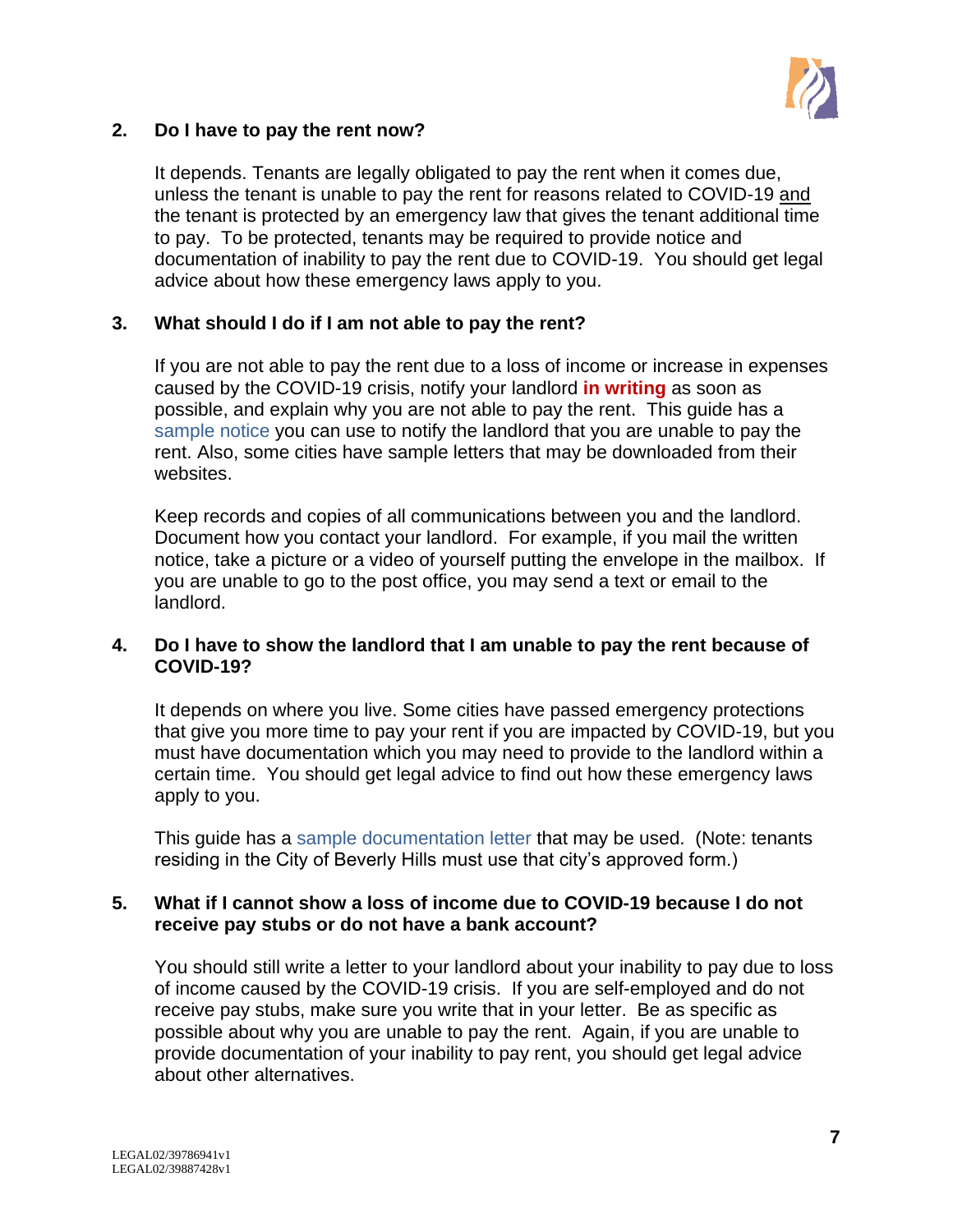

#### <span id="page-8-0"></span>**6. Am I obligated to pay the rent back?**

As of now, yes. We are fighting for rent forgiveness and other relief. Be frugal. Save as much money as you can. It is understandable that families are having to make difficult decisions and may have to prioritize other expenses. We are fighting for additional protections, but we can't do it without you. Contact your state and local elected officials to express your concerns.

#### <span id="page-8-1"></span>**7. How much time will I have to pay the rent back?**

It depends on where you live and what laws apply to you. For example, in the City of Los Angeles, protected tenants have 12 months from the end of the local emergency period to repay the rent.

#### <span id="page-8-2"></span>**8. What if my landlord asks me to sign a payment plan?**

Some landlords are asking tenants to sign payment plans, which obligate the tenant to pay the rent on a fixed schedule during or after the COVID-19 pandemic.

As stated above, some jurisdictions have already given protected tenants additional time to pay back the rent. Also, there are many unknowns, including the possibility of rent forgiveness, and whether the tenant will have sufficient income to meet payment obligations under a fixed schedule.

In order to protect their rights, **tenants should exercise caution and seek legal advice before signing any payment plan.**

#### <span id="page-8-3"></span>**9. What if I can pay the rent but I'm afraid that I won't have enough money to eat?**

Make a 4-month budget. What is your anticipated income? What are your anticipated expenses? Prioritize your expenses as follows: (1) food; (2) medical expenses; (3) rent; and (4) other debt. Make frugal spending decisions based on your needs.

If you have the money to pay the full amount of rent due but choose to save it instead, you will not be eligible for eviction protection under current emergency measures. The situation remains fluid and unpredictable. Get involved, including contacting your state, county, and local elected officials.

#### <span id="page-8-4"></span>**10. What should I do if I receive a 3-day notice to pay rent or quit from the landlord?**

Although some local jurisdictions have passed emergency tenant protections, and although most eviction lawsuits are frozen, it is still possible for your landlord to serve a notice to terminate your tenancy, such as a 3-day notice to pay rent or quit.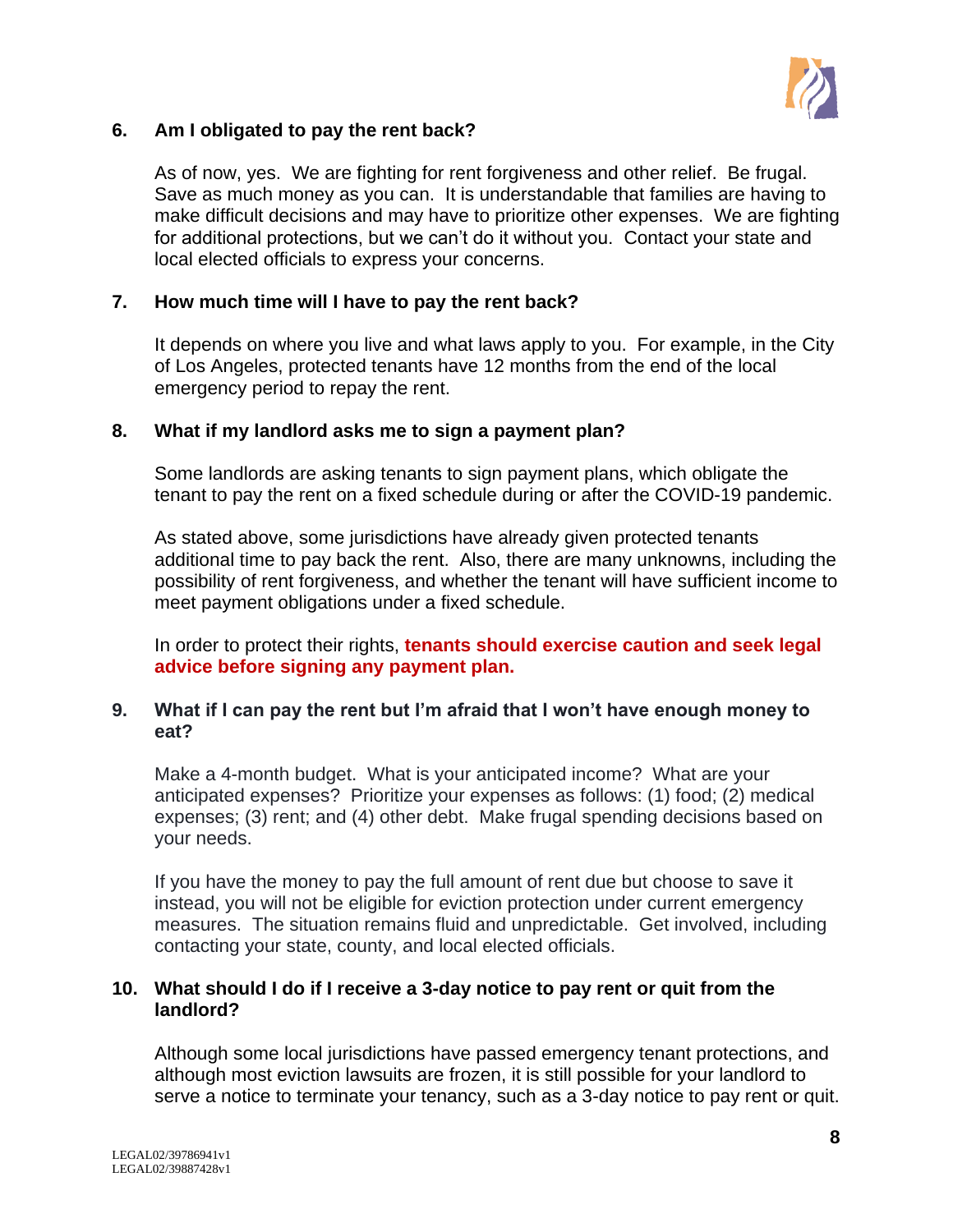

If you receive a 3-day notice to pay rent or quit, and you pay the rent owed before the notice expires, your landlord should not file an eviction lawsuit against you.

If because of the pandemic you are unable to pay the rent, you should notify your landlord in writing immediately and keep any documents and other proof of your inability to pay for reasons related to COVID-19. Depending on where you live, you may be required to provide documentation to the landlord in order to be protected.

To be safe, all tenants who receive a 3-day notice to pay rent or quit or any other type of eviction notice should seek legal advice immediately. Also, know that your landlord cannot legally force you out of your apartment after the notice expires by changing the locks or shutting off utilities.

#### <span id="page-9-0"></span>**11. Can my landlord evict me for reasons other than non-payment of rent?**

Again, it depends on the jurisdiction where you live. In the City of Los Angeles, for example, landlords may not exercise so-called "no-fault" evictions (including Ellis Act evictions) during the local emergency period, and they may not evict tenants because of pets, unauthorized occupants, or nuisances related to the COVID-19 pandemic. It is important that you consult a qualified attorney who knows the laws that apply to you.

#### <span id="page-9-1"></span>**12. What should I do if I receive a notice in the mail from the court telling me that the landlord has filed an unlawful detainer (eviction) lawsuit against me?**

Although some local jurisdictions have passed emergency tenant protections, and although Los Angeles County courts are on a modified schedule, it is still possible for your landlord to file an unlawful detainer (eviction) lawsuit against you. If this happens, the court will mail a notice advising you that an eviction lawsuit has been filed.

However, the time to file an answer with the court will not start unless and until you are served with a summons. As stated above, a statewide rule preventing the courts from issuing a summons in most eviction cases will expire on September 1, 2020. We expect that courts will begin issuing summonses in all eviction cases beginning on September 2, 2020.

A tenant who receives a notice in the mail from the court should not assume that the eviction case is frozen. Instead, the tenant should seek legal assistance immediately.

#### **13. Until September 1, 2020: What should I do if I have been given an "ex parte" notice telling me that the landlord will be asking the court to issue a summons in an eviction lawsuit?**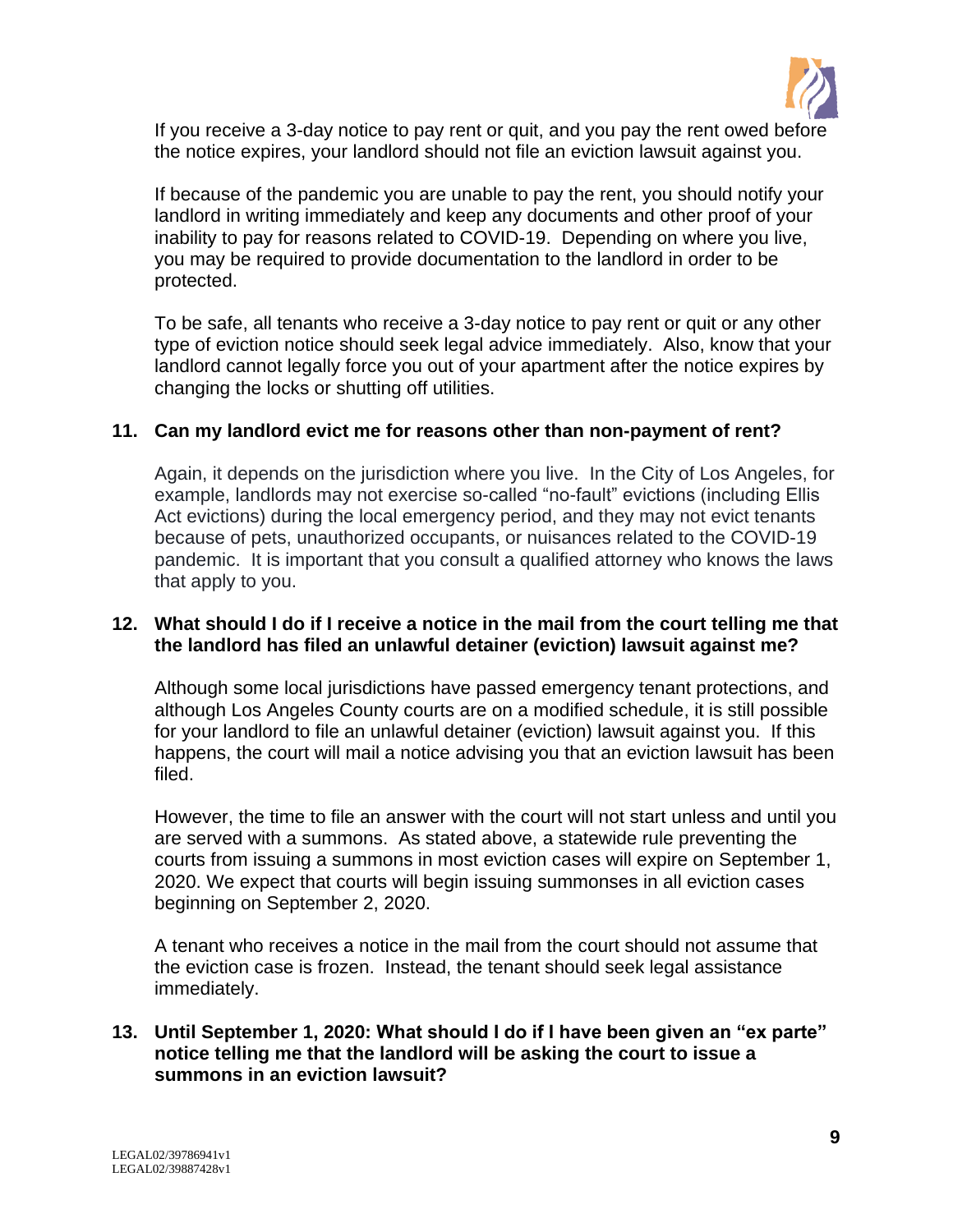

You should seek legal assistance immediately. Tell legal services that this is an urgent matter and that you need help as soon as possible. You should plan to go to court on the date and time stated in the ex parte notice.

The ex parte notice means that the landlord will be asking the court to move an eviction lawsuit forward against you because it is necessary to protect health and safety. If the court agrees and you are served with a summons and complaint, you must file an answer within **5 days**. Otherwise, a default judgment will be entered against you and you will automatically lose the eviction case.

#### <span id="page-10-0"></span>**14. What should I do if I have been served with a summons in an eviction lawsuit but have not filed an answer with the court?**

You should seek legal assistance immediately. If served with a summons in an eviction lawsuit, you must file a response with the court within **5 days** to avoid a "default judgment," which will prevent you from fighting the eviction in court. Even if 5 days have passed since you were served with a summons, you should still try to file an answer. We may be able to assist you.

#### <span id="page-10-1"></span>**15. Can my landlord lock me out of my rental unit?**

No. This is illegal and a crime under the law. Also, landlords may not disconnect utilities, remove doors or windows, or remove a tenant's personal property with intent to evict the tenant.

It does not matter that the courts are currently not hearing unlawful detainer cases. Under no circumstances may a landlord lock out a tenant without following the court process.

If your landlord is threatening to lock you out of your rental unit, get legal assistance immediately. Also, this guide has a sample letter that you can give to your landlord.

*Updated August 26, 2020. Content may change pending new information. Visit the [resources](http://www.bettzedek.org/our-services/resources/) page of our website [\(www.bettzedek.org\)](file:///E:/ELSNER%20FILES/Ed) for updates.*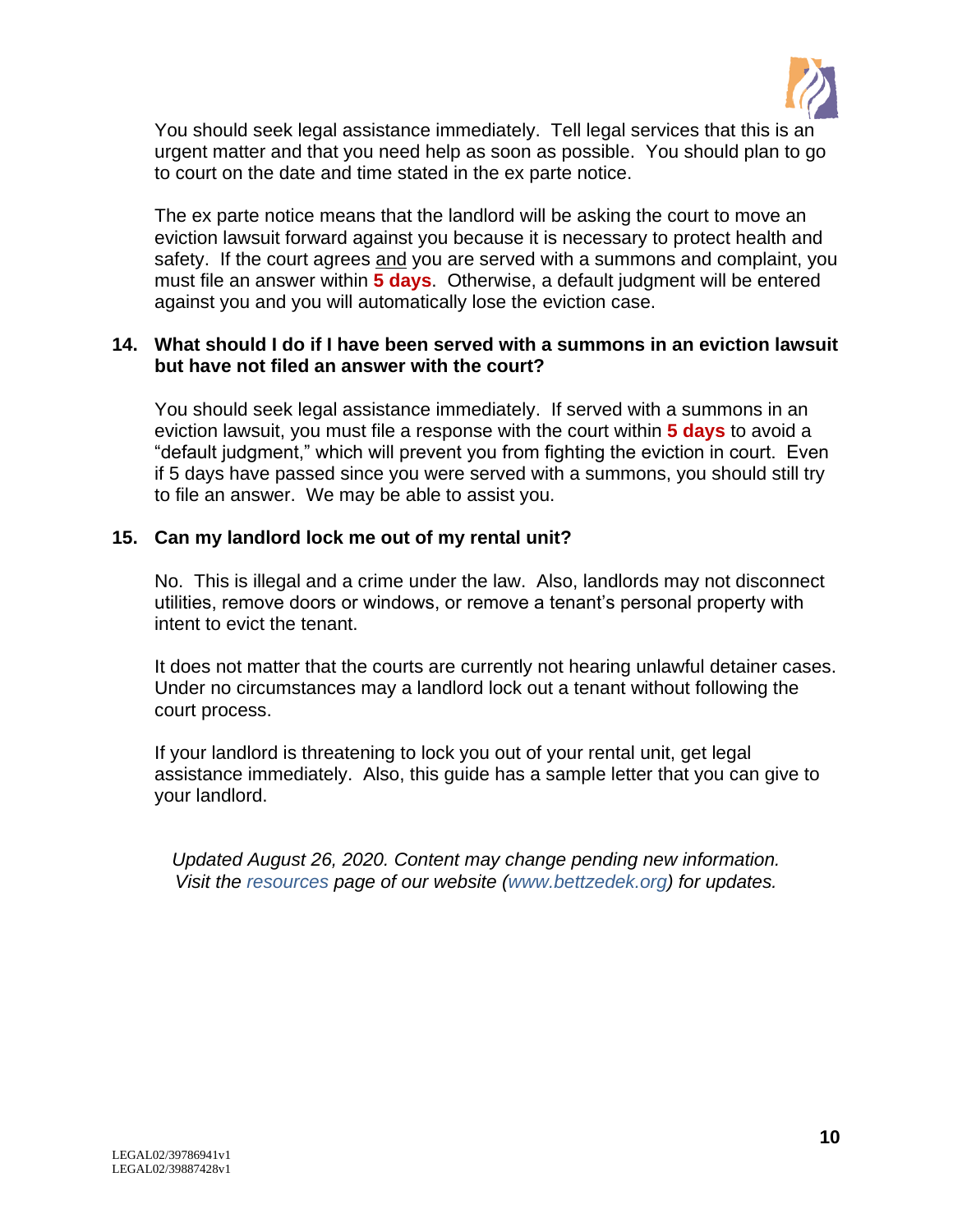

# <span id="page-11-0"></span>**COVID-19 EMERGENCY EVICTION PROTECTIONS: KNOW YOUR RIGHTS (REVISED AUGUST 26, 2020)**

**[State of California \(Judicial Council\)](#page-12-1)**

**[County of Los Angeles](#page-13-1)**

**[Beverly Hills](#page-15-1)**

**[Culver City](#page-17-1)**

**[City of Los Angeles](#page-21-1)**

**[Santa Monica](#page-23-1)**

**[West Hollywood](#page-26-1)**

**[Cheat Sheet](#page-28-1)**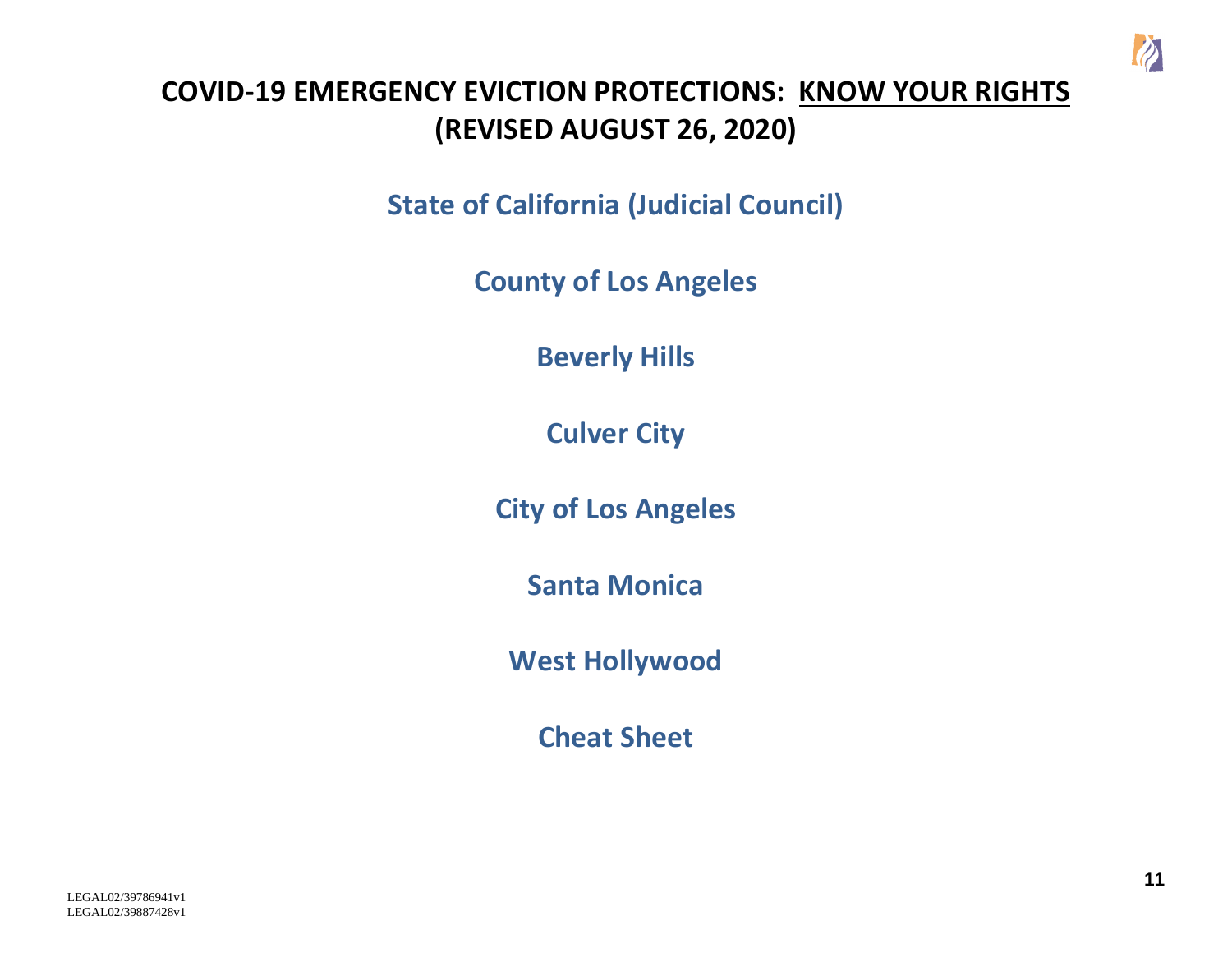<span id="page-12-1"></span><span id="page-12-0"></span>

| <b>STATE OF CALIFORNIA (JUDICIAL COUNCIL)</b> |                                                                                                                                                                                                                                                                                                                                                                                                                                                                                                                                                                                                                                                                                                                                                                                                                                                                                                                                                                                                                                                                                                                                                                                                                                                                                                                                                                                                                                                                                                                                                                                                                                                                    |
|-----------------------------------------------|--------------------------------------------------------------------------------------------------------------------------------------------------------------------------------------------------------------------------------------------------------------------------------------------------------------------------------------------------------------------------------------------------------------------------------------------------------------------------------------------------------------------------------------------------------------------------------------------------------------------------------------------------------------------------------------------------------------------------------------------------------------------------------------------------------------------------------------------------------------------------------------------------------------------------------------------------------------------------------------------------------------------------------------------------------------------------------------------------------------------------------------------------------------------------------------------------------------------------------------------------------------------------------------------------------------------------------------------------------------------------------------------------------------------------------------------------------------------------------------------------------------------------------------------------------------------------------------------------------------------------------------------------------------------|
| <b>DEFERRED RENT</b>                          | NO.                                                                                                                                                                                                                                                                                                                                                                                                                                                                                                                                                                                                                                                                                                                                                                                                                                                                                                                                                                                                                                                                                                                                                                                                                                                                                                                                                                                                                                                                                                                                                                                                                                                                |
| <b>PROTECTED</b><br><b>TENANTS</b>            | All tenants, unless the court finds that the unlawful detainer (eviction) case is necessary to protect public health<br>and safety.                                                                                                                                                                                                                                                                                                                                                                                                                                                                                                                                                                                                                                                                                                                                                                                                                                                                                                                                                                                                                                                                                                                                                                                                                                                                                                                                                                                                                                                                                                                                |
| <b>NOTICE TO</b><br><b>LANDLORD</b>           | $\triangleright$ Tenants are not required to notify the landlord of an inability to pay rent due to reasons related to COVID-19.                                                                                                                                                                                                                                                                                                                                                                                                                                                                                                                                                                                                                                                                                                                                                                                                                                                                                                                                                                                                                                                                                                                                                                                                                                                                                                                                                                                                                                                                                                                                   |
| <b>DOCUMENTATION</b>                          | Tenants are not required to provide documentation to the landlord of an inability to pay rent due to reasons<br>related to COVID-19.                                                                                                                                                                                                                                                                                                                                                                                                                                                                                                                                                                                                                                                                                                                                                                                                                                                                                                                                                                                                                                                                                                                                                                                                                                                                                                                                                                                                                                                                                                                               |
| <b>EVICTION</b><br><b>PROTECTIONS</b>         | Before the emergency rule expires on September 1, 2020, the court may not issue a summons in any eviction<br>$\blacktriangleright$<br>case, unless the court finds that the eviction case is necessary to protect public health and safety. A summons is<br>the legal document that requires the tenant to file a response with the court within five (5) days after the<br>summons is served on the tenant.<br>Before the emergency rule expires on September 1, 2020, the court may not enter a default or default judgment<br>➤<br>in any eviction case, unless the court finds that the eviction case is necessary to protect public health and safety.<br>A default judgment is when the landlord asks the court to enter a judgment against a tenant who has not filed a<br>response with the court within five (5) days after service of the summons.<br>In pending eviction cases where the tenant has already appeared by filing a response with the court:<br>➤<br>Before the emergency rule expires on September 1, 2020, the court may not set a trial date earlier than 60<br>$\bullet$<br>days after the landlord requests a trial, unless the court finds that an earlier trial is necessary to protect public<br>health and safety; and<br>If a trial has been set as of April 6, 2020, the court must continue the trial at least 60 days from the initial date<br>of trial, unless the court finds that an earlier trial date is necessary to protect public health and safety.<br>After the emergency rule expires, any trial date that has been set according to the emergency rule will remain<br>in place unless the court orders otherwise. |
| <b>EXPIRATION</b>                             | The Emergency Rule will expire on September 1, 2020.                                                                                                                                                                                                                                                                                                                                                                                                                                                                                                                                                                                                                                                                                                                                                                                                                                                                                                                                                                                                                                                                                                                                                                                                                                                                                                                                                                                                                                                                                                                                                                                                               |
| <b>SOURCE</b>                                 | (1) Emergency Rule (April 6, 2020); (2) Temporary Emergency Rules on Evictions, Foreclosures Set to End at Midnight<br>Sept. 1 After Judicial Council Vote (August 13, 2020).                                                                                                                                                                                                                                                                                                                                                                                                                                                                                                                                                                                                                                                                                                                                                                                                                                                                                                                                                                                                                                                                                                                                                                                                                                                                                                                                                                                                                                                                                      |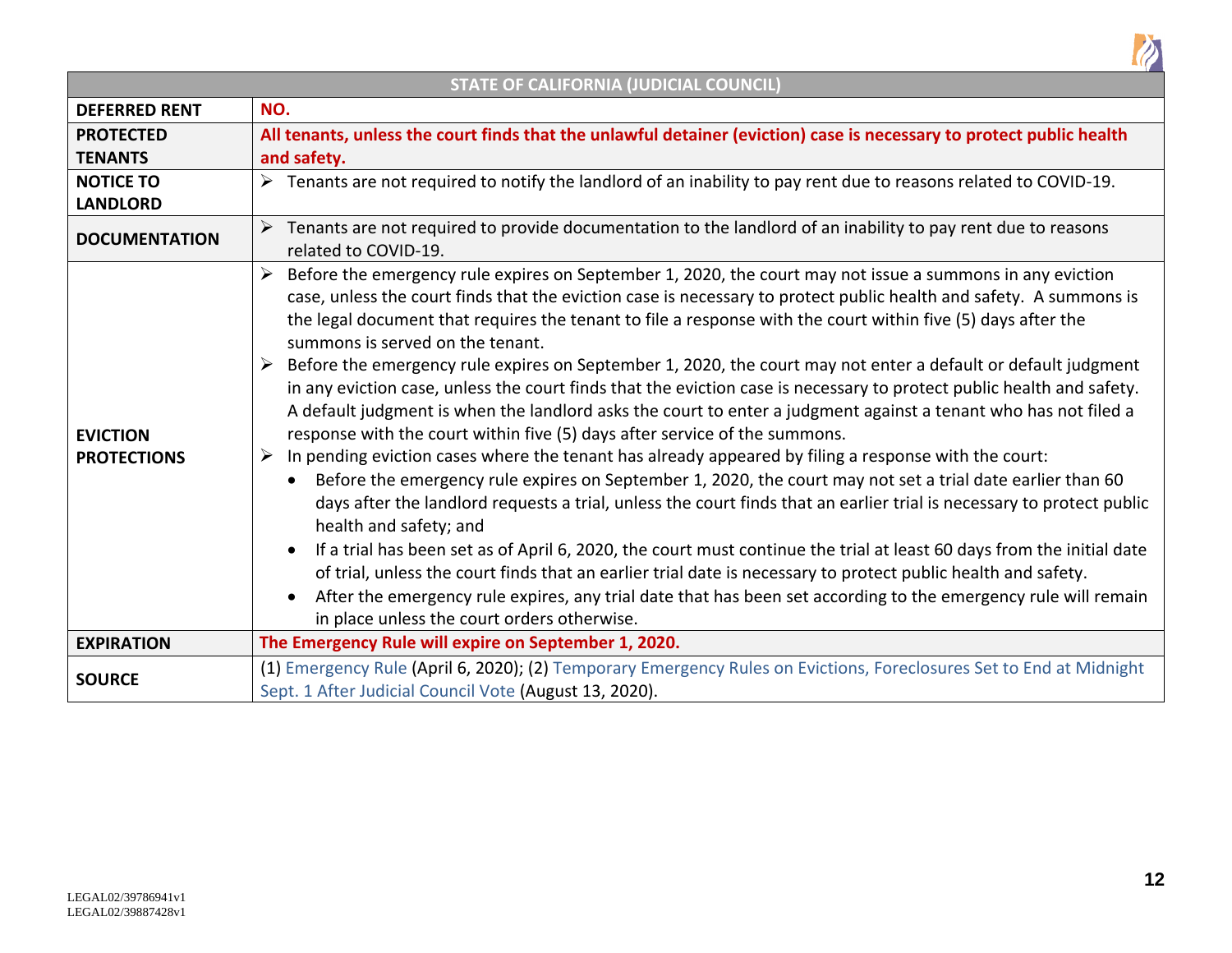

<span id="page-13-1"></span><span id="page-13-0"></span>

| <b>COUNTY OF LOS ANGELES1</b>       |                                                                                                                                                                                                                                                                                                                                                                                                                                                                                                                                                                                                                                                                                                                                                                                                                                                                                                                                                                                                                                                                                                                                                                                                             |
|-------------------------------------|-------------------------------------------------------------------------------------------------------------------------------------------------------------------------------------------------------------------------------------------------------------------------------------------------------------------------------------------------------------------------------------------------------------------------------------------------------------------------------------------------------------------------------------------------------------------------------------------------------------------------------------------------------------------------------------------------------------------------------------------------------------------------------------------------------------------------------------------------------------------------------------------------------------------------------------------------------------------------------------------------------------------------------------------------------------------------------------------------------------------------------------------------------------------------------------------------------------|
| <b>DEFERRED RENT</b>                | YES. Protected tenants will have 12 months following the termination of the executive order to pay any amounts due<br>and owing under the order. <sup>2</sup>                                                                                                                                                                                                                                                                                                                                                                                                                                                                                                                                                                                                                                                                                                                                                                                                                                                                                                                                                                                                                                               |
| <b>PROTECTED</b><br><b>TENANTS</b>  | Tenants who demonstrate an inability to pay rent, late charges, or any other fees accrued due to financial impacts<br>related to COVID-19, the state of emergency regarding COVID-19, or following government-recommended COVID-<br>19 precautions. "Financial impacts" means a substantial loss of household income due to business closure, loss of<br>compensable hours of work or wages, layoffs, or extraordinary out-of-pocket medical expenses. A financial impact is<br>"related to COVID-19" if it was a result of any of the following:<br>Suspected or confirmed case of COVID-19, or caring for a household or family member who is suspected or<br>confirmed with COVID-19;<br>Lay-off, loss of hours, or other income reduction resulting from business closure or other economic or<br>employer impacts of COVID-19;<br>Compliance with a recommendation from the County's Health Officer to stay home, self-quarantine, or avoid<br>congregating with others during the state of emergency;<br>Extraordinary out-of-pocket medical expenses related to diagnosis and testing for and/or treatment of COVID-<br>19; or<br>Child care needs arising from school closures relating to COVID-19 |
| <b>NOTICE TO</b><br><b>LANDLORD</b> | $\triangleright$ To be protected, the tenant must provide notice to the landlord that the tenant is unable to pay rent, late charges,<br>or any other fees accrued due to financial impacts related to COVID-19.<br>$\triangleright$ The tenant should provide the notice in writing.<br><b>DEADLINE:</b> Notice should be provided as soon as possible and must be provided within 7 days after the date that<br>rent was due, unless extenuating circumstances exist.                                                                                                                                                                                                                                                                                                                                                                                                                                                                                                                                                                                                                                                                                                                                     |
| <b>DOCUMENTATION</b>                | Although the executive order does not require the tenant to provide documentation to the landlord<br>demonstrating an inability to pay rent, late charges, or any other fees accrued due to financial impacts related to<br>COVID-19, the tenant should keep documentation.<br>Documentation will be needed if an eviction lawsuit is filed against the tenant.<br>➤<br>The tenant is allowed to provide, and the landlord must accept, a self-certification of the tenant's inability to pay<br>➤<br>rent, and to provide notice to the landlord to that effect.                                                                                                                                                                                                                                                                                                                                                                                                                                                                                                                                                                                                                                           |

<sup>&</sup>lt;sup>1</sup> The County's emergency tenant protections apply in unincorporated Los Angeles County and in all incorporated cities that do not have local eviction moratoria in place. <sup>2</sup> The executive order encourages tenants and landlords to agree to a payment plan during the 12-month repayment period, but nothing in the order shall be construed as preventing landlords from requesting and accepting partial rent payments, or preventing tenants from making such payments during the 12-month period if the tenant is financially able to do so. NOTE: Tenants are advised to exercise caution and to seek legal advice before agreeing to a payment plan.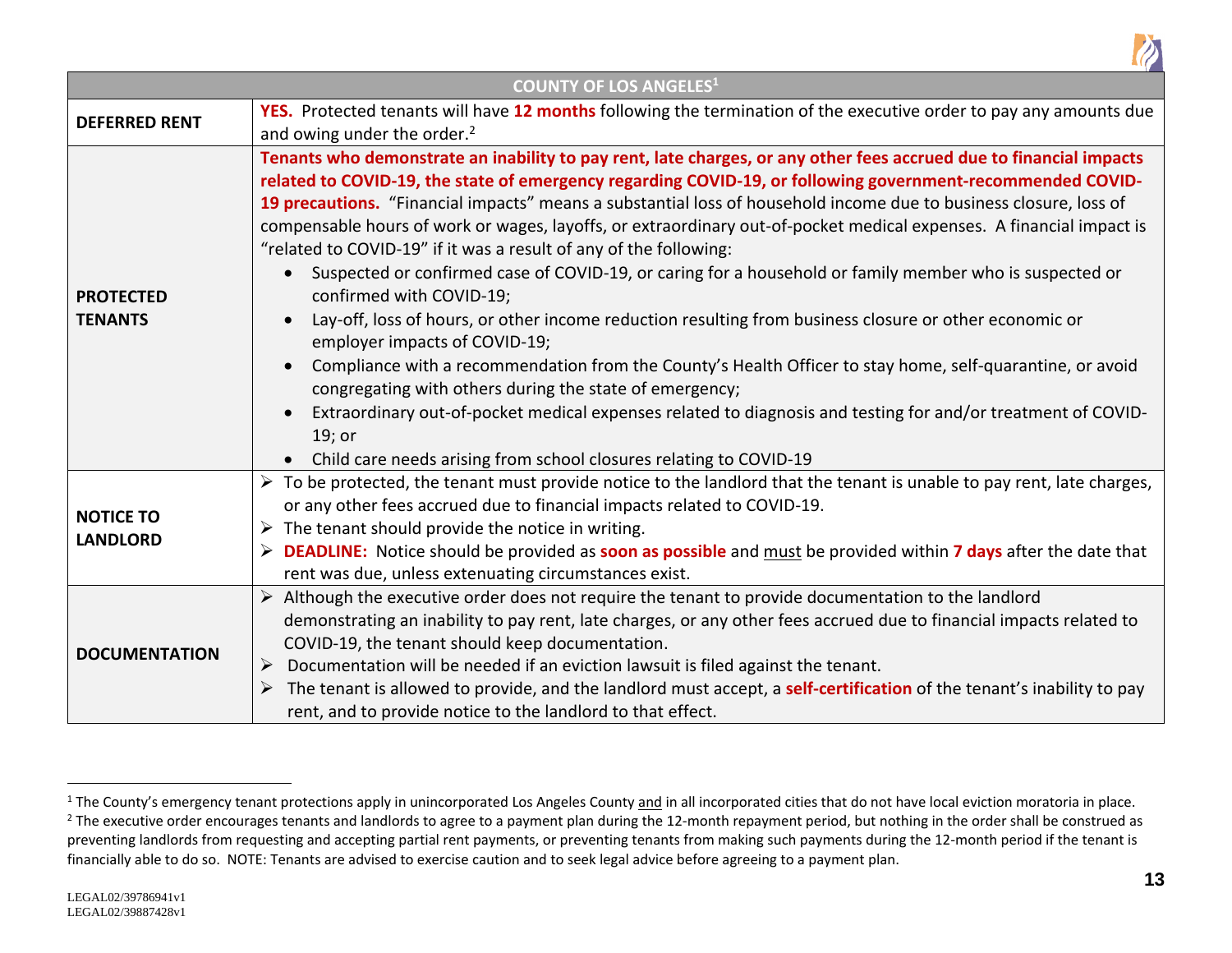

|                          | ≻ From March 4, 2020, through September 30, 2020 (the "Moratorium Period"):                                                     |
|--------------------------|---------------------------------------------------------------------------------------------------------------------------------|
|                          | Landlords may not evict protected tenants for nonpayment of rent, late charges or any other fees accrued.                       |
| <b>EVICTION</b>          | Landlords may not evict for reasons amounting to a no-fault eviction, unless necessary for health and safety                    |
| <b>PROTECTIONS</b>       | reasons.                                                                                                                        |
|                          | Landlords may not initiate an eviction for unauthorized occupants, pets or nuisance as necessitated by or                       |
|                          | related to the COVID-19 emergency.                                                                                              |
|                          | Rent increases for rent-stabilized rental units are prohibited during the Moratorium Period.                                    |
|                          | $\triangleright$ Landlords may not charge interest or late fees on unpaid rent during the Moratorium Period and may not attempt |
|                          | to collect any interest and late fees incurred during the Moratorium Period following termination of the                        |
| <b>OTHER PROTECTIONS</b> | temporary moratorium on evictions of protected tenants for non-payment of rent.                                                 |
|                          | Landlords and those acting on their behalf are prohibited from harassing or intimidating tenants for acts or                    |
|                          | omissions that that are expressly permitted under the executive order.                                                          |
|                          | The executive order grants an affirmative defense if an unlawful detainer action is commenced in violation of the<br>➤          |
|                          | executive order.                                                                                                                |
| <b>EXPIRATION</b>        | The executive order is in effect from March 4, 2020, through September 30, 2020.                                                |
|                          | (1) Executive Order (March 19, 2020); (2) Statement of Proceedings (Item 15) (March 31, 2020); (3) Statement of                 |
| <b>SOURCE</b>            | Proceedings (Item 42-A) (April 14, 2020); (4) Statement of Proceedings (Item 3) (May 12, 2020); (5) Resolution                  |
|                          | Amending and Restating Executive Order (June 3, 2020); (6) Statement of Proceedings (Item 8) (July 21, 2020) (7)                |
|                          | Notice to Landlord of Inability to Pay Rent Due To COVID-19; (8) Frequently Asked Questions; (9) L.A. County's                  |
|                          | <b>Temporary Eviction Moratorium.</b>                                                                                           |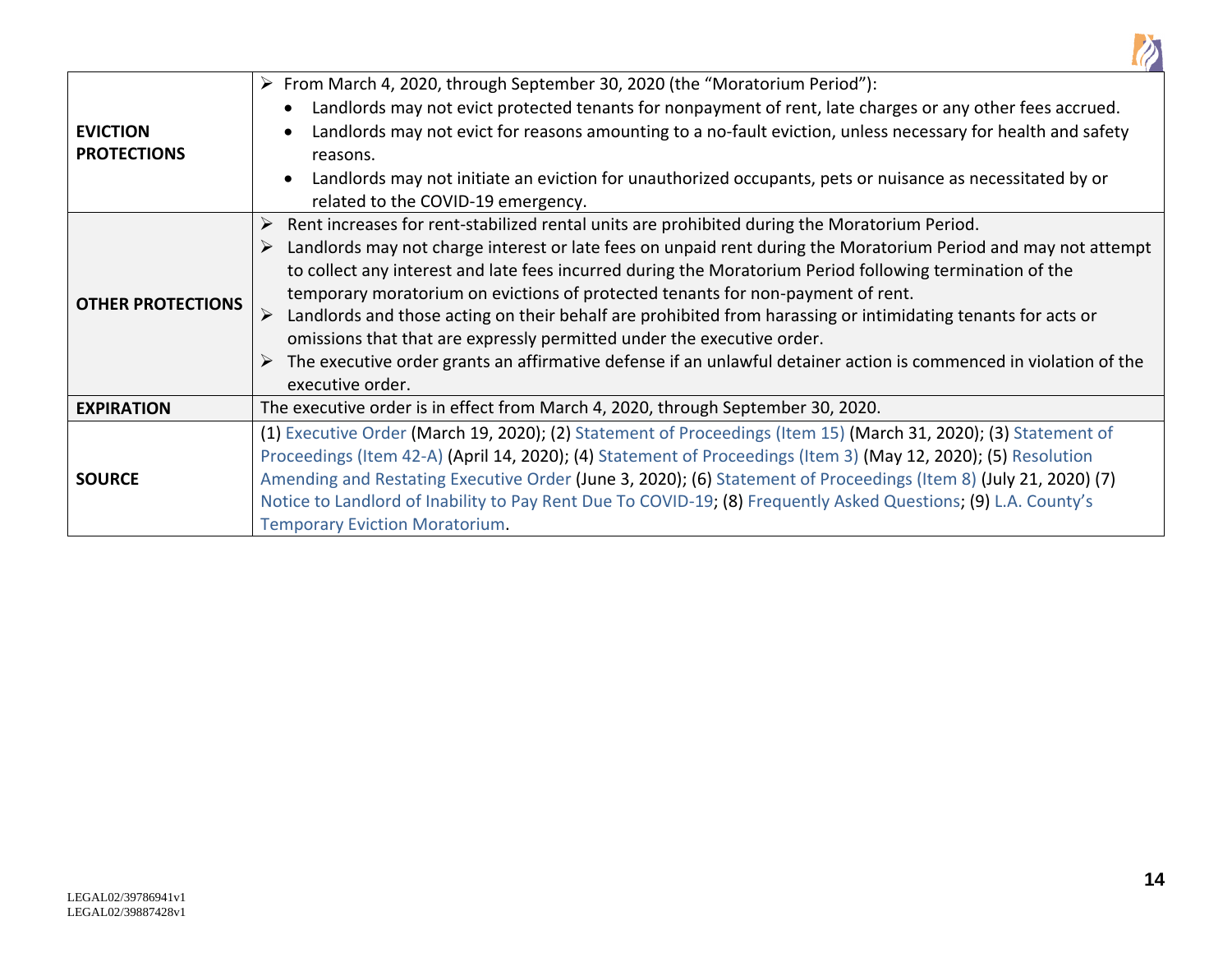

<span id="page-15-1"></span><span id="page-15-0"></span>

| <b>BEVERLY HILLS</b>                |                                                                                                                                                                                                                                                                                                                                                                                                                                                                                                                                                                                                                                                                                                                                                                                                                                                                            |
|-------------------------------------|----------------------------------------------------------------------------------------------------------------------------------------------------------------------------------------------------------------------------------------------------------------------------------------------------------------------------------------------------------------------------------------------------------------------------------------------------------------------------------------------------------------------------------------------------------------------------------------------------------------------------------------------------------------------------------------------------------------------------------------------------------------------------------------------------------------------------------------------------------------------------|
| <b>DEFERRED RENT</b>                | YES. Protected tenants must pay the unpaid rent in full within 1 year of the expiration of the local emergency.                                                                                                                                                                                                                                                                                                                                                                                                                                                                                                                                                                                                                                                                                                                                                            |
| <b>PROTECTED</b><br><b>TENANTS</b>  | Tenants who demonstrate inability to pay the full rent due to "substantial" <sup>1</sup> financial impacts related to COVID-19.<br>Financial impacts related to COVID-19 include:<br>Lost income as a result of being sick with or caring for a household or family member who is sick with COVID-<br>19;<br>Lay-off, loss of hours, or other income reduction resulting from business closure or other economic impacts of<br>COVID-19, whether the tenant is a salaried employee or self-employed;<br>Compliance with a government health authority's recommendation to stay home, self-quarantine, etc.;<br>Extraordinary out-of-pocket medical expenses; or<br>Child care needs arising from school closures related to COVID-19                                                                                                                                       |
| <b>NOTICE TO</b><br><b>LANDLORD</b> | $\triangleright$ To be protected, the tenant must notify the landlord in writing of lost income or extraordinary expenses and<br>inability to pay full rent due to substantial financial impacts related to COVID-19.<br>"In writing" includes emails or texts to the landlord or landlord's representative if that is the method of<br>communication used previously, or if the parties agree to use emails or texts.<br>A copy of the written notice must be provided to the Rent Stabilization office by email (or if email is not feasible by<br>mail along with notification by telephone).<br><b>DEADLINE:</b> Written notice should be provided as soon as possible and must be provided within 7 days after the<br>date that rent is due. <sup>2</sup>                                                                                                             |
| <b>DOCUMENTATION</b>                | To be protected, the tenant must provide documentation to the landlord supporting the claim of inability to pay<br>full rent, using the City's REQUIRED DOCUMENTATION FORM. Supporting documentation can include:<br>A written communication (including a text or email) from a household member's employer;<br>$\bullet$<br>Proof that an employer is a closed non-essential business; or<br>Recent pay stubs, or medical bills related to COVID-19.<br>$\triangleright$ The tenant may send photocopies, photos, or scans of documents.<br>A copy of the documentation must be provided by the tenant to the Rent Stabilization office by email (or if email is<br>not feasible by mail along with notification by telephone).<br>DEADLINE: Documentation should be provided as soon as possible and must be provided within 30 days after the<br>date that rent is due. |

 $1$  "Substantial" means "a material decrease of monthly income, the incurring of extraordinary expenses related to COVID-19, or any other circumstance which causes an unusual and significant financial impact on the tenant."

<sup>&</sup>lt;sup>2</sup> Because some tenants may not be aware of the urgency ordinance's protections, the Deputy Director of the Rent Stabilization may extend the 7-day notice deadline for up to 30 days.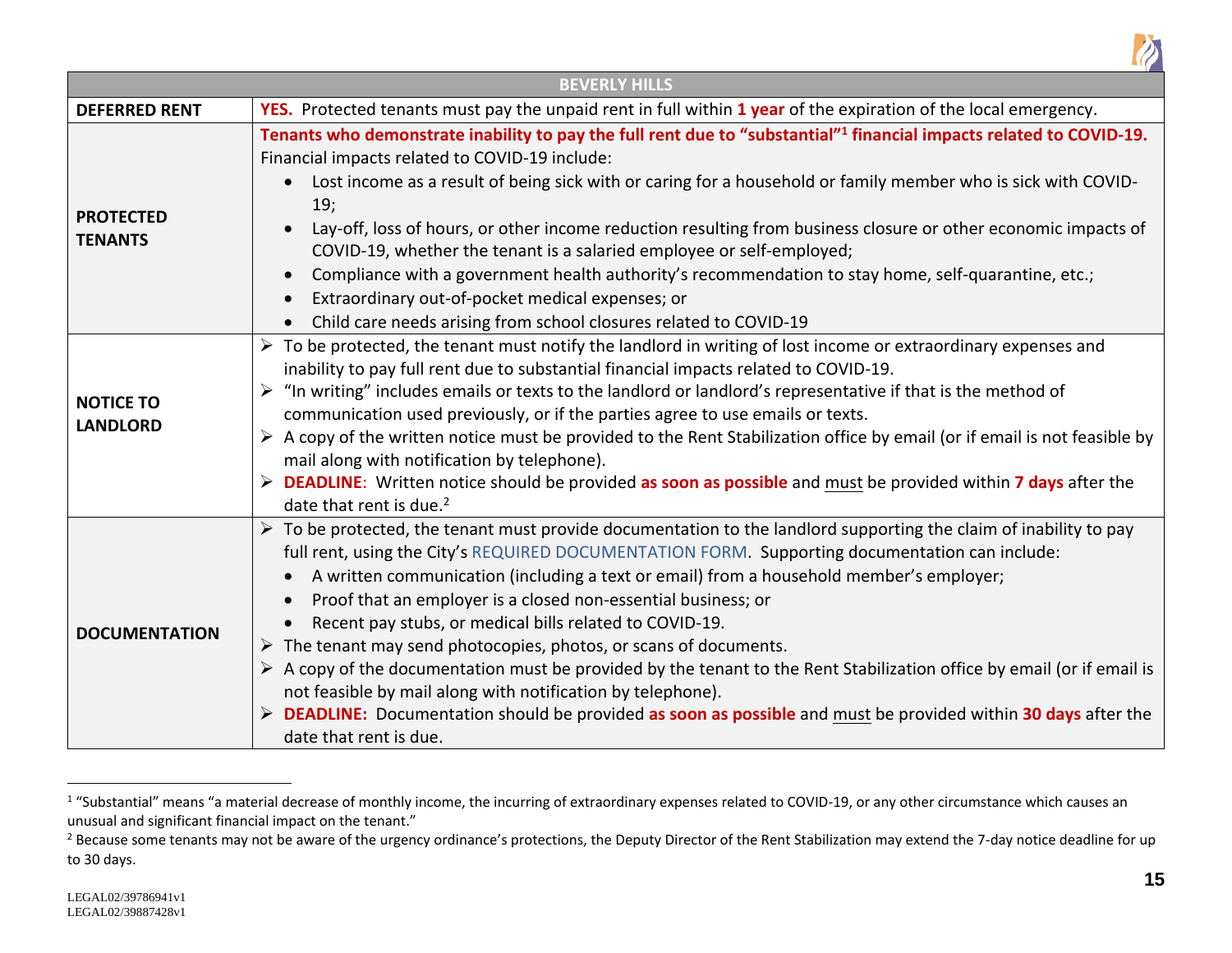

| <b>EVICTION</b><br><b>PROTECTIONS</b> | Landlords may not endeavor to evict protected tenants for nonpayment of rent.<br>➤                                                                                                                                                                                                                                                                                                                                                                                                                                                                                                                                                                                                                                                                                                                   |
|---------------------------------------|------------------------------------------------------------------------------------------------------------------------------------------------------------------------------------------------------------------------------------------------------------------------------------------------------------------------------------------------------------------------------------------------------------------------------------------------------------------------------------------------------------------------------------------------------------------------------------------------------------------------------------------------------------------------------------------------------------------------------------------------------------------------------------------------------|
|                                       | Landlords may not endeavor to evict any tenant for a no-fault reason unless necessary for the health and safety of<br>➤                                                                                                                                                                                                                                                                                                                                                                                                                                                                                                                                                                                                                                                                              |
|                                       | tenants, neighbors, or the landlord (and not based on the illness of the tenant or other occupant).                                                                                                                                                                                                                                                                                                                                                                                                                                                                                                                                                                                                                                                                                                  |
|                                       | The urgency ordinance imposes a moratorium on annual rent increases for rent-stabilized rental units scheduled                                                                                                                                                                                                                                                                                                                                                                                                                                                                                                                                                                                                                                                                                       |
|                                       | to take effect on or after March 15, 2020.                                                                                                                                                                                                                                                                                                                                                                                                                                                                                                                                                                                                                                                                                                                                                           |
|                                       | Landlords may not charge or collect late fees for delayed rent until 1 year after the local emergency period ends.                                                                                                                                                                                                                                                                                                                                                                                                                                                                                                                                                                                                                                                                                   |
|                                       | Ellis Act withdrawal and termination notices are tolled during the local emergency.                                                                                                                                                                                                                                                                                                                                                                                                                                                                                                                                                                                                                                                                                                                  |
| <b>OTHER PROTECTIONS</b>              | Landlords may not seek delayed rent through the eviction or other legal process until 1 year after the local<br>emergency period ends.                                                                                                                                                                                                                                                                                                                                                                                                                                                                                                                                                                                                                                                               |
|                                       | If a landlord disagrees with the tenant's assertion regarding: (1) whether a substantial financial impact exists; (2)<br>whether the substantial financial impact is related to COVID-19; or (3) the amount of rent that the tenant will pay,<br>the landlord must notify the tenant within 10 days after receipt of written documentation from the tenant. The<br>tenant may file an administrative appeal, using the appeal form provided by the City. The appeal must be filed<br>within 10 days after the tenant receives the written determination from the landlord, using the appeal form<br>provided by the City, and the appeal form must also be submitted to the landlord.<br>The ordinance provides a defense if an unlawful detainer action is commenced in violation of the ordinance. |
| <b>EXPIRATION</b>                     | The ordinance is in effect for the duration of the local emergency, which was declared on March 15, 2020.                                                                                                                                                                                                                                                                                                                                                                                                                                                                                                                                                                                                                                                                                            |
| <b>SOURCE</b>                         | (1) Ordinance No. 20-O-2817 (August 5, 2020); (2) Required Documentation Form; (3) Things You Should Know; (4)                                                                                                                                                                                                                                                                                                                                                                                                                                                                                                                                                                                                                                                                                       |
|                                       | Required Appeal Form; (5) Hearing Procedures for Appeals.                                                                                                                                                                                                                                                                                                                                                                                                                                                                                                                                                                                                                                                                                                                                            |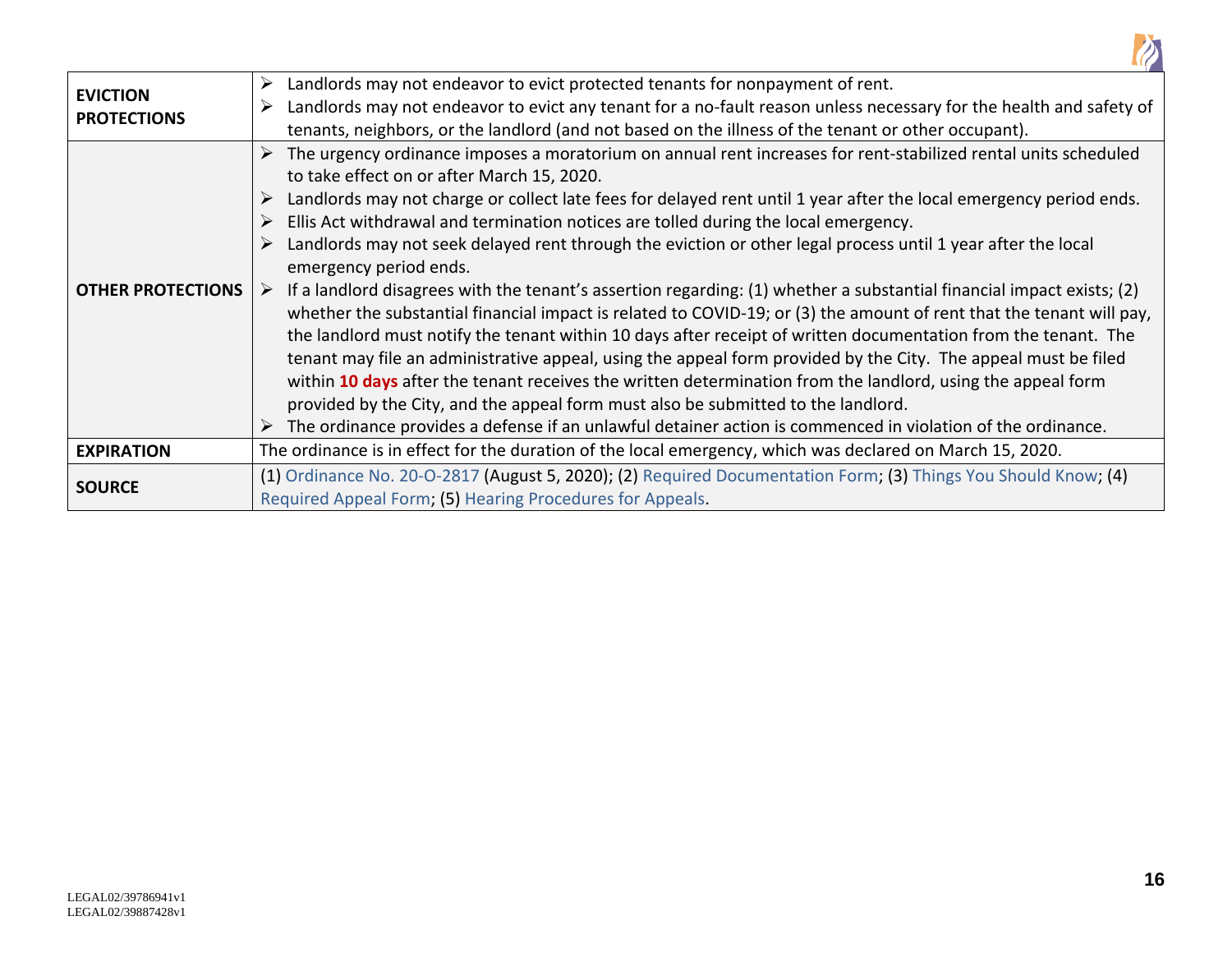

<span id="page-17-1"></span><span id="page-17-0"></span>

| <b>CULVER CITY</b>                  |                                                                                                                                                                                                                                                                                                                                                                                                                                                                                                                                                       |
|-------------------------------------|-------------------------------------------------------------------------------------------------------------------------------------------------------------------------------------------------------------------------------------------------------------------------------------------------------------------------------------------------------------------------------------------------------------------------------------------------------------------------------------------------------------------------------------------------------|
| <b>DEFERRED RENT</b>                | YES. Protected tenants will have 12 months after the expiration of the Moratorium Period (which ends on September<br>30, 2020) to pay all back rent.                                                                                                                                                                                                                                                                                                                                                                                                  |
| <b>PROTECTED TENANTS</b>            | Tenants who are able to show an inability to pay rent due to circumstances related to the COVID-19 pandemic.<br>Circumstances related to the COVID-19 pandemic include:<br>Loss of income due to a COVID-19 related workplace closure;<br>Child care expenditures due to school closures;<br>Health care expenses related to being ill with COVID-19;<br>Expenses or loss of income due to caring for a member of the tenant's household who is ill with COVID-19; or<br>Reasonable expenditures that stem from government-ordered emergency measures |
| <b>NOTICE TO</b><br><b>LANDLORD</b> | $\triangleright$ To be protected, the tenant must notify the landlord in writing of the tenant's inability to pay full rent due to<br>circumstances related to the COVID-19 pandemic. "In writing" includes email or texts to a landlord or landlord's<br>representative with whom the tenant has previously communicated by email or text.<br><b>DEADLINE:</b> Written notice should be provided as soon as possible and must be provided within 30 days after the<br>date that rent is due.                                                         |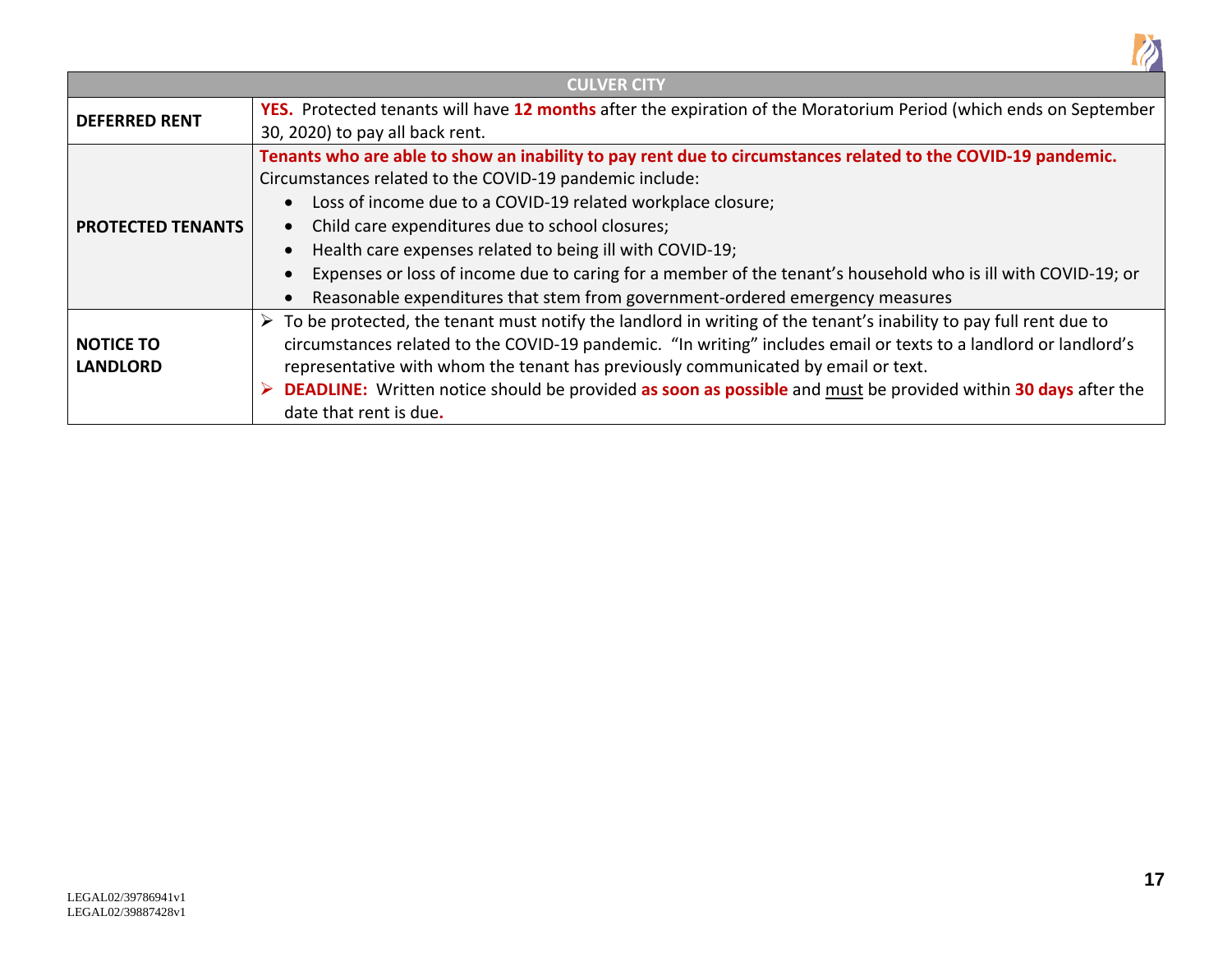

|                      | $\triangleright$ To be protected, the tenant must provide documentation to the landlord supporting the claim of inability to pay  |
|----------------------|-----------------------------------------------------------------------------------------------------------------------------------|
|                      | full rent due to circumstances related to COVID-19 pandemic:                                                                      |
|                      | • A signed and dated declaration under penalty of perjury stating that the tenant is unable to pay rent and                       |
|                      | describing the reasons for the inability to pay; and                                                                              |
|                      | The tenant must also make a diligent and good faith effort to provide such documentation of the tenant's                          |
|                      | inability to pay rent as is readily available to the tenant.                                                                      |
|                      | $\triangleright$ The signed declaration and legible copies of one or more of the following (or other documentation appropriate to |
|                      | the circumstances) may be used to create a rebuttable presumption that the tenant is protected:                                   |
|                      | • Written communication from the tenant's employer that tenants' hours have been reduced or wages have                            |
|                      | been suspended, or that tenant's employment has been terminated;                                                                  |
| <b>DOCUMENTATION</b> | Paycheck stubs and time cards;                                                                                                    |
|                      | Notification from a school declaring a school closure, or other public notice of a school closure;<br>$\bullet$                   |
|                      | Proof of out-of-pocket medical expenses;<br>$\bullet$                                                                             |
|                      | Proof of out-of-pocket child care expenses; or<br>$\bullet$                                                                       |
|                      | Proof of being under medical care or medical quarantine.<br>$\bullet$                                                             |
|                      | **The landlord must hold all medical and financial information provided by the tenant in a separate confidential                  |
|                      | and secured file and must only use the information for evaluating the tenant's inability to pay the rent.**                       |
|                      | $\triangleright$ The landlord may not require a particular form of documentation from the tenant.                                 |
|                      | $\triangleright$ DEADLINE: Documentation should be provided as soon as possible and must be provided within 30 days after the     |
|                      | date that rent is due.                                                                                                            |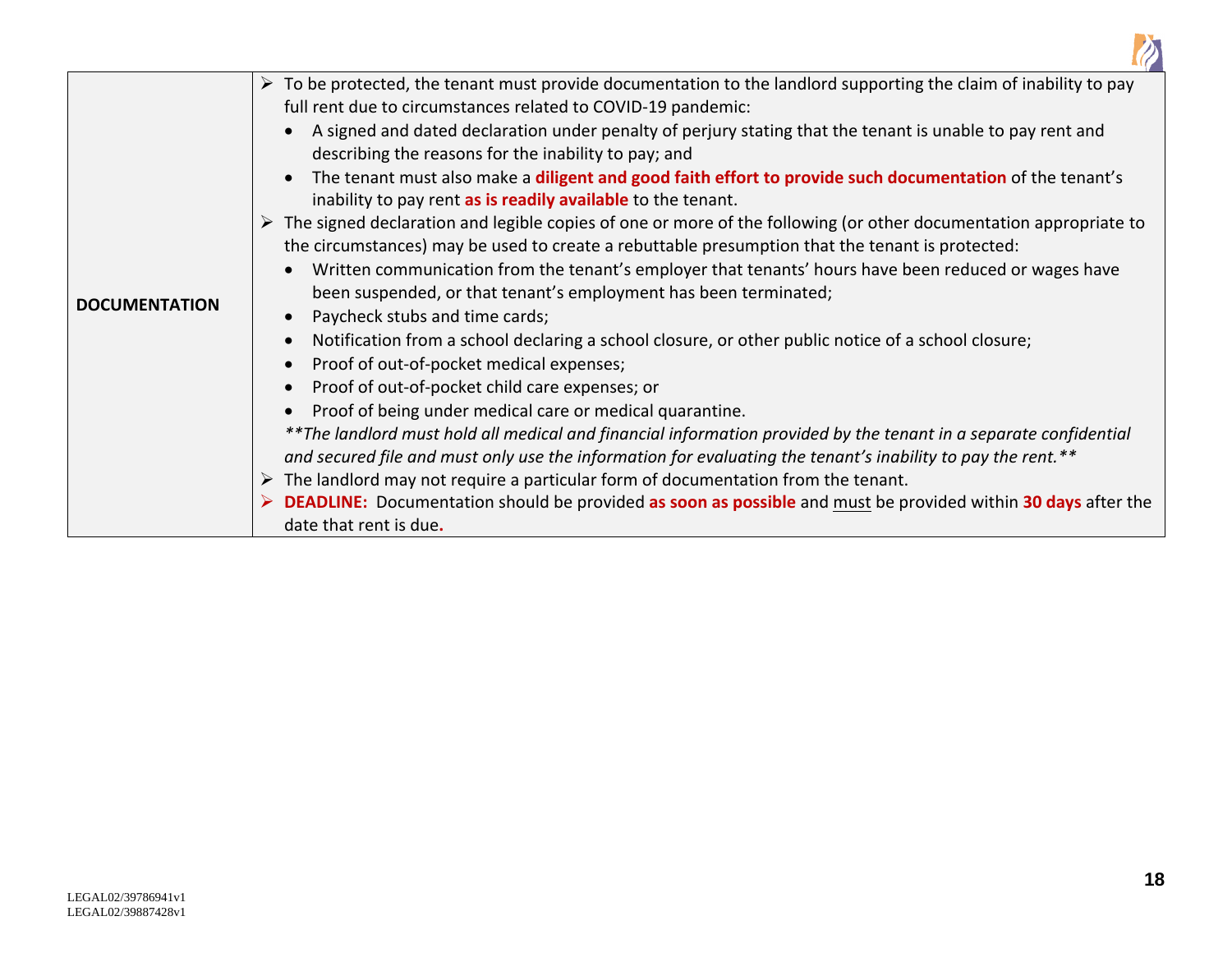

| <b>EVICTION</b><br><b>PROTECTIONS</b> | $\triangleright$ All evictions are prohibited through September 30, 2020, except for the following permitted evictions:<br>Nonpayment of rent where the tenant has the ability to pay the rent, or where the tenant failed to satisfy the<br>$\bullet$<br>requirements to provide timely notice and documentation to the landlord of inability to pay.<br>The tenant's use of the rental unit for an illegal purpose and failure to correct the condition after written<br>notice.<br>The tenant's refusal to allow entry to the rental unit as authorized by law, except where the landlord's entry<br>$\bullet$<br>would violate an order for an occupant to self-isolate or remain in quarantine.<br>The tenant's creation or maintenance of a dangerous and unsanitary condition that has not been promptly<br>$\bullet$<br>abated or repaired. The landlord must give detailed written notice to the tenant and to the Housing Division<br>describing the nature of the condition, the reason eviction is necessary, and the steps taken by the landlord to<br>avoid eviction.<br>In cases where eviction is necessary to address an imminent and objectively verifiable threat to the health of<br>$\bullet$<br>safety of a member of the household or other residents or to the landlord or landlord's employees. The<br>landlord must give detailed written notice to the tenant and to the Housing Division describing the nature of<br>the imminent threat, the reason eviction is necessary to address the threat, and the steps taken by the<br>landlord to avoid eviction.<br>For permitted evictions, the landlord must provide all of the following to the Housing Division:<br>A copy of the notice;<br>$\bullet$<br>A description of the circumstances cited by the landlord as the basis for the permitted eviction; and<br>$\bullet$<br>Such additional information the Housing Division deems necessary to determine whether the eviction qualifies<br>$\bullet$<br>as a permitted eviction. |
|---------------------------------------|------------------------------------------------------------------------------------------------------------------------------------------------------------------------------------------------------------------------------------------------------------------------------------------------------------------------------------------------------------------------------------------------------------------------------------------------------------------------------------------------------------------------------------------------------------------------------------------------------------------------------------------------------------------------------------------------------------------------------------------------------------------------------------------------------------------------------------------------------------------------------------------------------------------------------------------------------------------------------------------------------------------------------------------------------------------------------------------------------------------------------------------------------------------------------------------------------------------------------------------------------------------------------------------------------------------------------------------------------------------------------------------------------------------------------------------------------------------------------------------------------------------------------------------------------------------------------------------------------------------------------------------------------------------------------------------------------------------------------------------------------------------------------------------------------------------------------------------------------------------------------------------------------------------------------------------------------------------------------------------------------------------|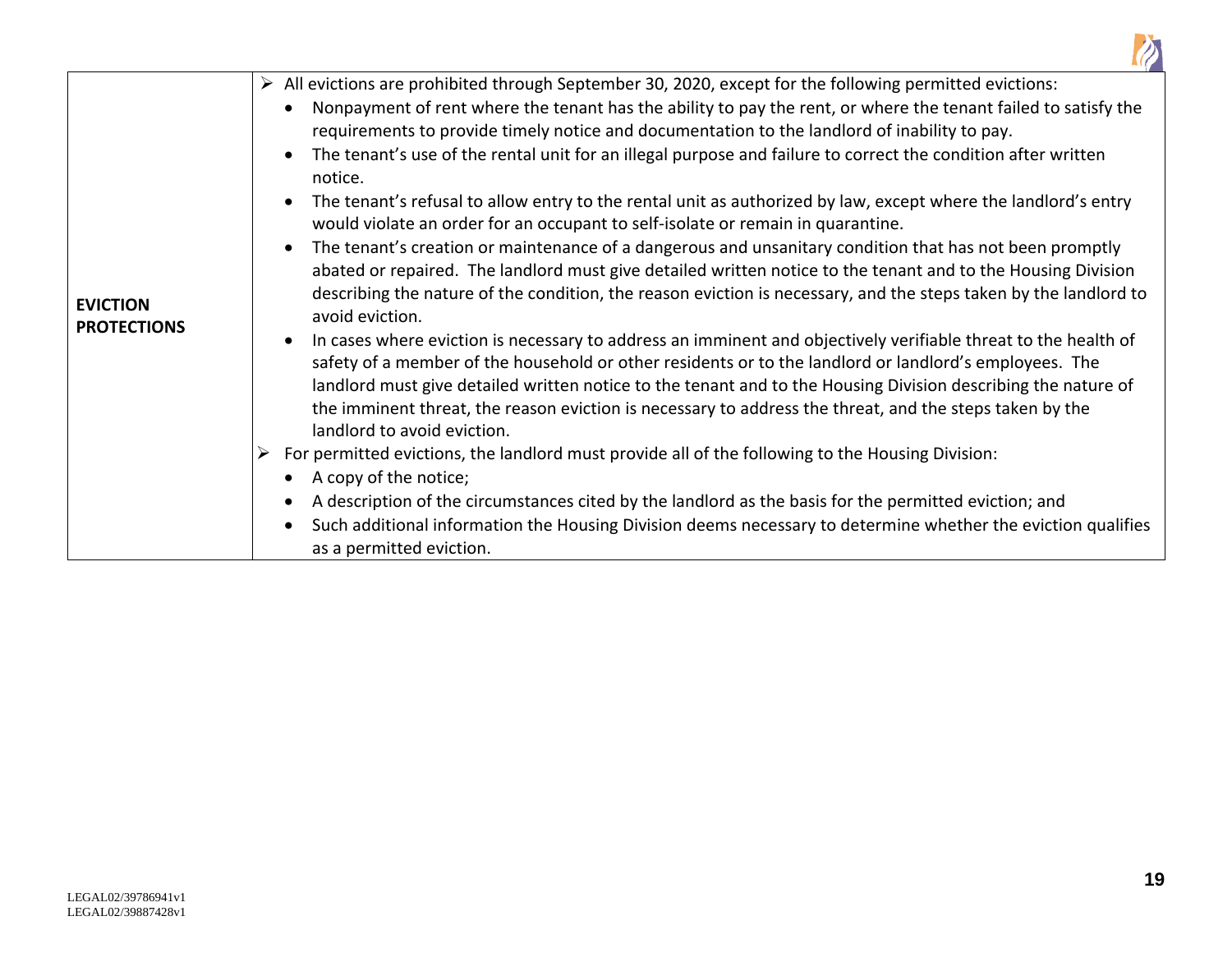

|                          | > Landlords may not charge or collect late charges or fees when a protected tenant is unable to pay rent during the                                                                                                                                                                                                                                                                                                                                                                                                                                                                                                                                                                                                                                                                                                                                                                                                                                                                                                                                                                                                                                                                                                                                                                                                                                                                                                                                                                                   |
|--------------------------|-------------------------------------------------------------------------------------------------------------------------------------------------------------------------------------------------------------------------------------------------------------------------------------------------------------------------------------------------------------------------------------------------------------------------------------------------------------------------------------------------------------------------------------------------------------------------------------------------------------------------------------------------------------------------------------------------------------------------------------------------------------------------------------------------------------------------------------------------------------------------------------------------------------------------------------------------------------------------------------------------------------------------------------------------------------------------------------------------------------------------------------------------------------------------------------------------------------------------------------------------------------------------------------------------------------------------------------------------------------------------------------------------------------------------------------------------------------------------------------------------------|
| <b>OTHER PROTECTIONS</b> | Moratorium Period (through September 30, 2020).<br>$\triangleright$ Until 12 months after the expiration of the Moratorium Period, landlords may not use the eviction process to seek<br>back rent from a protected tenant who was unable to pay rent during the Moratorium Period.<br>During the 12-month grace period, the landlord may collect rent as it accrues for each rental period but may not<br>terminate the tenancy of a protected tenant for nonpayment of back rent.<br>$\triangleright$ Landlords are prohibited from eviction protected tenants for failure to pay back rent unless the landlord can<br>demonstrate that prior to delivering a notice of termination, the landlord offered the tenant a reasonable<br>repayment plan over the 12-month grace period. <sup>1</sup><br>$\triangleright$ A landlord's noncompliance with the public orders and implementation measures shall constitute an affirmative<br>defense against an unlawful detainer action.<br>$\triangleright$ A landlord who has knowledge that a tenant cannot pay some or all of the Rent during the local emergency period<br>shall not serve a Notice of Termination pursuant to CCP 1161(2), file or prosecute an unlawful detainer action<br>based on a 3-day pay or quit notice, or otherwise seek to evict for nonpayment of Rent. A landlord is presumed to<br>have knowledge if the tenant has provided the required notice and documentation within 30 days after the date<br>that rent is due. |
| <b>EXPIRATION</b>        | The public order is in effect through September 30, 2020.                                                                                                                                                                                                                                                                                                                                                                                                                                                                                                                                                                                                                                                                                                                                                                                                                                                                                                                                                                                                                                                                                                                                                                                                                                                                                                                                                                                                                                             |
| <b>SOURCE</b>            | (1) Public Order (March 16, 2020); (2) Second Supplement to Public Order (March 27, 2020); (3) Eighth Supplement to<br>Public Order (April 28, 2020); (4) Twelfth Supplement to Public Order (May 19, 2020); (5) Twenty-Second Supplement<br>to Public Order (August 4, 2020) (6) Fifth Amended Rules and Implementation Measures (August 4, 2020).                                                                                                                                                                                                                                                                                                                                                                                                                                                                                                                                                                                                                                                                                                                                                                                                                                                                                                                                                                                                                                                                                                                                                   |

 $1$  NOTE: Tenants are advised to exercise caution and to seek legal advice before agreeing to a payment plan.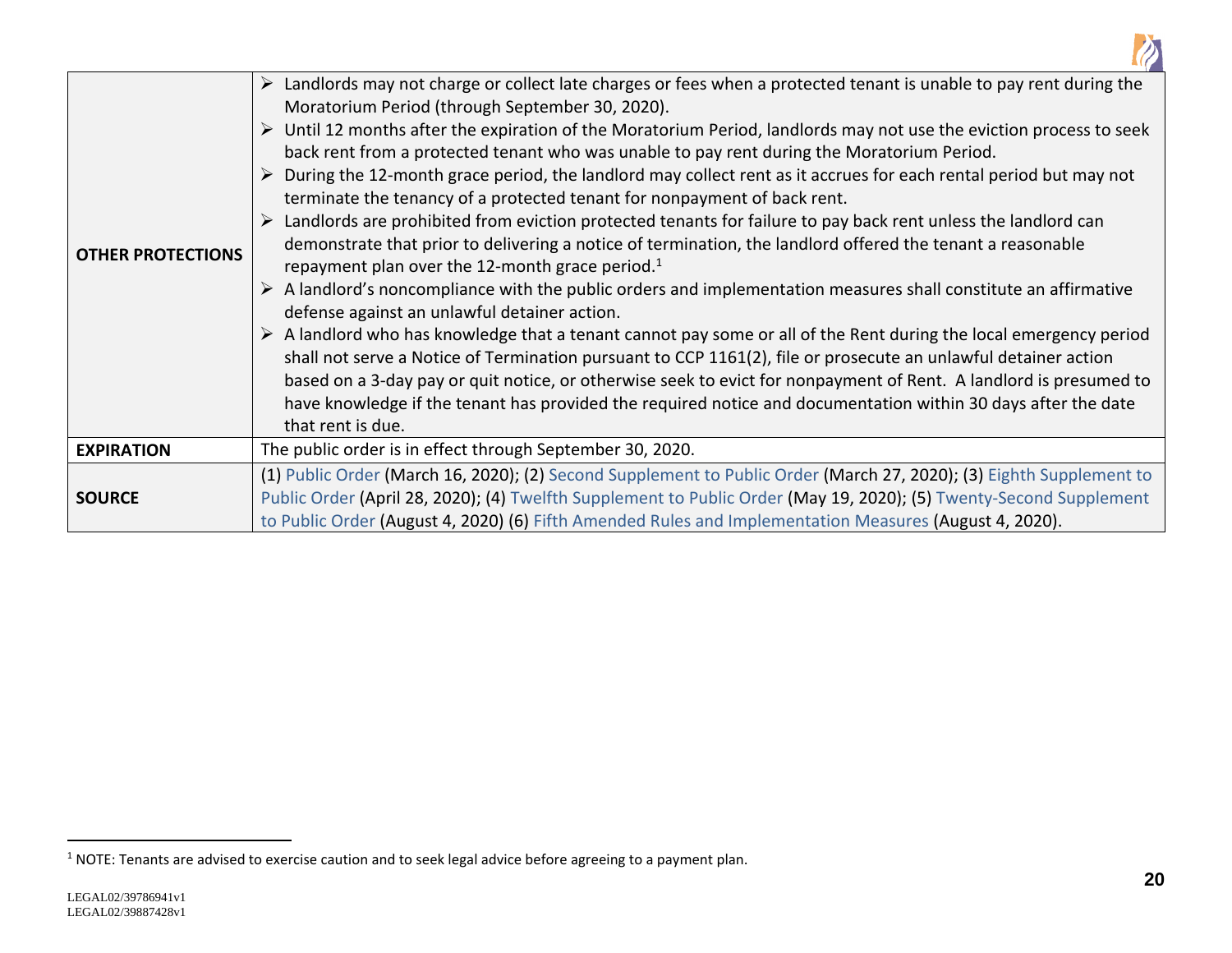

<span id="page-21-1"></span><span id="page-21-0"></span>

| <b>CITY OF LOS ANGELES</b>            |                                                                                                                                                                                                                                                                                                                                                                                                                                                                                                                                                  |
|---------------------------------------|--------------------------------------------------------------------------------------------------------------------------------------------------------------------------------------------------------------------------------------------------------------------------------------------------------------------------------------------------------------------------------------------------------------------------------------------------------------------------------------------------------------------------------------------------|
| <b>DEFERRED RENT</b>                  | YES. Protected tenants will have up to 12 months following the expiration of the local emergency period to repay any                                                                                                                                                                                                                                                                                                                                                                                                                             |
|                                       | past due rent. <sup>1</sup>                                                                                                                                                                                                                                                                                                                                                                                                                                                                                                                      |
|                                       | Tenants who are unable to pay rent due to circumstances related to the COVID-19 pandemic. Circumstances<br>related to the COVID-19 pandemic include:                                                                                                                                                                                                                                                                                                                                                                                             |
|                                       | Loss of income due to a COVID-19 related workplace closure;                                                                                                                                                                                                                                                                                                                                                                                                                                                                                      |
| <b>PROTECTED TENANTS</b>              | Child care expenditures due to school closures;                                                                                                                                                                                                                                                                                                                                                                                                                                                                                                  |
|                                       | Health care expenses relating to being ill with COVID-19 or caring for a member of the tenant's household or<br>family who is ill with COVID-19; or                                                                                                                                                                                                                                                                                                                                                                                              |
|                                       | Reasonable expenditures that stem from government-ordered emergency measures.                                                                                                                                                                                                                                                                                                                                                                                                                                                                    |
|                                       | Although the ordinance does not require the tenant to notify the landlord of the tenant's inability to pay rent due                                                                                                                                                                                                                                                                                                                                                                                                                              |
| <b>NOTICE TO</b><br><b>LANDLORD</b>   | to circumstances related to the COVID-19 pandemic, the tenant should notify the landlord in writing as soon as                                                                                                                                                                                                                                                                                                                                                                                                                                   |
|                                       | possible.                                                                                                                                                                                                                                                                                                                                                                                                                                                                                                                                        |
| <b>DOCUMENTATION</b>                  | Although the ordinance does not require the tenant to provide documentation to the landlord that the tenant is<br>unable to pay rent due to circumstances related to the COVID-19 pandemic, the tenant should keep<br>documentation; for example:<br>Letter from employer citing COVID-19 as a reason for reduced work hours or termination;<br>Employer paycheck stubs;<br>Bank statements;<br>$\bullet$<br>Doctor's note; or<br>School notifications.<br>Documentation will be needed if an eviction lawsuit is filed against the tenant.<br>➤ |
| <b>EVICTION</b><br><b>PROTECTIONS</b> | During the local emergency period:<br>➤<br>Landlords may not evict protected tenants for nonpayment of rent.<br>Landlords may not exercise evictions for no-fault reasons. No-fault reasons are defined as any no-fault reason<br>under California Civil Code § 1946.2(b) or the Los Angeles Rent Stabilization Ordinance (codified at LAMC §<br>151.00 et seq.).<br>Landlords may not exercise evictions based on unauthorized occupants, pets, or nuisance related to COVID-19.<br>$\bullet$                                                   |

<sup>&</sup>lt;sup>1</sup> The ordinance provides that the tenant and landlord may, prior to the expiration of the local emergency period or within 90 days of the first missed rent payment, whichever comes first, mutually agree to a repayment plan selected from options promulgated by the Housing + Community Investment Department ("HCIDLA") for that purpose. NOTE: Tenants are advised to exercise caution and to seek legal advice before agreeing to a payment plan.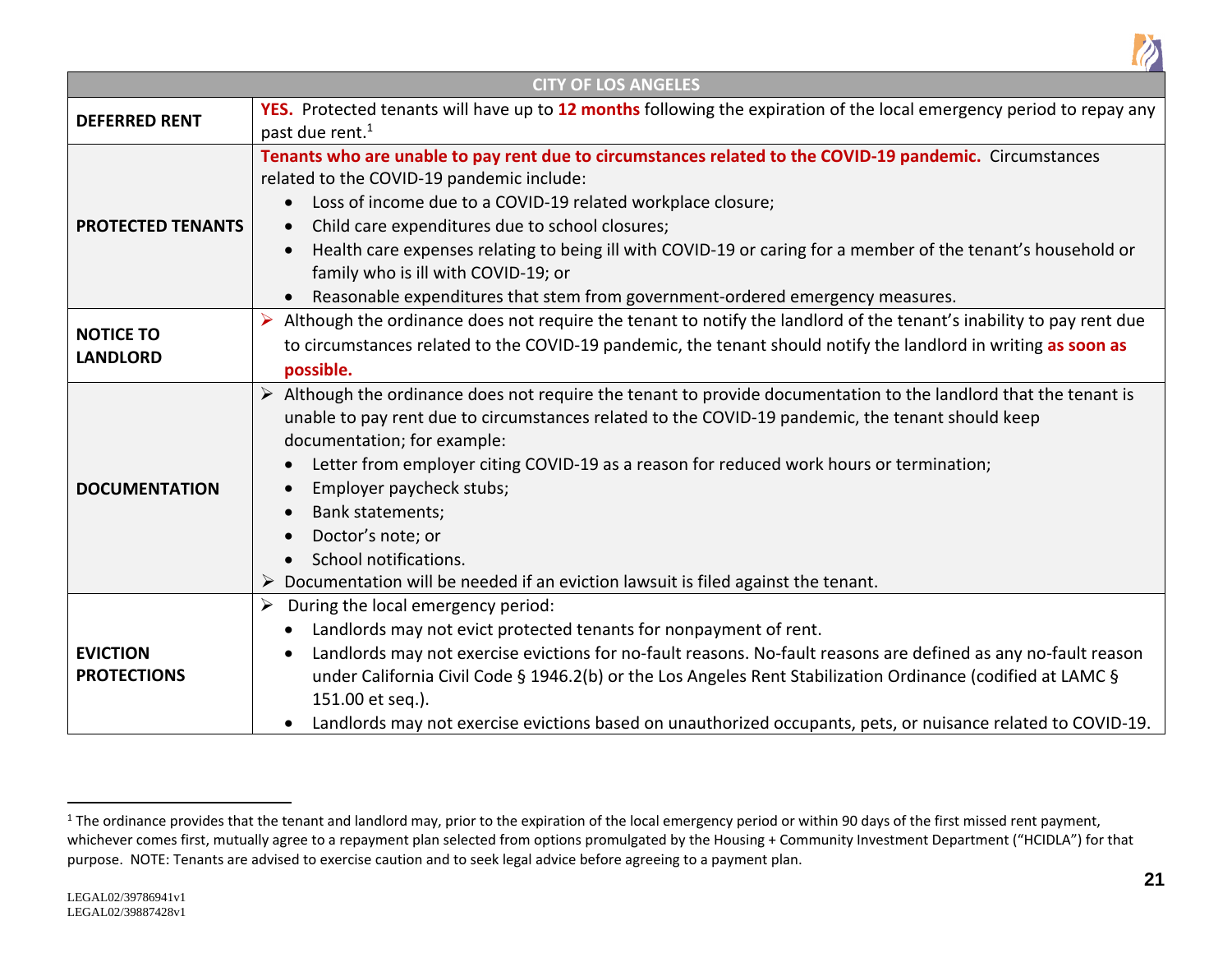

|                          | Landlords may not increase rents on occupied rent-stabilized units beginning March 30, 2020, through one year<br>after the local emergency period ends. |
|--------------------------|---------------------------------------------------------------------------------------------------------------------------------------------------------|
|                          | Landlords may not remove residential rental property from the rental market under the Ellis Act during the<br>pendency of the local emergency period.   |
|                          | Landlords may not terminate tenancies under the Ellis Act until 60 days after the expiration of the local emergency<br>period.                          |
|                          | Landlords may not charge interest or a late fee on rent not paid during the local emergency period.                                                     |
|                          | Landlords must provide written notice of the protections afforded by the ordinance to tenants by May 27, 2020.                                          |
| <b>OTHER PROTECTIONS</b> | F served with a 3-day notice to pay or quit, the tenant may file a complaint with HCIDLA, who will review the 3-day                                     |
|                          | notice and the tenant's documentation of inability to pay rent. If HCIDLA determines that the tenant's claim is                                         |
|                          | supported, HCIDLA will send a letter to the landlord requesting cancellation of the 3-day notice.                                                       |
|                          | Tenants may use the protections afforded in the ordinance as an affirmative defense in an unlawful detainer                                             |
|                          | action.                                                                                                                                                 |
|                          | Tenants have a private right of action against landlords who violate section 49.99.2 of the ordinance (other than                                       |
|                          | the requirement to provide written notice of the protections afforded by the ordinance by May 27, 2020). Tenants                                        |
|                          | may seek injunctive relief, direct money damages, and any other relief the court deems appropriate, up to \$10,000                                      |
|                          | per violation.                                                                                                                                          |
| <b>EXPIRATION</b>        | The local emergency period will expire when the Mayor declares the end of the local emergency.                                                          |
|                          | (1) Public Order (March 30, 2020); (2) Ordinance No. 186606 (May 12, 2020) (3) Ordinance No. 186607 (May 12,                                            |
| <b>SOURCE</b>            | 2020); (4) COVID-19 Renter Protections Fact Sheet and Sample Notice (scroll down to "Click here for the COVID-19                                        |
|                          | Renter Protections Fact Sheet").                                                                                                                        |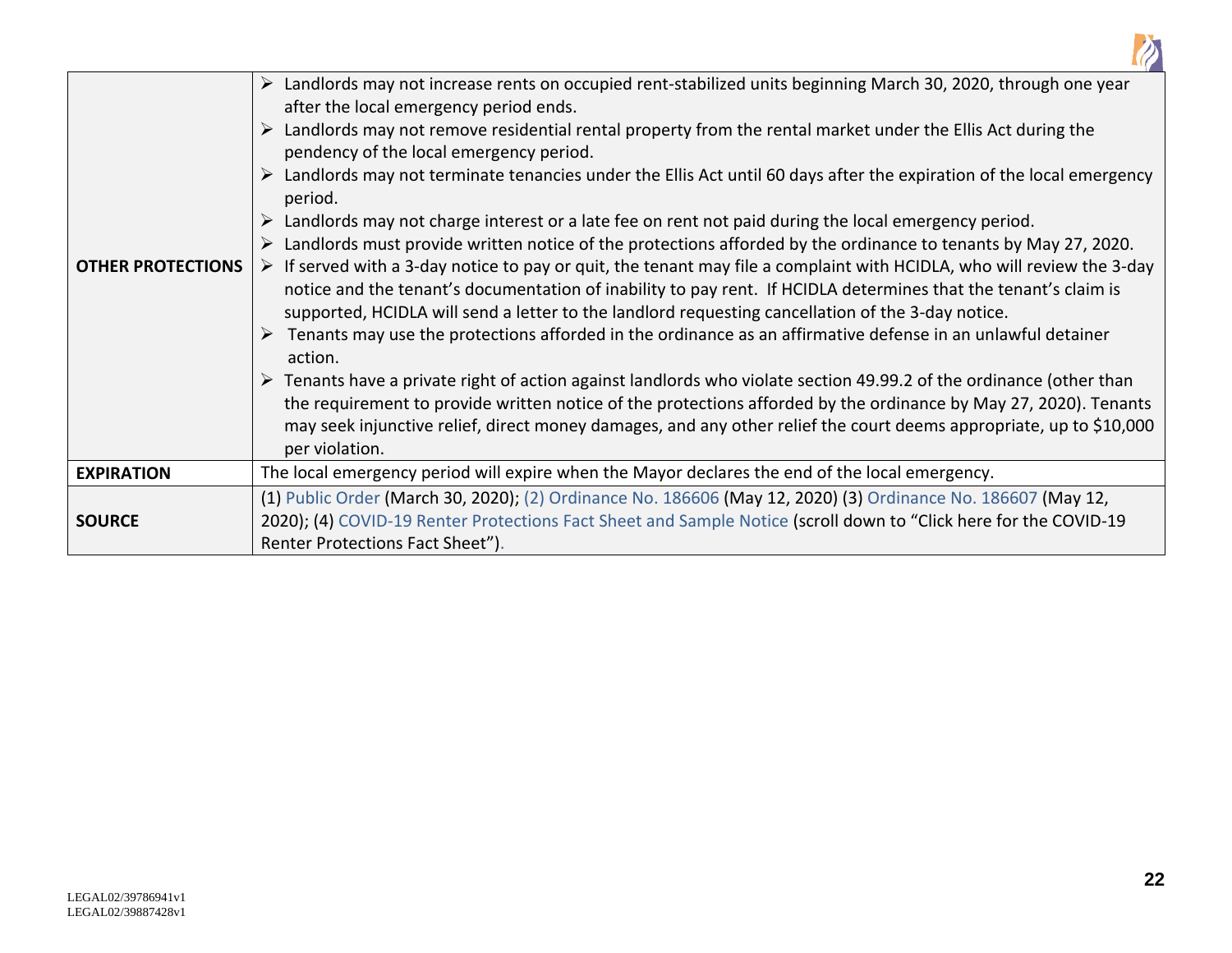

<span id="page-23-1"></span><span id="page-23-0"></span>

| <b>SANTA MONICA</b>                 |                                                                                                                                                                                                                                                                                                                                                                                                                                                                                                                                                                                                                                                                                                                                                                                                                                                                                                                                                                                                                                                                                                                                                                                                                                                                                                                           |
|-------------------------------------|---------------------------------------------------------------------------------------------------------------------------------------------------------------------------------------------------------------------------------------------------------------------------------------------------------------------------------------------------------------------------------------------------------------------------------------------------------------------------------------------------------------------------------------------------------------------------------------------------------------------------------------------------------------------------------------------------------------------------------------------------------------------------------------------------------------------------------------------------------------------------------------------------------------------------------------------------------------------------------------------------------------------------------------------------------------------------------------------------------------------------------------------------------------------------------------------------------------------------------------------------------------------------------------------------------------------------|
| <b>DEFERRED RENT</b>                | YES. Regardless of any payment plan agreement, tenants will have up to 12 months following the expiration of the<br>executive order to pay any rent that was unpaid due to financial impacts related to COVID-19 while the executive<br>order was in effect.                                                                                                                                                                                                                                                                                                                                                                                                                                                                                                                                                                                                                                                                                                                                                                                                                                                                                                                                                                                                                                                              |
| <b>PROTECTED</b><br><b>TENANTS</b>  | Tenants who are unable to pay rent due to financial impacts related to COVID-19. Financial impacts related to<br>COVID-19 include, but are not limited to, lost household income or an increase in household expenses as a result of<br>any of the following:<br>Being sick with, or caring for someone who is sick with, COVID-19;<br>Layoff, loss of hours, or other income reduction resulting from reduction of hours or closures or any other<br>economic impacts of COVID-19;<br>Compliance with a government health authority's recommendation to stay home, self-quarantine, or avoid<br>congregating with others during the state of emergency;<br>Extraordinary out-of-pocket medical expenses; or<br>Child care needs due to school closures or other circumstances related to COVID-19.                                                                                                                                                                                                                                                                                                                                                                                                                                                                                                                       |
| <b>NOTICE TO</b><br><b>LANDLORD</b> | To be protected, the tenant must notify the landlord in writing that the tenant is unable to pay rent due to<br>financial impacts related to COVID-19. "In writing" may be email, text, letter, or any other form of written<br>communication. See Santa Monica's SAMPLE NOTICE.<br>> DEADLINE: Written notice should be provided as soon as possible and must be provided within 30 days after the<br>date that rent is due.                                                                                                                                                                                                                                                                                                                                                                                                                                                                                                                                                                                                                                                                                                                                                                                                                                                                                             |
| <b>DOCUMENTATION</b>                | $\triangleright$ To be protected, the tenant must provide documentation to the landlord supporting the claim that the tenant is<br>unable to pay rent; for example:<br>Letter from an employer citing COVID-19 as a reason for reduced work hours or termination;<br>$\bullet$<br>Paycheck stubs from before and after the COVID-19 outbreak;<br>$\bullet$<br>Bank statements showing the tenant's financial situation before and after the outbreak; or<br>$\bullet$<br>Bills from extraordinary out-of-pocket medical expenses or other expenses related to the outbreak.<br>** The landlord must hold any medical or financial information provided by the tenant in confidence and may only<br>use the information as documentation for processing tenant's claim.**<br>▶ Documentation must be provided in writing, which may be email, text, letter, or any other form of written<br>communication.<br>> Notice and documentation that indicates any loss of income or increase in expenses due to COVID-19 is sufficient.<br>$\triangleright$ A statement written by the tenant in a single communication may constitute both notice and documentation.<br>$\triangleright$ DEADLINE: Documentation should be provided as soon as possible and must be provided within 30 days after<br>the date that rent is due. |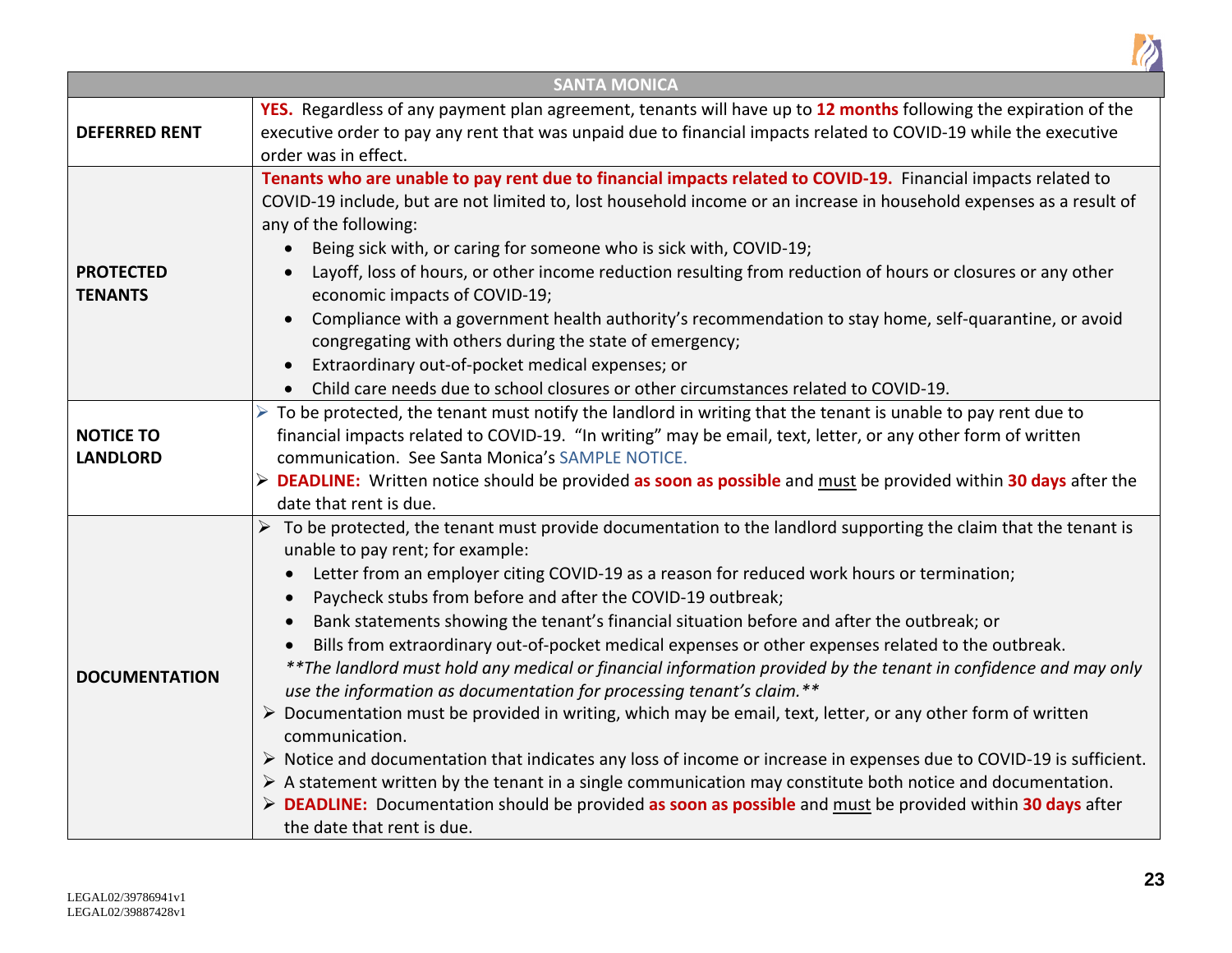

|                    | ► Landlords may not endeavor to evict tenants for nonpayment of rent due to financial impacts related to COVID-19               |  |  |  |
|--------------------|---------------------------------------------------------------------------------------------------------------------------------|--|--|--|
|                    | until 12 months after expiration of the executive order. This applies to unpaid rent that became due between                    |  |  |  |
|                    | March 14, 2020 and the expiration of the Order.                                                                                 |  |  |  |
|                    | $\triangleright$ Landlords may not endeavor to evict tenants in no-fault evictions.                                             |  |  |  |
|                    | > Landlords may not endeavor to evict tenants based on the presence of unauthorized occupants or their pets.                    |  |  |  |
|                    | $\triangleright$ Landlords may not endeavor to evict tenants based on nuisance, unless the nuisance substantially endangers or  |  |  |  |
|                    | impairs the health or safety of a tenant or other persons in the vicinity of the premises, or causes or threatens to            |  |  |  |
| <b>EVICTION</b>    | cause substantial damage to the premises, and the reason is stated in the notice as the grounds for the eviction.               |  |  |  |
| <b>PROTECTIONS</b> | $\triangleright$ Landlords may not endeavor to evict tenants on the ground that the tenant denied entry by the landlord, unless |  |  |  |
|                    | the tenant unreasonably denied entry to remedy a condition that substantially endangers or impairs the health or                |  |  |  |
|                    | safety of a tenant or other persons in the vicinity of the premises, or that is causing or threatening to cause                 |  |  |  |
|                    | substantial damage to the premises. A landlord who enters the premises shall promptly leave if the tenant                       |  |  |  |
|                    | revokes permission to enter because of the landlord's failure to observe social distancing, cleaning, and sanitation            |  |  |  |
|                    | measures. If a landlord seeks to remedy such a condition, the landlord shall not permit entry by any person who                 |  |  |  |
|                    | is, or who the landlord has good cause to believe is, a carrier of the COVID-19 virus, and must ensure appropriate              |  |  |  |
|                    | social distancing, cleaning, and sanitation measures are taken to protect from risk of transmitting COVID-19.                   |  |  |  |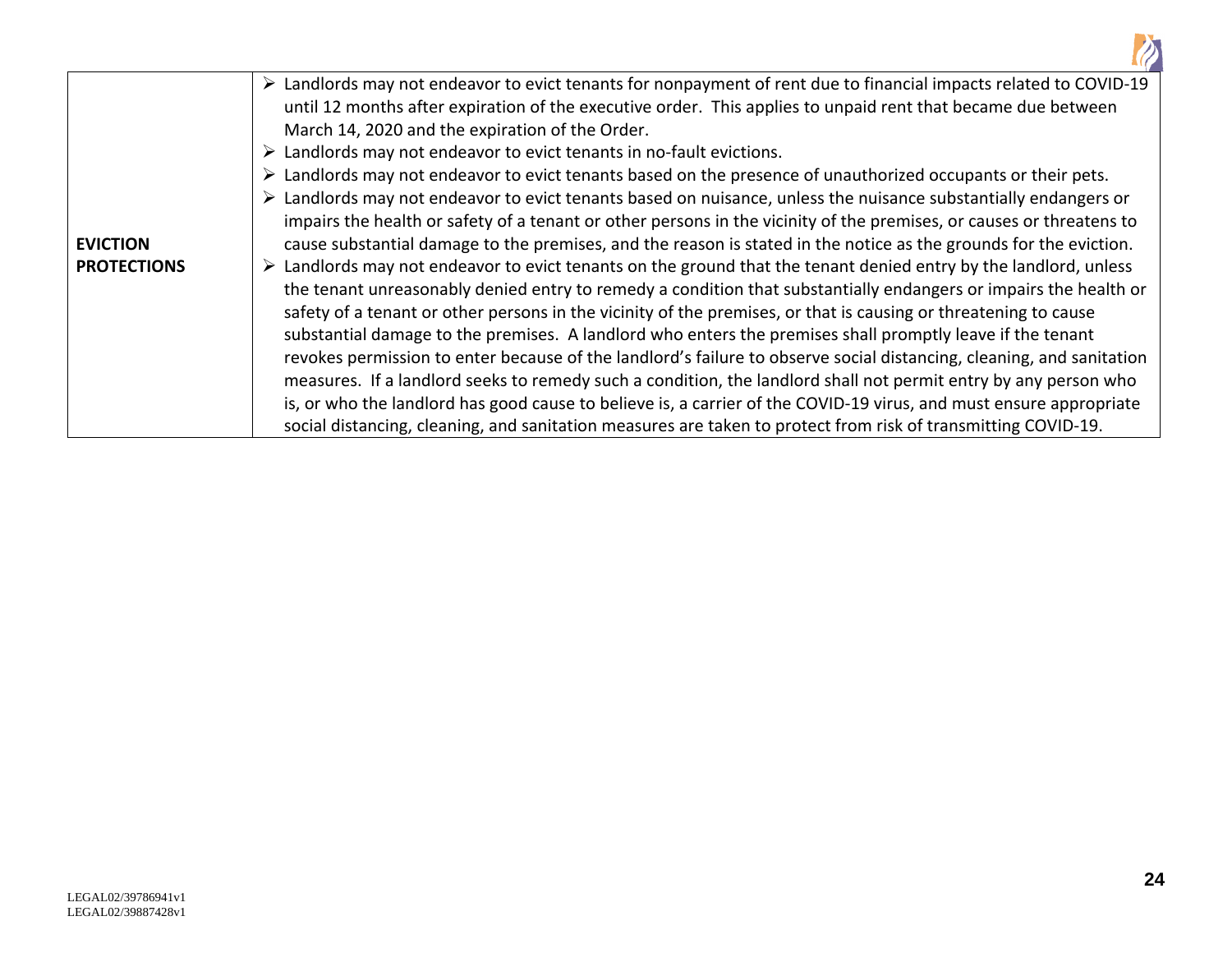

|                          | > Landlords may not charge or collect a late fee or penalty for rent that is delayed for the reasons stated in the                                                                                                                                 |
|--------------------------|----------------------------------------------------------------------------------------------------------------------------------------------------------------------------------------------------------------------------------------------------|
|                          | order. Landlords also may not charge or collect interest that would accrue on such rent while the executive order                                                                                                                                  |
|                          | is in effect or during the following 12 months.                                                                                                                                                                                                    |
|                          | Landlords must provide tenants with notice of the executive order's eviction protections. The notice must be: (i)                                                                                                                                  |
|                          | provided in writing by mail or email, or posted in a conspicuous location at the property and (ii) an additional copy                                                                                                                              |
|                          | included with any eviction notice given as part of an eviction process (e.g., notice to pay or quit, notice to perform<br>covenant or quit, notice to terminate).                                                                                  |
|                          | $\triangleright$ If an unlawful detainer action is filed during the period in which the Judicial Council prohibits courts from issuing a                                                                                                           |
|                          | summons in unlawful detainer actions, the landlord must serve the tenant with a copy of the unlawful detainer                                                                                                                                      |
|                          | complaint within 3 days of filing the complaint.                                                                                                                                                                                                   |
|                          | > Removal of rental units from the rental market and termination of tenancies under the Ellis Act are restricted.                                                                                                                                  |
|                          | $\triangleright$ Any provision in a rental agreement, payment plan, or any other agreement that waives or modifies any rights                                                                                                                      |
| <b>OTHER PROTECTIONS</b> | under the order is void as contrary to public policy.                                                                                                                                                                                              |
|                          | $\triangleright$ Landlords may not deceive tenants in connection with the rights and obligations under the executive order.                                                                                                                        |
|                          | $\triangleright$ The executive order grants an <b>affirmative defense</b> that may be raised at any time in an unlawful detainer action                                                                                                            |
|                          | or in any other civil action in the event that the action is commenced based on nonpayment of rent due to the                                                                                                                                      |
|                          | financial impacts of COVID-19, regardless of whether the tenant provided the landlord with notice and                                                                                                                                              |
|                          | documentation. Notice and documentation shall create a rebuttable presumption that a tenant is unable to pay                                                                                                                                       |
|                          | rent due to financial impacts related to COVID-19.                                                                                                                                                                                                 |
|                          | A tenant injured by a landlord's violation of Section 2 through 8 of the residential tenant protections has a private                                                                                                                              |
|                          | right of action against the landlord for violation of Cal. Bus. & Prof. Code section 17200, and shall be entitled to                                                                                                                               |
|                          | attorney's fees and exemplary damages.                                                                                                                                                                                                             |
|                          | $\triangleright$ A landlord who knows of facts providing a residential tenant with an affirmative defense to eviction under the<br>Order, and endeavors to evict the residential tenant in bad faith will be deemed in violation of Santa Monica's |
|                          | Tenant Harassment Ordinance and may face fines of up to \$15,000 per violation.                                                                                                                                                                    |
| <b>EXPIRATION</b>        | The executive order is in effect through September 30, 2020.                                                                                                                                                                                       |
|                          | (1) Fifth Revised Supplement to Executive Order (June 17, 2020); (2) Sample Notice; (3) Twenty-Second Supplement                                                                                                                                   |
| <b>SOURCE</b>            | to the Executive Order of the Director of Emergency Services Declaring the Existence of a Local Emergency (July                                                                                                                                    |
|                          | 15, 2020).                                                                                                                                                                                                                                         |
|                          |                                                                                                                                                                                                                                                    |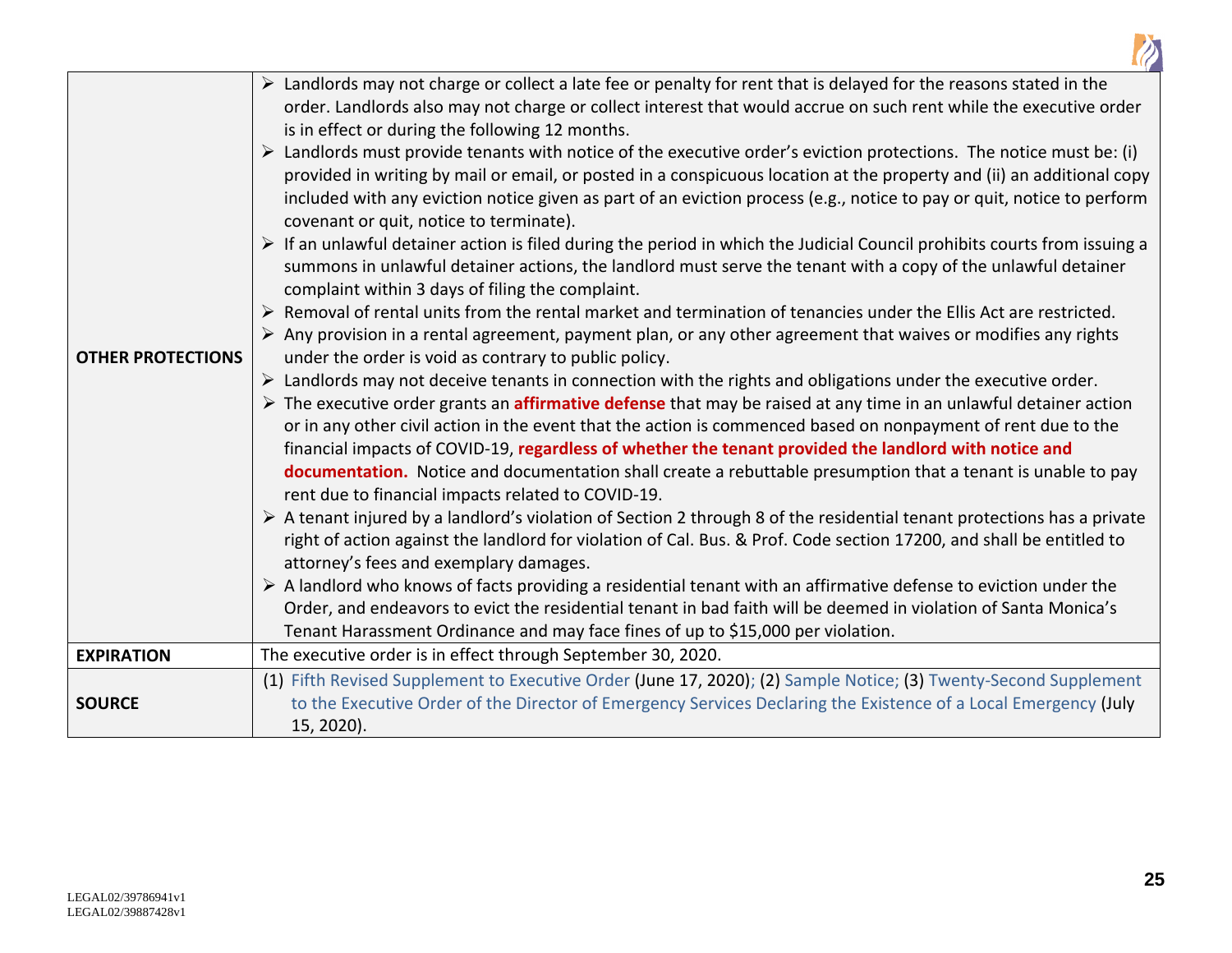

<span id="page-26-1"></span><span id="page-26-0"></span>

| <b>WEST HOLLYWOOD</b>               |                                                                                                                                                                                                                                                                                                                                                                                                                                                                                                                                                                                                                                                                                                                                                                                                                                                                                                                                         |  |
|-------------------------------------|-----------------------------------------------------------------------------------------------------------------------------------------------------------------------------------------------------------------------------------------------------------------------------------------------------------------------------------------------------------------------------------------------------------------------------------------------------------------------------------------------------------------------------------------------------------------------------------------------------------------------------------------------------------------------------------------------------------------------------------------------------------------------------------------------------------------------------------------------------------------------------------------------------------------------------------------|--|
| <b>DEFERRED RENT</b>                | YES. Protected tenants must pay the unpaid rent within 12 months of the expiration of the moratorium period on<br>September 30, 2020. <sup>1</sup>                                                                                                                                                                                                                                                                                                                                                                                                                                                                                                                                                                                                                                                                                                                                                                                      |  |
| <b>PROTECTED</b><br><b>TENANTS</b>  | Tenants who demonstrate an inability to pay full rent due to financial impacts related to COVID-19:<br>Being sick with, or caring for a household member who is sick with, COVID-19;<br>Lay-off, loss of hours, or other income reduction resulting from business closure or other economic or<br>employer impacts of COVID-19;<br>Compliance with a government health authority's recommendation to isolate, quarantine or avoid<br>congregating;<br>Extraordinary out-of-pocket medical expenses; or<br>Child care needs arising from school closures related to COVID-19.<br>$\bullet$                                                                                                                                                                                                                                                                                                                                               |  |
| <b>NOTICE TO</b><br><b>LANDLORD</b> | To be protected, the tenant must notify the landlord in writing of lost income and inability to pay full rent due to<br>financial impacts related to COVID-19. "In writing" includes emails or texts to the landlord or the landlord's<br>representative with whom the tenant has previously corresponded by email or text. See West Hollywood's<br><b>NOTICE TEMPLATE.</b><br>> DEADLINE: Written notice should be provided as soon as possible and must be provided within 30 days after the<br>date that rent is due.                                                                                                                                                                                                                                                                                                                                                                                                                |  |
| <b>DOCUMENTATION</b>                | $\triangleright$ To be protected, the tenant must provide documentation to the landlord supporting the claim of inability to pay<br>the rent; for example: $2$<br>Proof of being sick with, or caring for a household or family member who is sick with, COVID-19;<br>$\bullet$<br>Letter, email, or texts related to lay-off, loss of hours or other income reduction;<br>$\bullet$<br>Health authority communication about recommendation to stay home, self-quarantine, etc.;<br>$\bullet$<br>Medical bills; or<br>$\bullet$<br>Receipts/invoices of child-care costs.<br>** The landlord must hold any medical or financial information provided by the tenant in confidence and may only<br>use the information for evaluating the tenant's claim.**<br><b>DEADLINE:</b> Documentation should be provided as soon as possible and must be provided within 30 days of the<br>tenant's notice of inability to pay rent. <sup>3</sup> |  |

<sup>&</sup>lt;sup>1</sup> The urgency ordinance strongly encourages landlords to offer payment plans to tenants during and after the moratorium period, which may go beyond the 12-month repayment period upon mutual written agreement of the parties. NOTE: Tenants are advised to exercise caution and to seek legal advice before agreeing to a payment plan. <sup>2</sup> Prior to August 1, 2020, tenants were permitted to provide explanation of their inability to pay rent in place of documentation.

<sup>&</sup>lt;sup>3</sup> As explained above, the notice must be provided within 30 days of the rental due date. For example, if a tenant cannot pay rent that was due on August 1, 2020, the tenant must provide notice by August 31, 2020. If the tenant provided notice on August 31, 2020, the documentation would be due on September 30, 2020.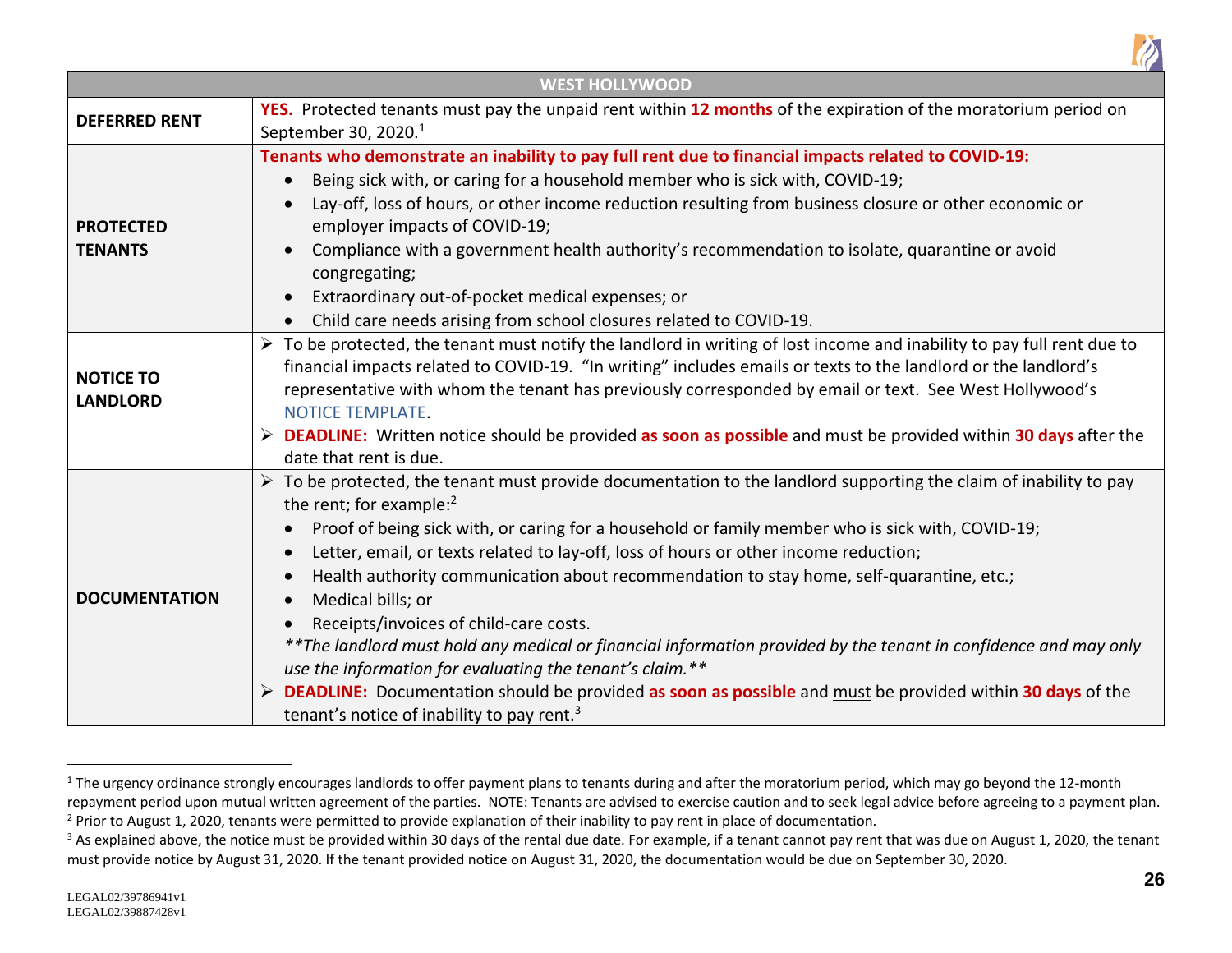

|                          | Through September 30, 2020, landlords may not endeavor to terminate tenancies except on the following<br>➤                 |  |  |  |
|--------------------------|----------------------------------------------------------------------------------------------------------------------------|--|--|--|
|                          | grounds:                                                                                                                   |  |  |  |
|                          | 1. Nonpayment of rent not due to financial impacts related to COVID-19.                                                    |  |  |  |
|                          | 2. The tenant is using the rental unit for an illegal purpose and has failed to correct the condition after                |  |  |  |
|                          | being given notice and an opportunity to cure.                                                                             |  |  |  |
| <b>EVICTION</b>          | 3. The tenant has created and is maintaining a dangerous and unsanitary condition and has failed to                        |  |  |  |
| <b>PROTECTIONS</b>       | correct the condition after being given notice and an opportunity to cure.                                                 |  |  |  |
|                          | 4. Eviction is necessary to address an imminent and objectively verifiable threat to the health or safety of               |  |  |  |
|                          | a member of the tenant's household or other residents of the rental property.                                              |  |  |  |
|                          | For reasons 2, 3, and 4, the landlord must provide the eviction notice to the City and describe in detail the situation,   |  |  |  |
|                          | the reason eviction is necessary, and the steps taken to avoid eviction. The City Manager or designee may request          |  |  |  |
|                          | additional documentation and may order suspension of the eviction process to prevent abuse of the City's ordinance.        |  |  |  |
|                          | Landlords may not increase rents on occupied rent-stabilized units from April 6, 2020, through 60 days after the           |  |  |  |
|                          | expiration of the local emergency period.                                                                                  |  |  |  |
| <b>OTHER PROTECTIONS</b> | Landlords may not charge or collect a late fee or interest for the delayed rent.<br>➤                                      |  |  |  |
|                          | During the 12-month repayment period, landlords may not seek the delayed rent through the eviction process.                |  |  |  |
|                          | $\triangleright$ The ordinance grants a defense if an unlawful detainer action is commenced in violation of the ordinance. |  |  |  |
| <b>EXPIRATION</b>        | The ordinance remains in effect through September 30, 2020.                                                                |  |  |  |
| <b>SOURCE</b>            | (1) Ordinance No. 20-1103U (April 6, 2020); (2) Ordinance No. 20-1105U (May 4, 2020); (3) Ordinance No. 20-1108U           |  |  |  |
|                          | (June 16, 2020); (4) Ordinance No. 20-1113U (July 20, 2020); (5) Sample Notice; (6) Factsheet; (7) Renter Resources.       |  |  |  |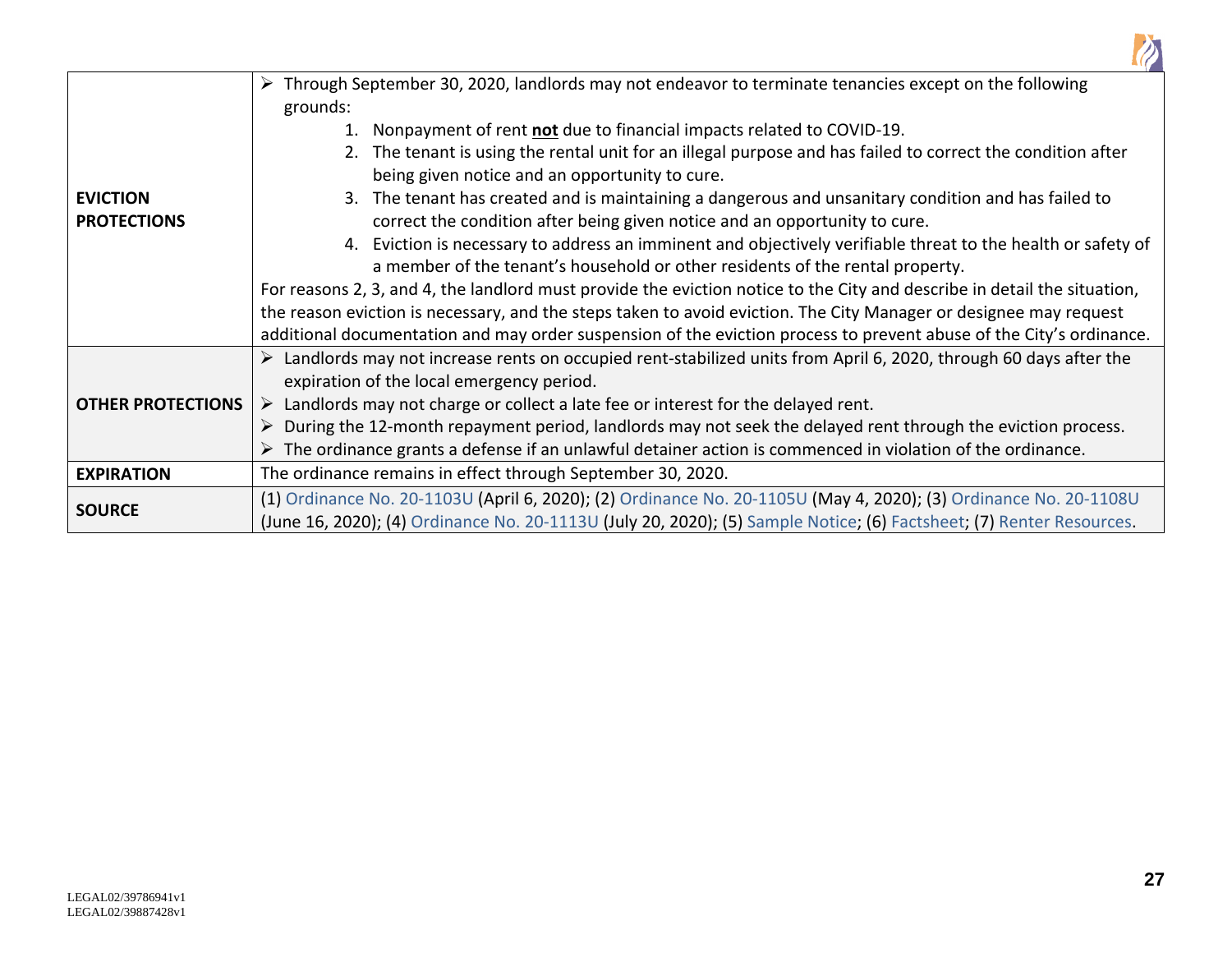

<span id="page-28-1"></span>

|                                                       |                                      |                                              |                      |                    |                                      |                     | $\mathbf{H}$                    |
|-------------------------------------------------------|--------------------------------------|----------------------------------------------|----------------------|--------------------|--------------------------------------|---------------------|---------------------------------|
| <b>CHEAT SHEET</b>                                    |                                      |                                              |                      |                    |                                      |                     |                                 |
|                                                       | <b>CA JUDICIAL</b><br><b>COUNCIL</b> | <b>COUNTY OF LOS</b><br>ANGELES <sup>1</sup> | <b>BEVERLY HILLS</b> | <b>CULVER CITY</b> | <b>CITY OF LOS</b><br><b>ANGELES</b> | <b>SANTA MONICA</b> | <b>WEST</b><br><b>HOLLYWOOD</b> |
| <b>Rent Deferral</b>                                  | No                                   | Yes                                          | Yes                  | <b>Yes</b>         | Yes                                  | Yes                 | Yes                             |
| <b>Repayment Period</b>                               | No                                   | 12 mos.                                      | 1 year               | 12 mos.            | 12 mos.                              | 12 mos.             | 12 mos.                         |
| <b>Notice Deadline</b>                                | No                                   | 7 days                                       | 7 days               | 30 days            | None                                 | 30 days             | 30 days                         |
| <b>Documentation Deadline</b>                         | No                                   | None                                         | 30 days              | 30 days            | None                                 | $30 \text{ days}^2$ | $30 \text{ days}^3$             |
| <b>Prohibits Nonpayment</b><br>Evictions <sup>4</sup> | No                                   | Yes                                          | Yes                  | Yes                | Yes                                  | Yes                 | Yes                             |
| <b>Prohibits No-Fault Evictions</b>                   | No                                   | Yes <sup>5</sup>                             | Yes <sup>6</sup>     | Yes <sup>7</sup>   | Yes                                  | Yes                 | No                              |
| <b>Prohibits Other Evictions</b>                      | No                                   | Yes <sup>8</sup>                             | No                   | Yes <sup>9</sup>   | Yes <sup>10</sup>                    | Yes <sup>11</sup>   | Yes <sup>12</sup>               |
| <b>Ellis Act Restrictions</b>                         | No                                   | No                                           | <b>Yes</b>           | No                 | Yes                                  | Yes                 | No                              |
| <b>Prohibits Late Fees</b>                            | No                                   | Yes                                          | Yes                  | Yes                | Yes                                  | Yes                 | Yes                             |
| <b>Rent Freeze</b>                                    | No                                   | Yes <sup>13</sup>                            | Yes <sup>14</sup>    | No                 | Yes <sup>15</sup>                    | No                  | Yes <sup>16</sup>               |

<span id="page-28-0"></span><sup>1</sup> The County's tenant protections apply in unincorporated Los Angeles County and in all incorporated cities that do not have emergency tenant protections in place.

<sup>2</sup> Tenants have the option to provide an explanation of inability to pay rent as a form of documentation.

<sup>3</sup> Tenants must provide documentation within 30 days of providing the required notice of inability to pay.

<sup>4</sup> Protected tenants only.

<sup>5</sup> Unless necessary for health and safety reasons.

<sup>9</sup> Prohibits all evictions of residential tenants except certain "permitted evictions" (see Culver City table for details).

<sup>10</sup> Prohibits evictions based on the presence of unauthorized occupants, pets or nuisance related to COVID-19.

<sup>&</sup>lt;sup>6</sup> Unless necessary for the health and safety of tenants, neighbors, or the landlord.

 $^7$  Except where necessary to address an imminent and objectively verifiable threat to the health or safety of a member of the tenant's household or other residents of the rental property, or to the landlord or landlord's employees.

<sup>8</sup> Prohibits evictions for unauthorized occupants, pets or nuisance as necessitated by or related to the COVID-19 emergency.

 $11$  Prohibits (1) evictions based on the presence of unauthorized occupants or their pets; (2) evictions based on nuisance, unless the nuisance substantially endangers or impairs the health or safety of specified persons, or threatens to cause substantial damage to the premises; and (3) evictions on the ground that the tenant denied entry by the landlord, unless the tenant unreasonably denied entry to remedy a condition that substantially endangers or impairs the health or safety of specified persons, or that is causing or threatening to cause substantial damage to the premises.

<sup>&</sup>lt;sup>12</sup> Prohibits all eviction except those on specified permitted grounds (see West Hollywood table for details).

<sup>&</sup>lt;sup>13</sup> For rent-stabilized rental units in unincorporated County of Los Angeles only.

<sup>&</sup>lt;sup>14</sup> For rent-stabilized rental units in the City of Beverly Hills only.

<sup>&</sup>lt;sup>15</sup> For occupied rent-stabilized rental units in the City of Los Angeles only.

<sup>&</sup>lt;sup>16</sup> For occupied rent-stabilized units in the City of West Hollywood only.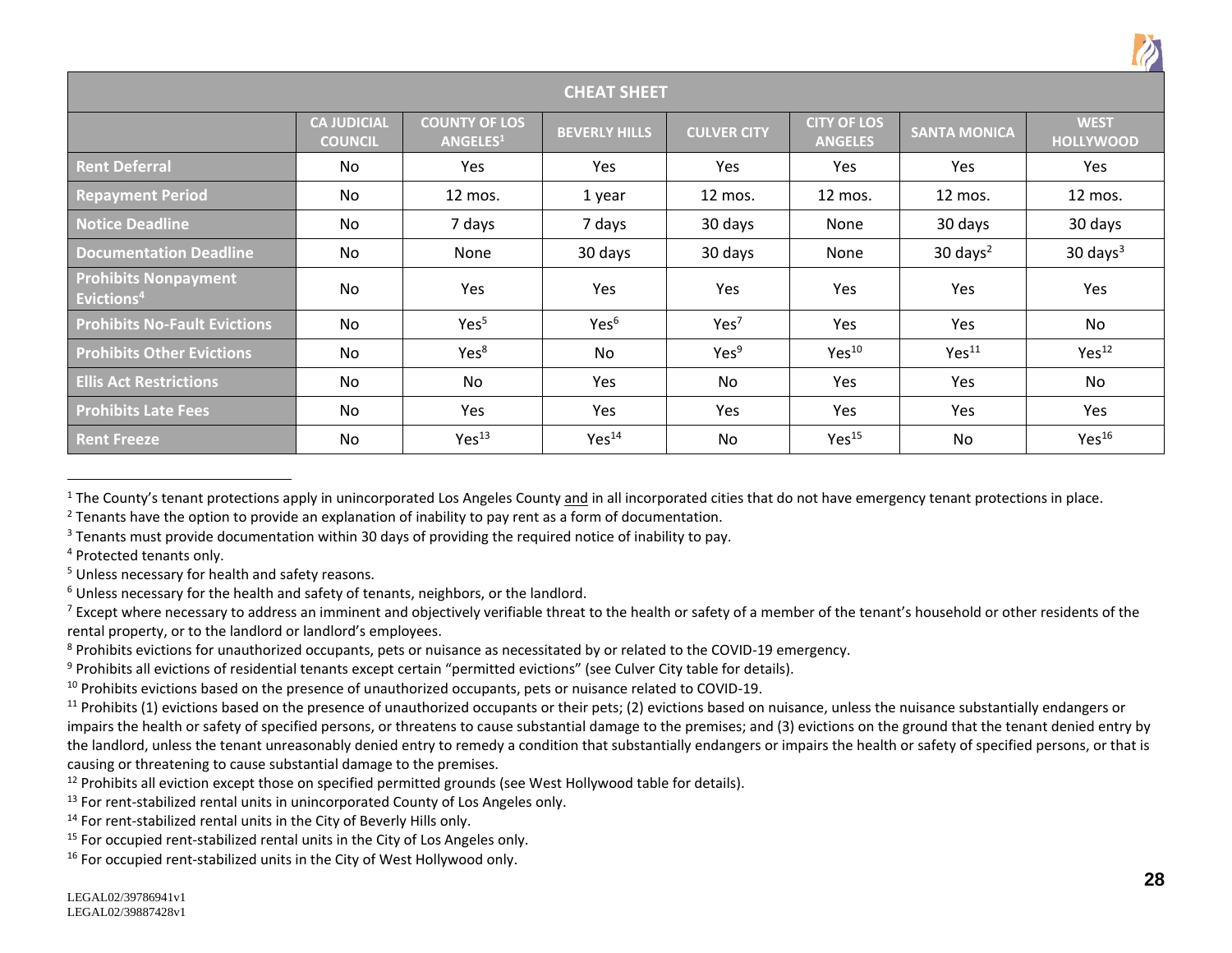

<span id="page-29-0"></span>

| <b>CITIES IN THE COUNTY OF LOS ANGELES</b> |
|--------------------------------------------|
| <b>THAT HAVE ISSUED</b>                    |
| <b>EMERGENCY TENANT PROTECTIONS</b>        |
| <b>Agoura Hills</b>                        |
| Alhambra                                   |
| Artesia                                    |
| <b>Baldwin Park</b>                        |
| <b>Beverly Hills</b>                       |
| <b>Burbank</b>                             |
| Commerce                                   |
| <b>Culver City</b>                         |
| Gardena                                    |
| Glendale                                   |
| <b>Hawaiian Gardens</b>                    |
| Hermosa Beach                              |
| Inglewood                                  |
| Lawndale                                   |
| Lomita                                     |
| Long Beach                                 |
| City of Los Angeles                        |
| Lynwood                                    |
| <b>Manhattan Beach</b>                     |
| Maywood                                    |
| Monrovia                                   |
| Palmdale                                   |
| Pasadena                                   |
| Pico Rivera                                |
| Pomona                                     |
| Redondo Beach                              |
| Rosemead                                   |
| San Gabriel                                |
| Santa Monica                               |
| <b>Temple City</b>                         |
| West Hollywood                             |
| <b>Westlake Village</b>                    |
| Whittier                                   |

*\*\*This is a non-exhaustive list for informational purposes only. Other cities may have adopted emergency tenant protections. Additionally, some of these cities may have repealed emergency protections, or their emergency protections may have expired due to the passage of time. We encourage you to check the local city ordinances for your city.\*\**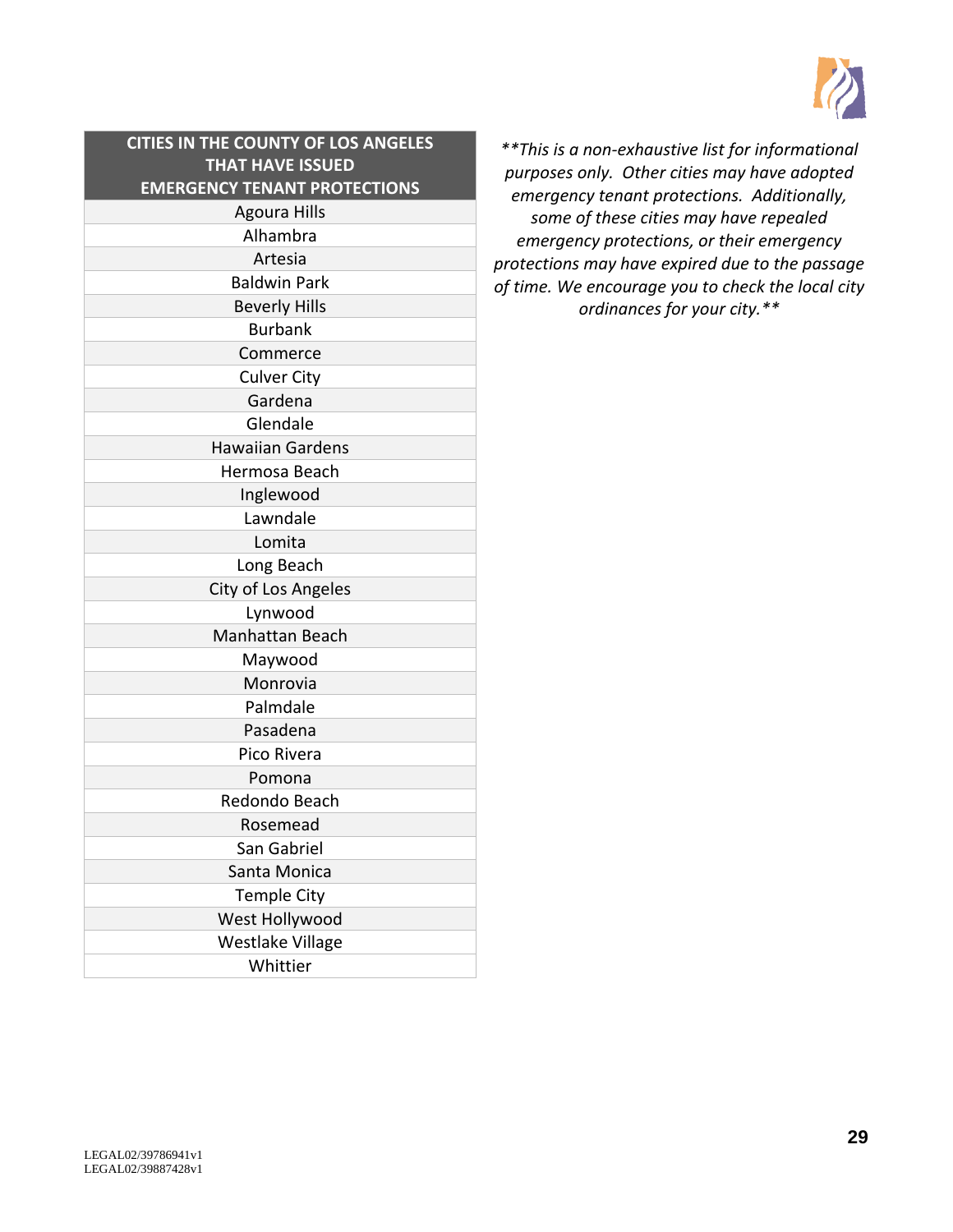

# **COVID-19 Emergency Tenant Protections: Resources and Tools**

- <span id="page-30-0"></span>• Flowchart: COVID-19 Unlawful Detainer Process in Los Angeles County
- Sample Letters to Landlord:
	- o Sample Letter A (*[English,](#page-32-0) [Spanish](#page-33-0)*): Use this letter to give your landlord notice that you are unable to pay rent.
	- o Sample Letter B (*[English,](#page-34-0) [Spanish](#page-35-0)*): Use this letter to provide your landlord with documentation of your inability to pay rent.

NOTE: This letter is not for use in Beverly Hills. Tenants in Beverly Hills must use the documentation form provided by the city.

o *Sample Letter C [\(English,](#page-36-0) [Spanish\)](#page-37-0)*: Use this letter if your landlord is threatening to lock you out of your rental unit.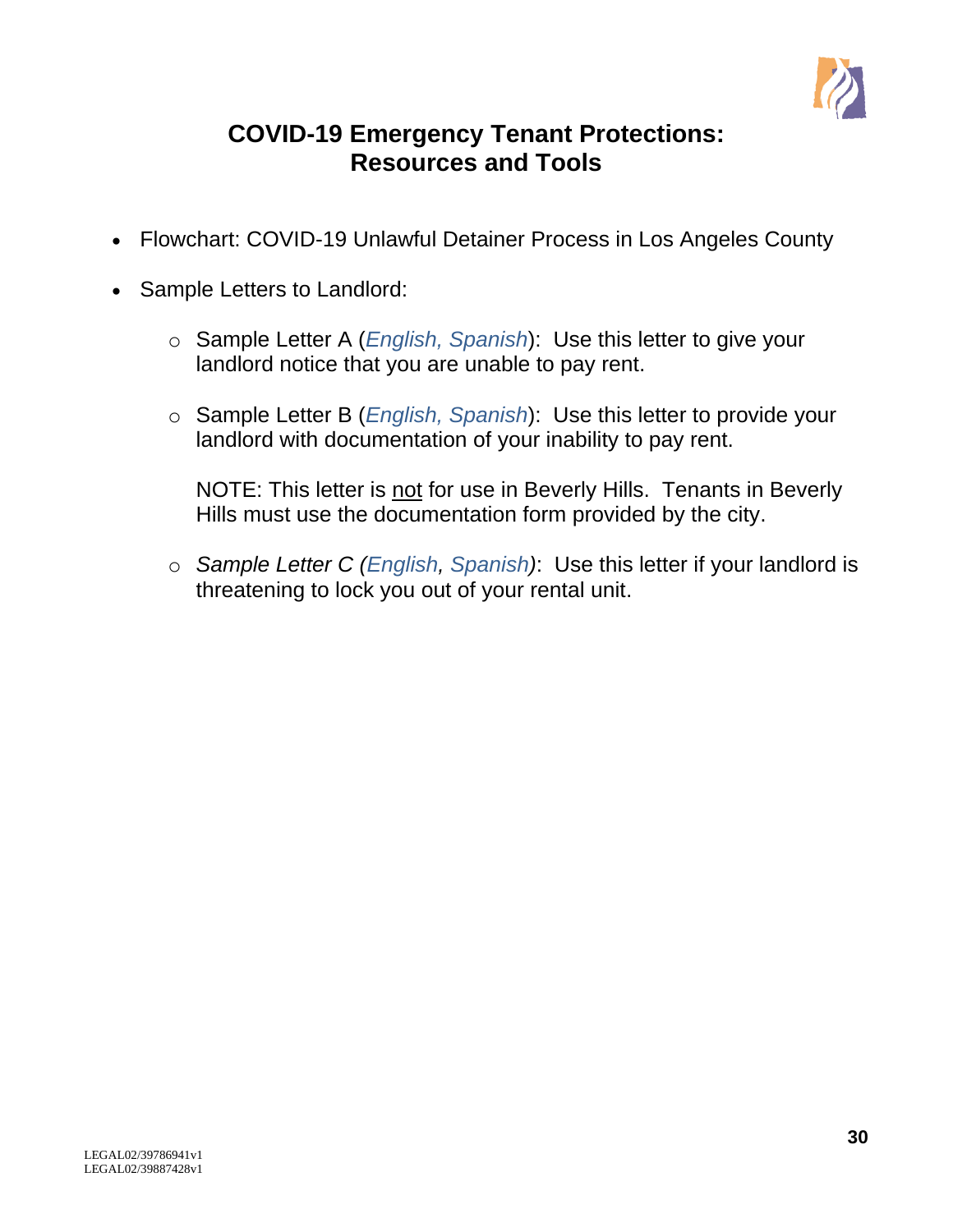<span id="page-31-0"></span>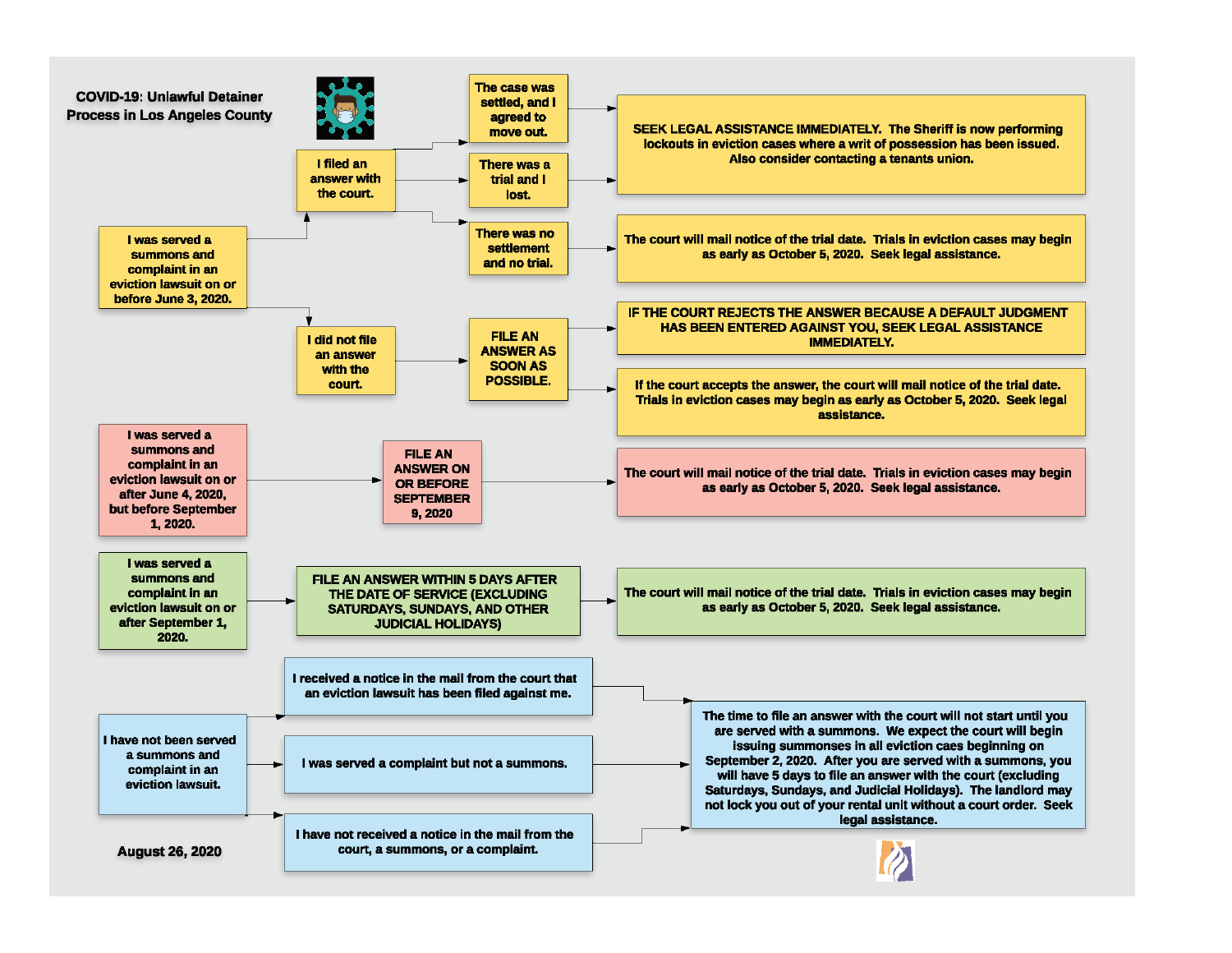# **NOTICE OF INABILITY TO PAY RENT DUE TO COVID-19**

<span id="page-32-0"></span>

| <b>DATE:</b> |                        | 2020 |
|--------------|------------------------|------|
| TO:          | Landlord:              |      |
|              | <b>Street Address:</b> |      |
|              | City, State, Zip:      |      |
|              | <b>Email Address:</b>  |      |

**SENT VIA** (*select all that apply*):  $\Box$  Regular Mail  $\Box$  Email  $\Box$  Personal Delivery

I am writing regarding my tenancy at (*address*) .

I am writing to notify you that I am unable to pay the rent that is (or was) due on the (*date*) <u>section</u> of (*month*)  $\qquad \qquad$ , 2020, due to reasons, circumstances, and/or financial impacts related to COVID-19. The reasons, circumstances, and/or financial impacts include (*select all that apply*):

 $\Box$  I was unable to work because I was sick with, or I was caring for a household or family member who was sick with, COVID-19.

 $\Box$  I experienced a lay-off, loss of hours, or income reduction resulting from a workplace or business closure or other economic or employment impacts related to COVID-19.

 $\Box$  Compliance with a government order or recommendation to stay home, self-quarantine, or avoid congregating with others.

 $\Box$  I incurred child care expenses due to school closures related to COVID-19.

 $\Box$  I incurred extraordinary health care expenses relating to diagnosis, testing for, and/or treatment of COVID-19 for myself or a household or family member.

□ Other (*describe*):

Thank you for your understanding and cooperation during these unprecedented times.

Sincerely,

 $\overline{a}$ 

 $\overline{a}$ 

(*Tenant Name*)

(*Tenant Signature*)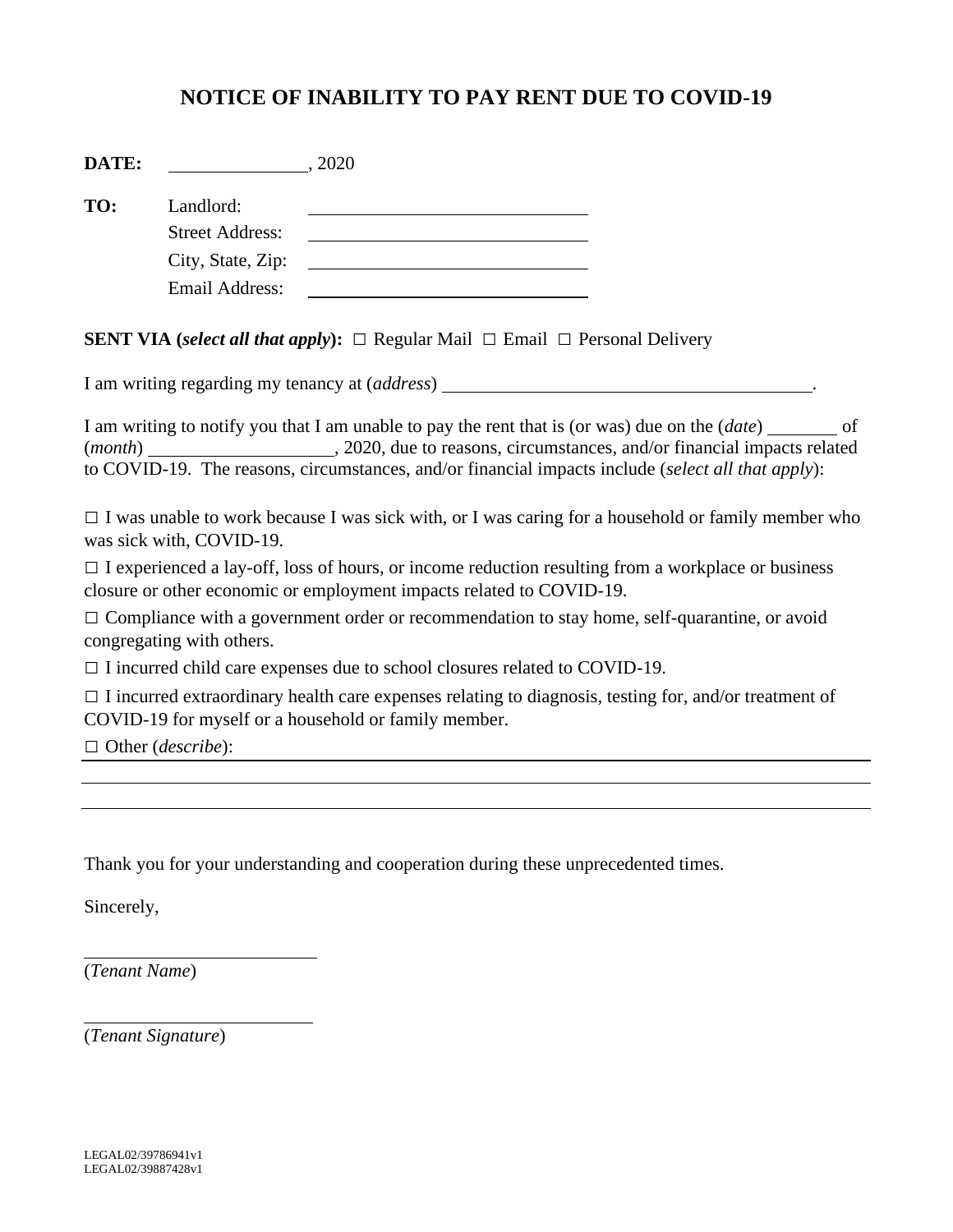# **AVISO DE INCAPACIDAD DE PAGAR RENTA DEBIDO A COVID-19**

<span id="page-33-0"></span>

| PARA:                            | Propietario:<br><u> 1980 - Johann Barn, amerikan besteman besteman besteman besteman besteman besteman besteman besteman bestema</u><br>Dirección:<br>Ciudad, Estado, Codigo Postal:<br><u> 1980 - Johann Stein, fransk politik (d. 1980)</u><br>Correo Electrónico: |
|----------------------------------|----------------------------------------------------------------------------------------------------------------------------------------------------------------------------------------------------------------------------------------------------------------------|
| $\Box$ Entrega personal          | <b>MANDADO VIA</b> (escoja lo que aplique): $\Box$ Correo Regular $\Box$ Correo Electronico                                                                                                                                                                          |
|                                  | Estoy escribiendo sobre mi arrendamienta en <i>(dirección)</i>                                                                                                                                                                                                       |
|                                  | Le escribo para notificarle que no puedo pagar la renta que se vence (o se venció) el<br>impactos financieros relacionados con COVID-19. Los motivos, circunstancias y/o impactos<br>financieros incluyen (seleccione todos los que aplican):                        |
|                                  | $\Box$ No pude trabajar porque estaba enfermo/a o estaba cuidando a un miembro del hogar o familiar que<br>estaba enfermo/a con COVID-19.                                                                                                                            |
|                                  | □ Tuve un despido, Pérdida de horas o reducción de ingresos como resultado del cierre de un lugar de<br>trabajo o negocio o otros impactos economicos o laborales relacionados con COVID-19                                                                          |
|                                  | □ Tuve que cumplir con una orden o recomendación del gobierno de quedarse en casa, ponerse en<br>cuarentena, o evitar reunirse con otros.                                                                                                                            |
|                                  | $\Box$ Incurrí en gastos de cuidado de ninos debido al cierre de escuelas relacionadas con COVID-19.                                                                                                                                                                 |
|                                  | $\Box$ Incurrí en gastos extraordinarios de atencion médica relacionados con el diagnóstico, las pruebas y/o<br>el tratamiento de COVID-19 para mi o un familiar o miembro de mi familia.                                                                            |
| $\Box$ Otro ( <i>describa</i> ): |                                                                                                                                                                                                                                                                      |
|                                  |                                                                                                                                                                                                                                                                      |
|                                  | Gracias por su comprensión y cooperación durante estos tiempos sin precedentes.                                                                                                                                                                                      |
| Sinceramente,                    |                                                                                                                                                                                                                                                                      |

 $\overline{a}$ (*Nombre del Inquilino/ a*)

(*Firma del Inquilino/ a*)

 $\overline{a}$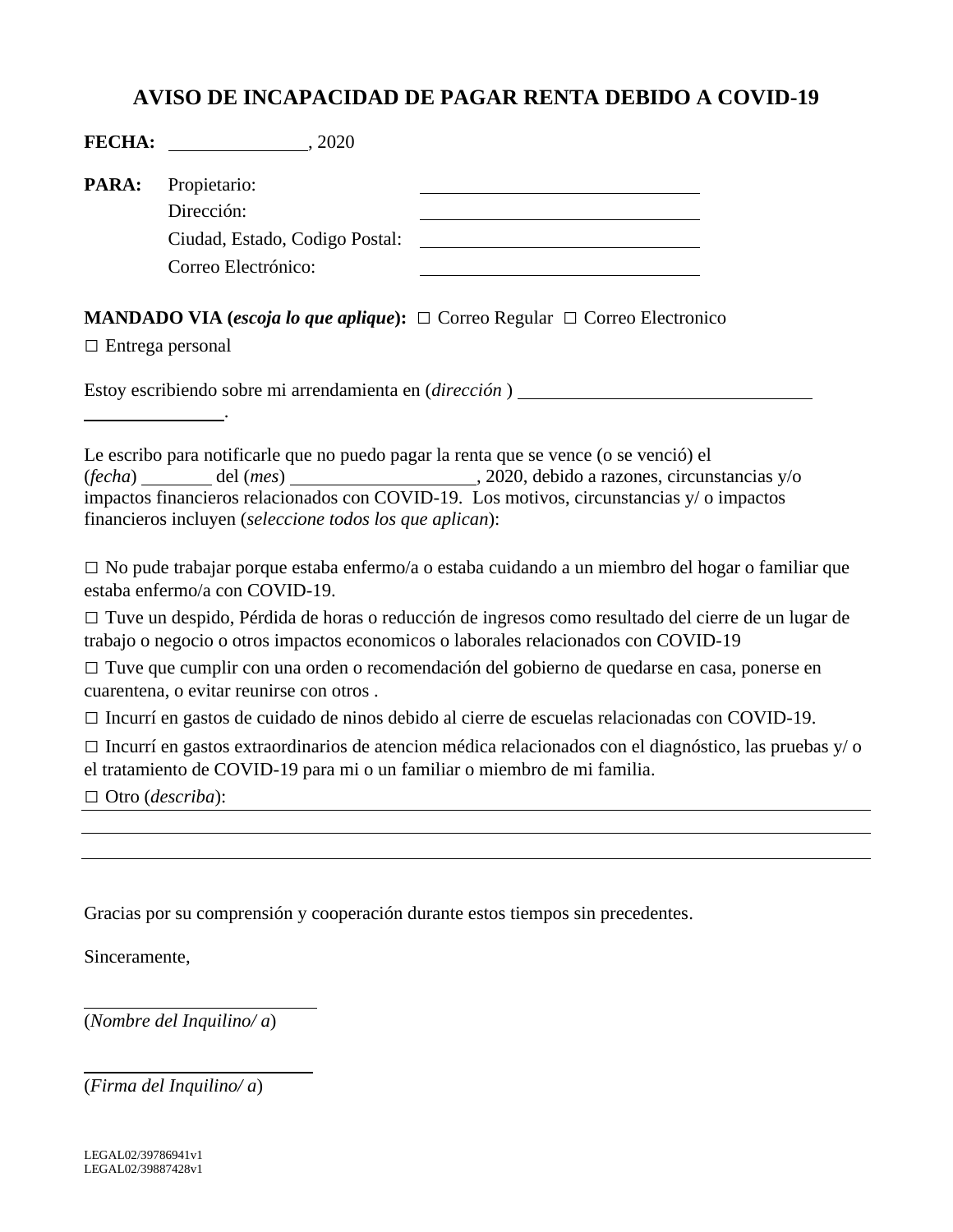# <span id="page-34-0"></span>**DOCUMENTATION OF INABILITY TO PAY RENT DUE TO COVID-19**

| DATE:              | , 2020                            |                                                                                                                                                                                                   |
|--------------------|-----------------------------------|---------------------------------------------------------------------------------------------------------------------------------------------------------------------------------------------------|
| TO:                | Landlord:                         |                                                                                                                                                                                                   |
|                    | <b>Street Address:</b>            | <u> 1980 - Jan Stein Stein, fransk politik (f. 1980)</u>                                                                                                                                          |
|                    | City, State, Zip:                 |                                                                                                                                                                                                   |
|                    | <b>Email Address:</b>             | <u> 1989 - Johann Stoff, deutscher Stoffen und der Stoffen und der Stoffen und der Stoffen und der Stoffen und der</u>                                                                            |
|                    |                                   | <b>SENT VIA</b> (select all that apply): $\Box$ Regular Mail $\Box$ Email $\Box$ Personal Delivery                                                                                                |
|                    |                                   | I am writing regarding my tenancy at (address) _________________________________                                                                                                                  |
|                    |                                   | I am enclosing legible copies of the following documentation supporting my inability to pay the rent that<br>circumstances, and/or financial impacts related to COVID-19 (select all that apply): |
|                    |                                   | $\Box$ Pay stubs $\Box$ Letter, email, or text from employer $\Box$ Bank statement(s)                                                                                                             |
|                    |                                   | $\Box$ Letter, email, or text from health care provider $\Box$ Medical bill(s)                                                                                                                    |
|                    |                                   | $\Box$ Proof of child care expenses $\Box$ Notice of school closure                                                                                                                               |
|                    | $\Box$ Other ( <i>describe</i> ): |                                                                                                                                                                                                   |
|                    |                                   |                                                                                                                                                                                                   |
| following reasons: |                                   | $\Box$ Declaration under penalty of perjury (Culver City tenants only). I am unable to pay rent for the                                                                                           |
|                    |                                   |                                                                                                                                                                                                   |
|                    |                                   |                                                                                                                                                                                                   |

I declare under the penalty of perjury under the laws of the State of California that the above representations about the reasons for my inability to pay rent are true and correct.

The enclosed documentation must be held confidential and may not be used for any purpose other than to support that I am unable to pay rent due to COVID-19. Thank you for your understanding and cooperation during these unprecedented times.

Sincerely,

 $\overline{a}$ 

 $\overline{a}$ 

(*Tenant Name*)

(*Tenant Signature*)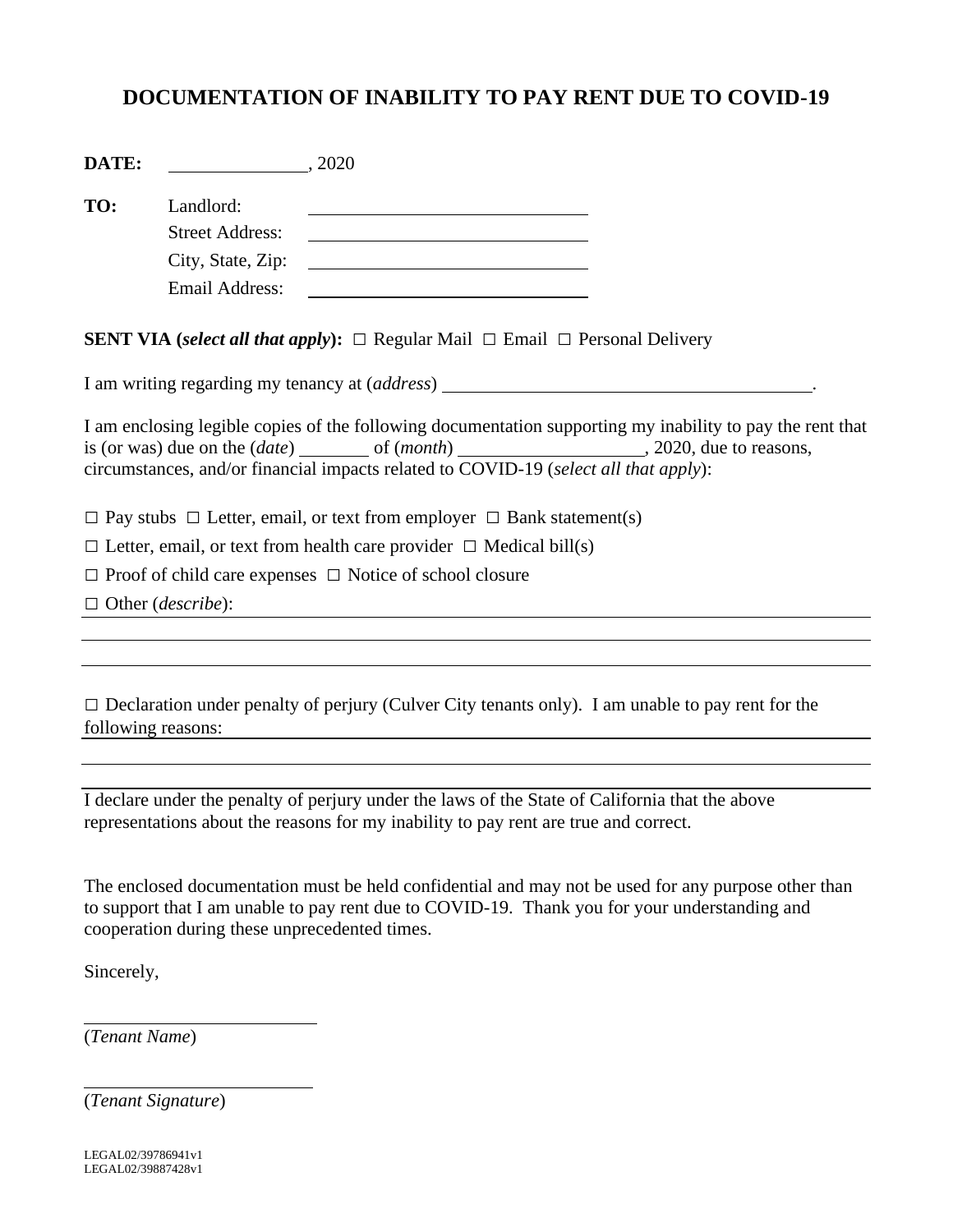# <span id="page-35-0"></span>**DOCUMENTACIÓN DE INCAPACIDAD DE PAGAR RENTA DEBIDO COVID-19**

|                         | <b>FECHA:</b> ______________________, 2020                                                                                                                                                                |
|-------------------------|-----------------------------------------------------------------------------------------------------------------------------------------------------------------------------------------------------------|
| PARA:                   | Propietario:<br>Dirección:                                                                                                                                                                                |
|                         |                                                                                                                                                                                                           |
|                         | Correo Electronico:                                                                                                                                                                                       |
|                         | <b>MANDADO VIA</b> (seleccione todo lo que aplique): $\Box$ Correo Regular $\Box$ Correo Electrónico                                                                                                      |
| $\Box$ entrega personal |                                                                                                                                                                                                           |
|                         | Estoy escribiendo sobre mi arrendamienta en (dirección)                                                                                                                                                   |
|                         | Adjunto mando copias legibles de la siguiente documentacion que respalda mi incapacidad para pagar<br>circunstancias y/o impactos financieros relacionados con COVID-19 (seleccione todo lo que aplique): |
| bancaria(s)             | $\Box$ Talon de cheque $\Box$ Carta, correo electrónico, o texto de su empleador $\Box$ Estado de cuenta                                                                                                  |
|                         | $\Box$ Carta, correo electronico, texto de proveedor medico $\Box$ Factura(s) médica                                                                                                                      |
|                         | $\Box$ Comprobante de gastos de cuidado niño(s) $\Box$ Aviso de cierre de escuela                                                                                                                         |
| $\Box$ Otro (describa): |                                                                                                                                                                                                           |
|                         |                                                                                                                                                                                                           |
|                         |                                                                                                                                                                                                           |
|                         | $\Box$ Declaración bajo pena de perjurio (inquilinos de Culver City solamente). No puedo pagar renta por<br>los siguientes motivos::<br><u> 1989 - John Stein, Amerikaansk politiker (* 1918)</u>         |
|                         |                                                                                                                                                                                                           |
|                         |                                                                                                                                                                                                           |
|                         | Declaro bajo pena de perjurio según las leyes del Estado de California que las declaraciones anteriores<br>sobre los motivos de mi incapacidad para pagar renta son verdaderas y correctas.               |

La documentación adjunta debe mantenerse confidencial y no puede utilizarse para ningún otro propósito que no sea para respaldar que no puedo pagar renta debido a COVID-19. Gracias por su comprensión y cooperación durante estos tiempos sin precedentes. Sinceramente,

(*Nombre del Inquilino/ a*)

(*Firma del Inquilino/ a)*

 $\overline{a}$ 

 $\overline{a}$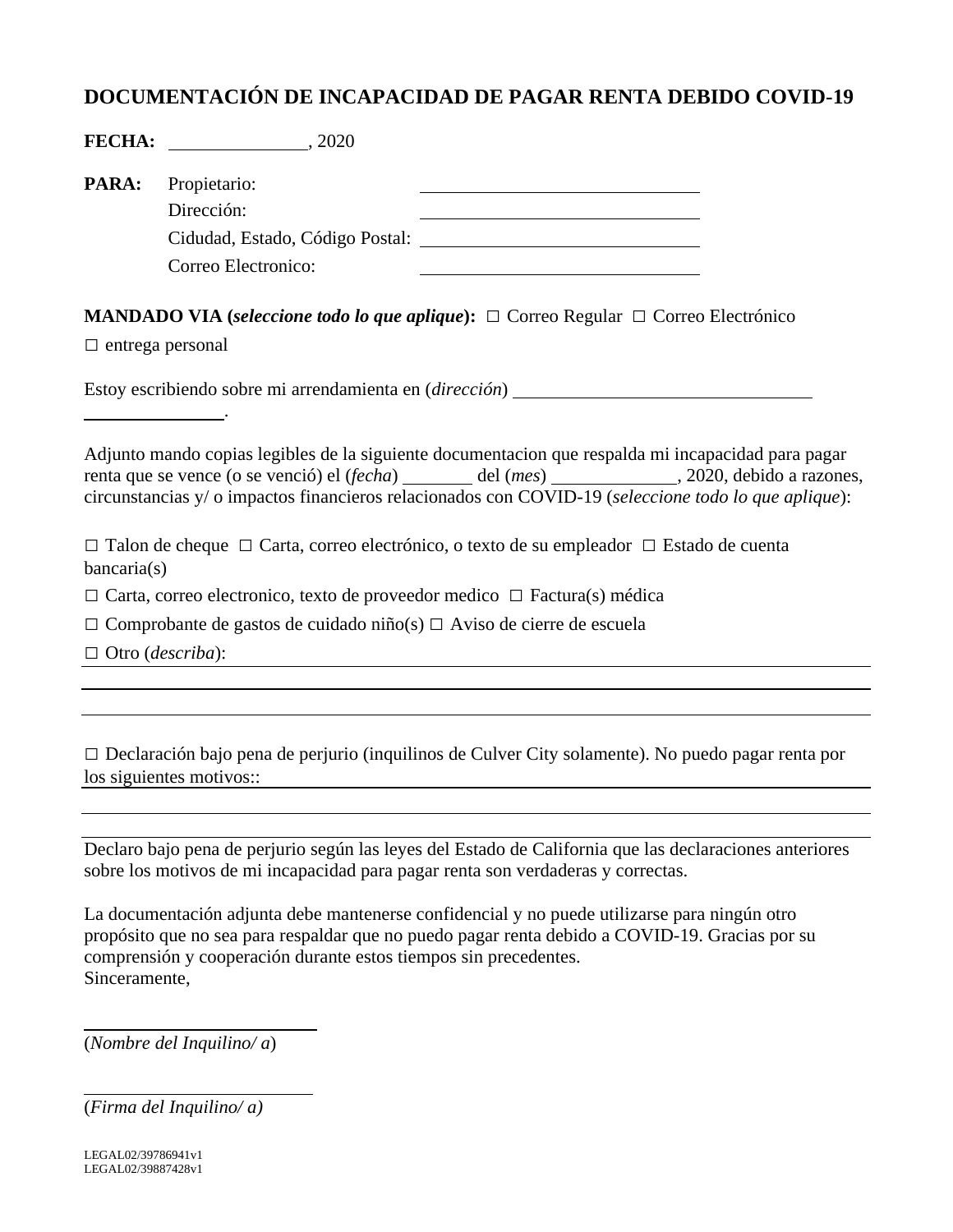<span id="page-36-0"></span>**DATE:** \_\_\_\_\_\_\_\_\_\_\_\_\_\_\_\_\_\_, 2020

\_\_\_\_\_\_\_\_\_\_\_\_\_\_\_\_\_\_\_\_\_\_\_

\_\_\_\_\_\_\_\_\_\_\_\_\_\_\_\_\_\_\_\_\_\_\_

\_\_\_\_\_\_\_\_\_\_\_\_\_\_\_\_\_\_\_\_\_\_\_

\_\_\_\_\_\_\_\_\_\_\_\_\_\_\_\_\_\_\_\_\_\_\_

Re: Threats of Illegal Lockout

Dear \_\_\_\_\_\_\_\_\_\_\_\_\_\_\_\_\_\_\_\_\_:

On \_\_\_\_\_\_\_\_\_\_\_\_\_, 2020, you threatened to lock me out of my rental unit at and the contract of the contract of the contract of the California, however, landlords cannot use self-help to remove a tenant.

Penal Code Section 418 makes it a crime to evict a tenant by force, or without a court order. It also makes it a crime to turn off any utilities.

According to Civil Code Section 789.3, a landlord who simply locks a tenant out or turns off utilities without going to court first could be subjected to payment of damages in the sum of \$100 per day for each day that the tenant is locked out, plus attorney's fees and a court order restoring occupancy of the premises to the tenant.

If you have any doubt about this, I urge you to consult an attorney immediately before you take further action which might violate California law.

Thank you,

\_\_\_\_\_\_\_\_\_\_\_\_\_\_\_\_\_\_\_\_\_\_\_